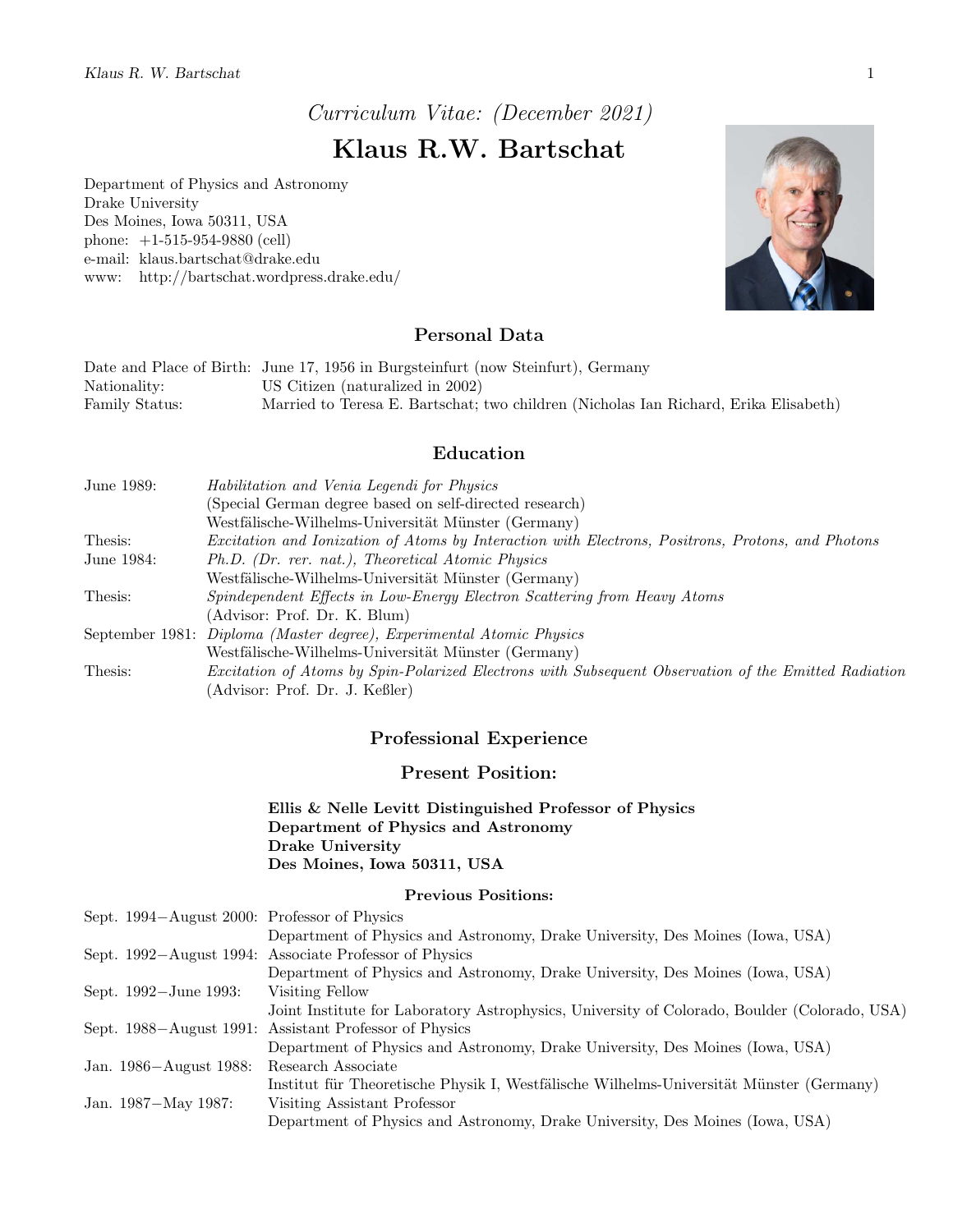| Oct. 1984–Dec. 1985:   | Research Associate                                                                      |
|------------------------|-----------------------------------------------------------------------------------------|
|                        | Dept. of Appl. Math., The Queen's University of Belfast (Northern Ireland)              |
| Febr. 1983–Sept. 1984: | Research Assistant                                                                      |
|                        | Institut für Theoretische Physik I, Westfälische Wilhelms-Universität Münster (Germany) |
| Oct. 1981-Jan. 1983:   | Postgraduate Tutor                                                                      |
|                        | Institut für Theoretische Physik I, Westfälische Wilhelms-Universität Münster (Germany) |
| Sept. 1980–Sept. 1981: | Student Tutor                                                                           |
|                        | Institut für Theoretische Physik I, Westfälische Wilhelms-Universität Münster (Germany) |

#### Visiting/Adjunct Appointments:

| The Queen's University of Belfast (Northern Ireland): October 1982–December 1982 |                                                      |
|----------------------------------------------------------------------------------|------------------------------------------------------|
|                                                                                  | October 1983-December 1983                           |
|                                                                                  | October 1984–December 1985                           |
|                                                                                  | November 1987–December 1987                          |
|                                                                                  | September 1995–November 1995 (Visiting Fellow)       |
|                                                                                  | July 1996 (Visiting Fellow)                          |
| Drake University Des Moines (Iowa, USA):                                         | January 1986–March 1986                              |
|                                                                                  | January 1987-May 1987                                |
| York University Toronto (Canada):                                                | May 1987-July 1987                                   |
|                                                                                  | September 1987–October 1987                          |
|                                                                                  | January 1988–March 1988                              |
|                                                                                  | May 1988-June 1988                                   |
| University of Münster (Germany):                                                 | May 1989-July 1989                                   |
|                                                                                  | June 1990–August 1990                                |
|                                                                                  | May 1991-June 1991                                   |
|                                                                                  | June 1992-August 1992                                |
|                                                                                  | July 1993–August 1993                                |
|                                                                                  | May 1994-June 1994                                   |
|                                                                                  | December 1995 (Visiting Fellow)                      |
|                                                                                  | June 2003–August 2003 (Mercator Professor)           |
| Joint Institute for Laboratory Astrophysics                                      |                                                      |
| (Boulder, Colorado, USA):                                                        | September 1992–June 1993 (Visiting Fellow)           |
| The Flinders University of South Australia                                       |                                                      |
| (Adelaide, Australia):                                                           | January 1996–May 1996 (Visiting Fellow)              |
| Harvard Smithsonian Center for Astrophysics                                      |                                                      |
| (Cambridge, Massachusetts):                                                      | June 2002–December 2002 (Visiting Fellow)            |
| Curtin University of Technology                                                  |                                                      |
| (Perth, Australia):                                                              | January 2010–May 2010 (Adjunct Professor of Physics) |
| Griffith University                                                              |                                                      |
| (Brisbane, Australia):                                                           | January 2012–present (Adjunct Professor of Physics)  |

### Honors/Awards

British Council Fellow Oct. 1982−Dec. 1982 British Council Fellow Oct. 1983−Dec. 1983 Fellow of the German Research Council Oct. 1984−Dec. 1985 Stalnaker Lecturer Drake University, 1992 Visiting Fellow, University of Colorado and JILA Sept. 1992−June 1993 Centennial Scholar (College of Arts & Sciences) Drake University, 1993-1994 Visiting Fellow, ITAMP, Harvard Smithsonian CfA June 2002−December 2002 Mercator Professor, German Research Council June 2003−August 2003 Fellow of the American Physical Society inducted in 1998 listed in Who's Who in America since 2002 listed in *Who's Who in the World* since 2004 Outstanding Referee, Journals of the APS since 2008 Troyer Research Fellow Drake University, 2011-2012 Foundation Speaker Gaseous Electronics Conference, 2012 Will Allis Prize American Physical Society, 2016 5 Sigma Physicist Award of the American Physical Society awarded in 2020

Plenary Speaker Int. Conf. on Photonic, Electronic, & Atomic Collisions, 2019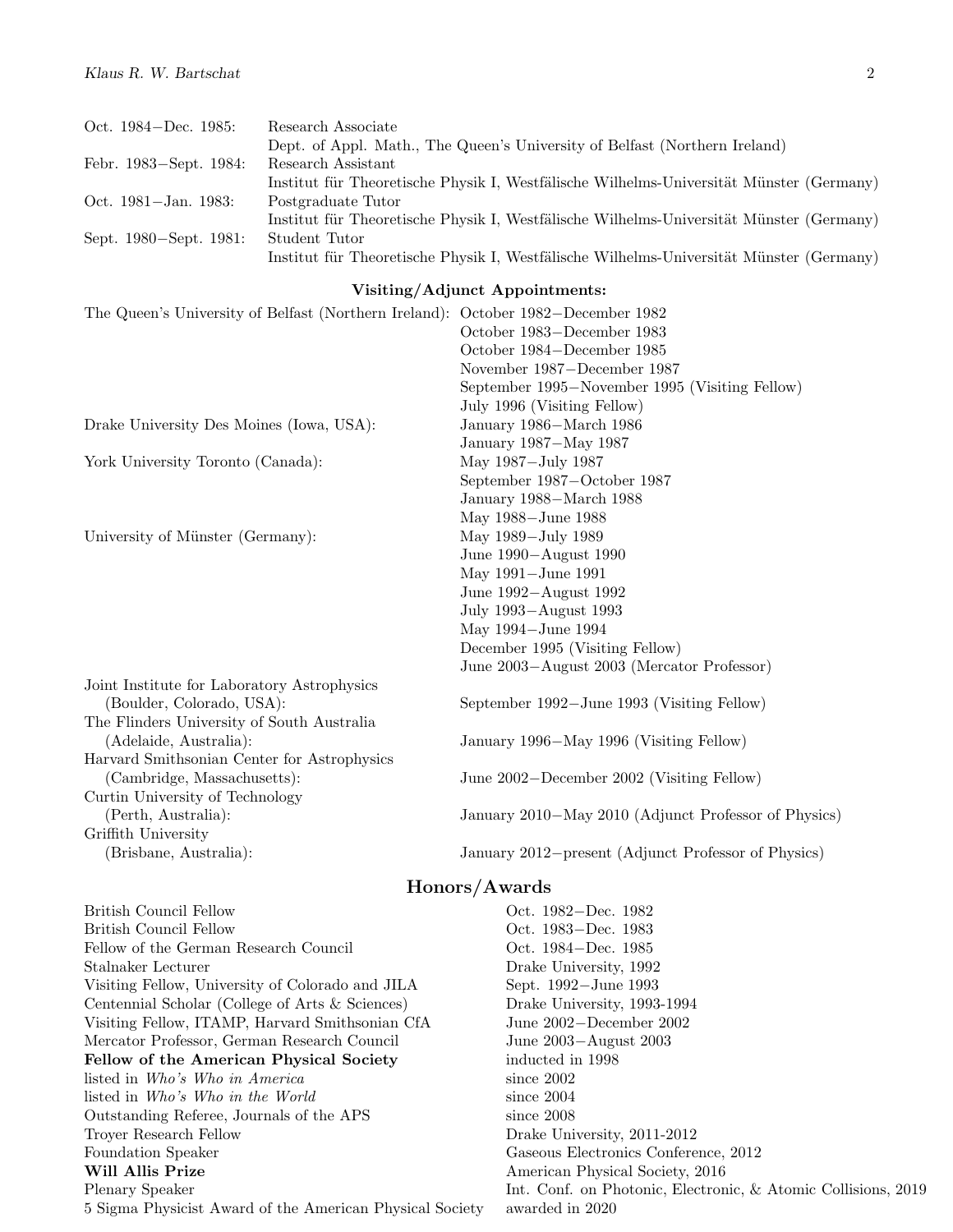# Professional Activities

| Main fields of research:       | Computational Physics<br>Electron and Positron Collisions with Atoms and Ions<br>Photoionization, including Strong-Field Processes in Atoms and Molecules<br>General Scattering Theory                                                                                                                                                                                                                                                     |
|--------------------------------|--------------------------------------------------------------------------------------------------------------------------------------------------------------------------------------------------------------------------------------------------------------------------------------------------------------------------------------------------------------------------------------------------------------------------------------------|
| Further fields:                | Atomic Structure<br>Heavy-Particle Collisions<br>Mathematical Physics                                                                                                                                                                                                                                                                                                                                                                      |
| Publications:                  | 3 books<br>51 further book contributions<br>18 invited review articles<br>2 major technical reports<br>410 refereed papers in professional journals<br>75 invited talks at international conferences<br>118 colloquia, seminars, and guest lectures<br>several hundred contributed papers at various national and international conferences<br>(not listed individually)<br>h-index (Google Scholar, Dec. 31, 2021): 54; citations: 11,380 |
| <b>Current Grant Support:</b>  | National Science Foundation<br>(Atomic, Molecular, and Optical Theory; Office of Cyberinfrastructure; XSEDE)                                                                                                                                                                                                                                                                                                                               |
| <b>Previous Grant Support:</b> | National Science Foundation<br>National Center for Computational Sciences<br>National Energy Research Scientific Computing Center<br>Research Corporation<br><b>NATO</b><br>Minnesota Supercomputer Institute<br>Drake University                                                                                                                                                                                                          |
| <b>Journal Referee:</b>        | Atomic Data and Nuclear Data Tables, Australian Journal of Physics,<br>Canadian Journal of Physics, European Physical Journal D,<br>European Physics Letters, Hyperfine Interactions,<br>Journal of Electron Spectroscopy, Journal of Physics B, Physics Letters A,<br>Physical Review A, Physical Review Letters, Nature Physics, Nature                                                                                                  |
| <b>Guest Editor:</b>           | Canadian Journal of Physics (Special Issue, Nov./Dec. 1996)<br>ATOMS (Special Issue in honor of Oleg Zatsarinny, 2021)                                                                                                                                                                                                                                                                                                                     |
| <b>Proposal Referee:</b>       | National Science Foundation, Department of Energy, Research Corporation (USA)<br>(many review panels on AMO Theory, Comp. Phys., Astr. & Astrophys., ITR, XSEDE)<br>National Science and Engineering Research Council of Canada<br>Member, General Physics Grant Selection Committee (1998–2000)<br>Australian Research Council<br>Alexander-von-Humboldt Foundation (Germany)<br>Deutsche Forschungsgemeinschaft (Germany)                |
| <b>External Examiner:</b>      | Several PhD theses in Australia, Canada, Germany, and Great Britain                                                                                                                                                                                                                                                                                                                                                                        |
| Consultant:                    | Naval Research Laboratory (2001 -), United Nations Atomic Energy Agency (1996-)<br>Oak Ridge National Laboratory $(2021 - )$                                                                                                                                                                                                                                                                                                               |
| <b>Affiliations:</b>           | American Physical Society (Fellow)<br>Deutsche Physikalische Gesellschaft                                                                                                                                                                                                                                                                                                                                                                  |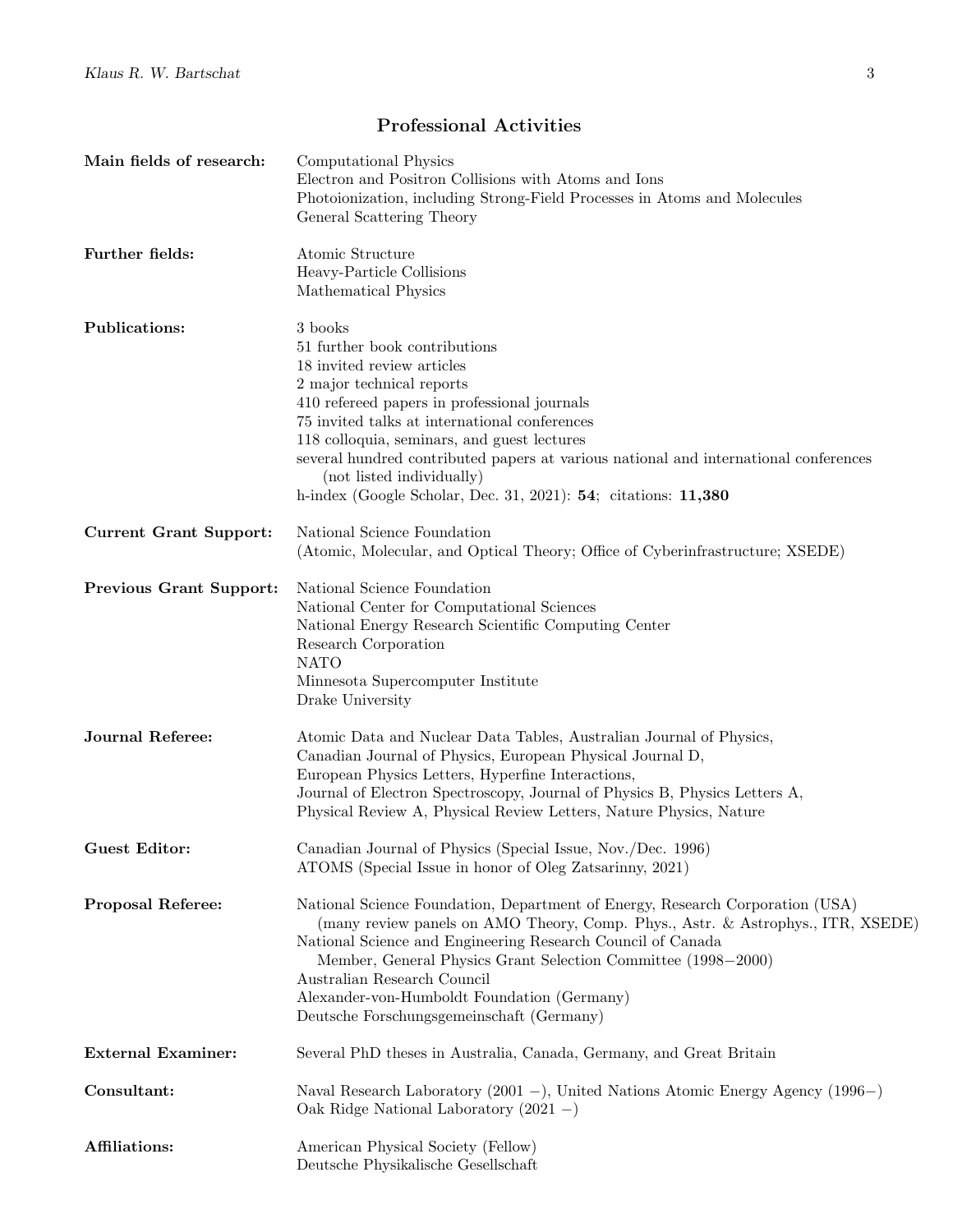#### Professional Leadership:

Chair, Theoretical Atomic, Molecular, and Optical Community (TAMOC), 1998−2000 General Committee of the International Conference on Photonic, Electronic, and Atomic Collisions (ICPEAC), 1991−1995 Executive Committee of the International Conference on Photonic, Electronic, and Atomic Collisions (ICPEAC), 1993−1995; 1999−2001; 2015−2017 International Advisory Committee for the Symposium on Correlation, Polarization and (e,2e)-Processes (Brisbane 1991, Beijing 1999, Buenos Aires 2005) International Organizing Committee (Co-Chair) for the 7th Symposium on Correlation, Polarization and (e,2e)-Processes in Vancouver (Canada, 1995) Task Force on the Future of the International Conference on Photonic, Electronic, and Atomic Collisions (ICPEAC), 1995−1997 Executive Committee of the Gaseous Electronics Conference (GEC), 2000−2002; 2014−2016 International Advisory Committee for the Conference on Electron and Photon Impact Ionization and Related Topics (Louvain-la-Neuve, 2004) Secretary of the International Conference on Photonic, Electronic, and Atomic Collisions (ICPEAC), 2001−2007 Scientific Co-Chair, International Symposium on (e,2e), Double Photoionization and Related Topics & 15th International Symposium on Polarization and Correlation in Electronic and Atomic Collisions; University of Kentucky (2009) Correspondent: Comments on Atomic, Molecular, and Optical Physics, 2006−2010 Editorial Board: Journal on Atomic, Molecular, and Optical Physics, 2008−2011 Specialist Editor (Comp. Atomic Physics): Comp. Phys. Commun., 2009−2017 Editorial Board: European Journal of Physics D, 2017−present Editorial Board: Plasma Sources Science and Technology, 2017−present Treasurer of the Gaseous Electronics Conference (GEC), 2006−2010 Member, Task Force on Grand Challenge Communities and Virtual Organizations Office of Cyber-Infrastructure, National Science Foundation, 2009−2011 Organizer (P.I.) of NSF Workshop on Theoretical Atomic-Molecular-Optical Physics: Organizer of ITAMP/IAEA Workshop on Uncertainty Assessment of Atomic and Molecular Data (July 2014) Secretary (Organizer)  $68^{th}$  Gaseous Electronics Conference (GEC) (Oct. 2015) Executive Committee of the Few-Body Group of the American Physical Society, 2014−2017 Program Committee for Numerous International Conferences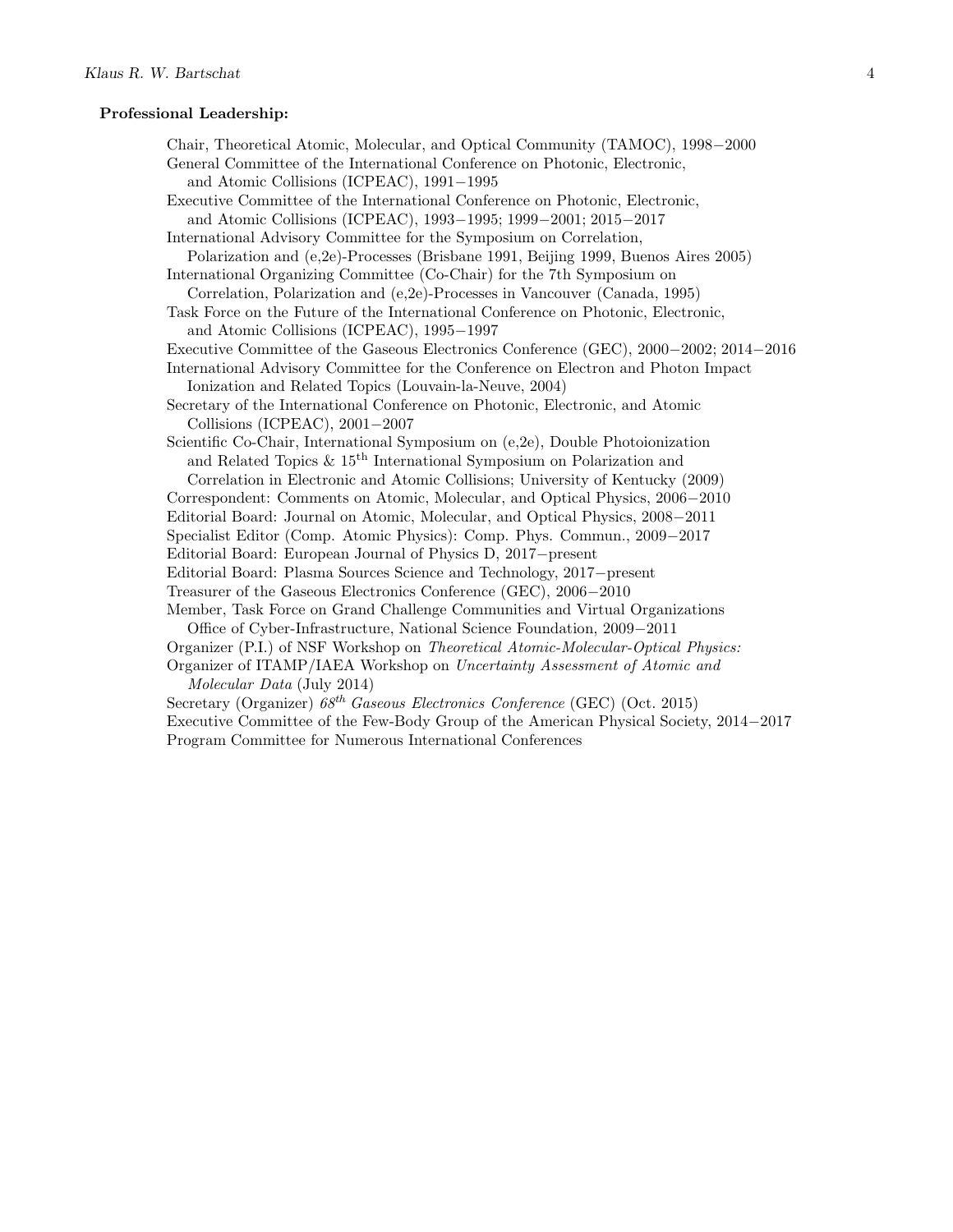#### Teaching Experience

Below is a list of courses that I have taught at Drake University since 1988. The level varies from courses for non-physics majors (predominantly students of biology and chemistry) to those for undergraduate physics majors of all levels. Some of the courses have also been taught at the graduate level. Furthermore, I have advised students for Honors and Masters theses, and I have been closely involved in the supervision of several PhD students in Britain and Germany. Finally, I have supervised post-doctoral researchers and other visitors at Drake University.

#### Course List:

Introductory Physics I for Physics Majors (calculus-based) Introductory Physics II for Physics Majors (calculus-based) Introductory Physics III for Physics Majors (calculus-based) Introductory Physics I for Science Majors (algebra-based) Introductory Physics II for Science Majors (algebra-based) Modern Physics Theoretical Mechanics Electromagnetic Theory Advanced Classical Physics Quantum Mechanics Thermodynamics and Statistical Physics Atomic and Molecular Physics Physics Seminar I, II, III Research Participation I, II First-Year Seminar: Physics for Future Presidents First-Year Seminar: Energy for Future Presidents

In all courses for physics majors, the teaching of computational techniques has been implemented to enhance the learning experience for the students. In most cases, the students are asked to write their own programs first before making use of advanced packages such as Mathematica. In this way, they will learn the details of the numerical methods — including the many potential problems that advanced packages can hide to some extent.

We have also used very advanced *Mathematica* programming in Research Participation classes to produce movies that provide a much deeper understanding of atomic collision processes than simple two-dimensional or even threedimensional graphs. This work has been recognized by the professional community through several invitations of my undergraduate students to present their work in invited talks at international meetings — including the Centennial Meeting of the American Physical Society in Atlanta, Georgia (1999). Examples of these movies can be found via links from the website http://bartschat.drake.edu/klaus.html.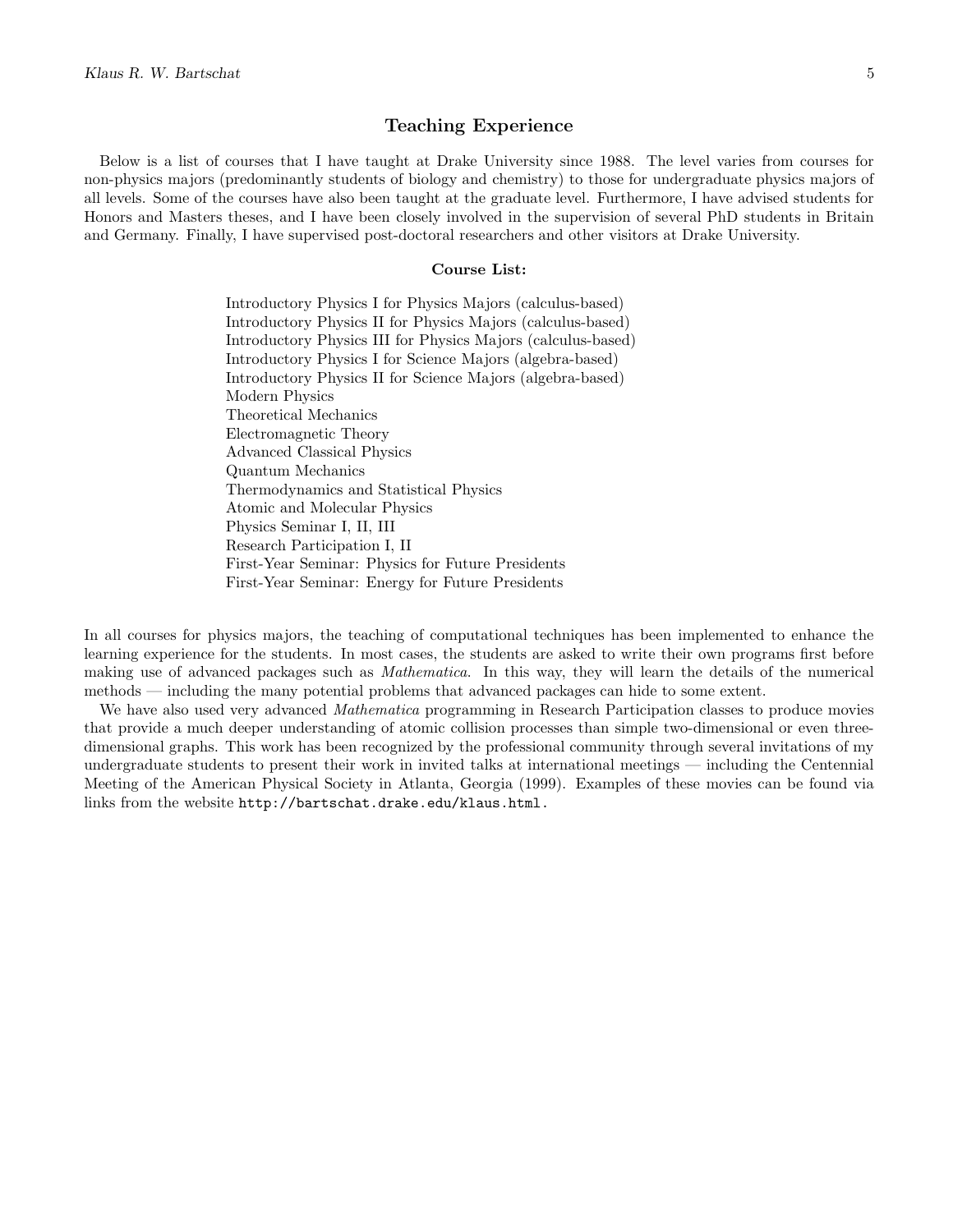### University Committee Service

Below is a list of committees I am currently serving on or have served on at Drake University (often more than once).

#### University Level

President, Drake University Faculty Senate (2010−11); Vice-President (2009−10) President, Drake University Faculty Senate (2004−5); Vice-President (2003−4) Member, Steering Committee for University Re-Accreditation (2005−8) Member, Faculty Senate Executive Committee and President's Advisory Committee (1997, 2003−4) Member, Faculty Senate (several 2-year terms) Member, Budget Committee (several 2-3 year terms, Vice Chair 2004−5, Chair 2005−6, Chair 2011−12) Member, Sub-Committee on Mission and Integrity for University Re-Accreditation (2004−5) Member and Chair, Admissions and Financial Aid Committee (1993−4, 2007−8) Member, University Council for Strategic Planning (1997−9) Member, Search Committee for Vice President of Institutional Advancement (2001) Member, Board of Trustees Committee for Business, Finance, and Investment (2006−8) Member, Board of Trustees Committee for Institutional Advancement (2000−2, 2004−6) Member, Board of Trustees Committee for Academic Affairs (2004−5) Member and Chair, Search Committee for Dean of the College of Arts & Sciences (2008) Member, Task Force on Administrative Structures and Efficiency (2009) Member and Chair, Search Committee for Vice President for Business and Finance (2011) Member and Chair, Compensation Committee (2019−2021)

#### College Level

Member and Chair, Planning and Priorities Committee Member, Faculty Cabinet (and Dean's Advisory Committee) Member, General Education Committee Member, Curriculum Committee Member and Chair, Sabbatical Review Committee Member, several Promotion Committees

#### Department Level

Member and Chair, Department Chair Selection Committee Member and Chair, Promotion and Tenure Committee Member and Chair, Drake Physics Prize Committee Member and Chair, several Promotion Committees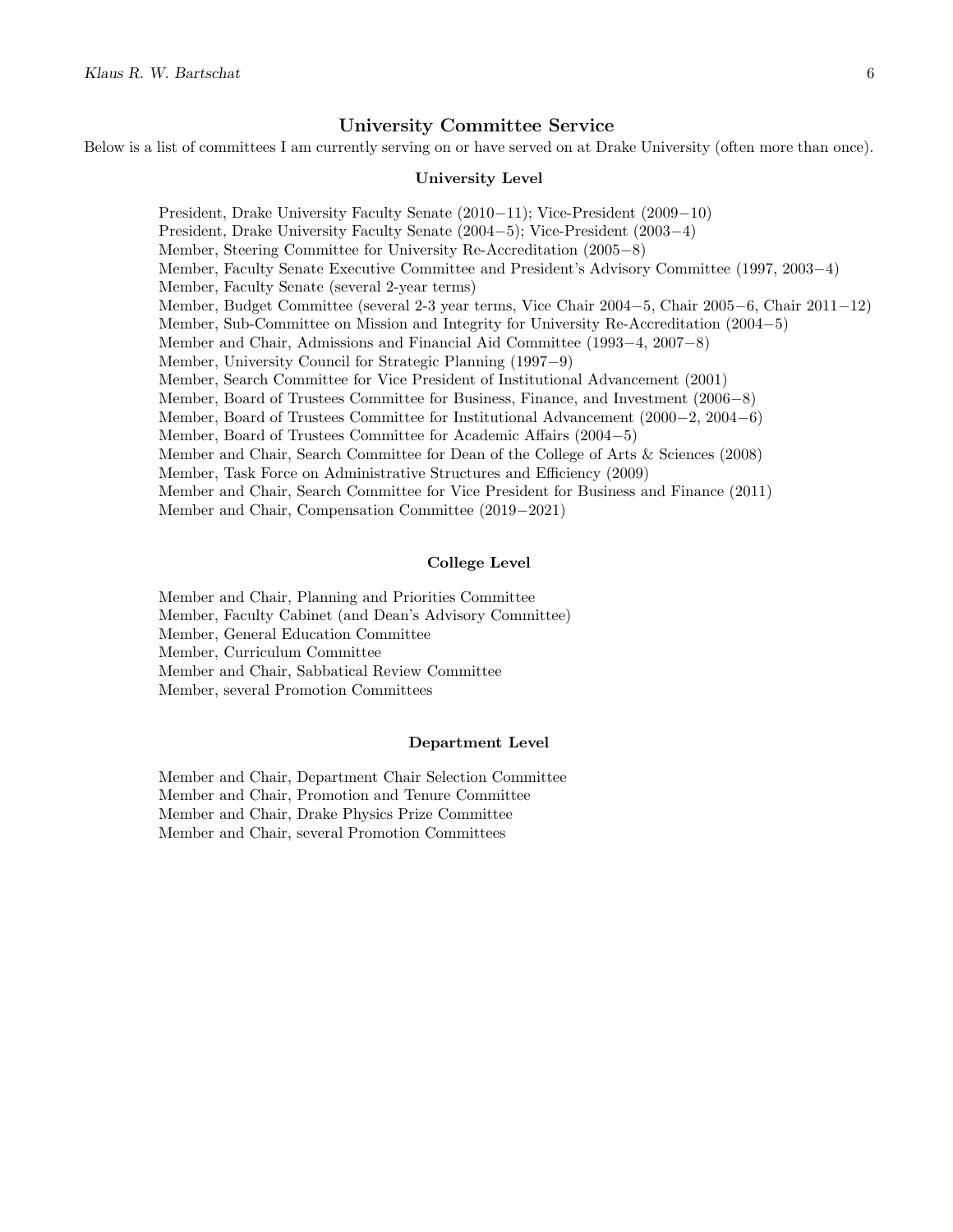# Grant History

|                               | <b>Current Grants:</b>                                                                                                                        |
|-------------------------------|-----------------------------------------------------------------------------------------------------------------------------------------------|
| National Science Foundation:  | Photon- and Electron-Driven Atomic Collision Processes:                                                                                       |
|                               | General Theory and Accurate Numerical Calculations                                                                                            |
|                               | currently funded with $\$$ 300,000 for period August 2021 - July 2024                                                                         |
| National Science Foundation:  | Photon- and Electron-Driven Atomic Collision Processes:                                                                                       |
|                               | General Theory and Accurate Numerical Calculations                                                                                            |
|                               | currently funded with $\$ 310,000$ for period August 2018 - July 2022                                                                         |
| National Science Foundation:  | Elements: NSCI-Software - A General and Effective B-Spline R-Matrix Package                                                                   |
|                               | for Charged-Particle and Photon Collisions with Atoms, Ions, and Molecules                                                                    |
|                               | currently funded with $$476,284$ for period March $2019$ – February 2023                                                                      |
| National Science Foundation:  | Time-Dependent Interactions of Short, Intense Laser Pulses and Charged Particles                                                              |
|                               | with Atoms and Molecules                                                                                                                      |
|                               | continued funding on several XSEDE machines                                                                                                   |
| Texas Austin Computer Center: | R-Matrix with Time Dependence Calculations for Ultrafast Atomic Processes                                                                     |
|                               | in Strong Laser Fields                                                                                                                        |
|                               | continued funding as Pathway project on Frontera                                                                                              |
|                               | <b>Previous Grants:</b>                                                                                                                       |
| National Science Foundation:  | Time-Dependent Interactions of Short, Intense Laser Pulses and Charged Particles                                                              |
|                               | with Atoms and Molecules                                                                                                                      |
|                               | funded with resources equivalent to \$79,363.41 on XSEDE                                                                                      |
|                               | January 2019–March 2020                                                                                                                       |
| National Science Foundation:  | Development of a General and Effective Program B-Spline R-Matrix Program                                                                      |
|                               | for Charged-Particle and Photon Collisions with Atoms, Ions, and Molecules<br>funded with $\$$ 216,171 for period August 2015 - July 2019     |
| National Science Foundation:  | Excitation and Ionization in Atomic Collision Processes –                                                                                     |
|                               | General Theory and Accurate Numerical Calculations                                                                                            |
|                               | funded with $\ $ 270,000$ for period July 2014 - June 2019                                                                                    |
| National Science Foundation:  | Time-Dependent Interactions of Short, Intense Laser Pulses and Charged Particles                                                              |
|                               | with Atoms and Molecules                                                                                                                      |
|                               | funded with $1,669,220$ SU (service units) and $221,662$ node hours on XSEDE                                                                  |
|                               | October 2017–December 2018                                                                                                                    |
| National Science Foundation:  | Time-Dependent Interactions of Short, Intense Laser Pulses and Charged Particles                                                              |
|                               | with Atoms and Molecules                                                                                                                      |
|                               | funded with $3,620,788$ SU on XSEDE                                                                                                           |
|                               | July 2016–September 2017                                                                                                                      |
| National Science Foundation:  | Development of a General, Fully Relativistic, Parallelized B-Spline R-Matrix                                                                  |
|                               | with Pseudo-States Program for Electron and Photon Interactions with                                                                          |
|                               | Atoms, Ions, and Molecules                                                                                                                    |
| National Science Foundation:  | funded with \$ 204,669 for period July $2012 -$ June 2016<br>Time-Dependent Interactions of Short, Intense Laser Pulses and Charged Particles |
|                               | with Atoms and Molecules                                                                                                                      |
|                               | funded with $8,303,280$ SU on XSEDE                                                                                                           |
|                               | July 2015-June 2016                                                                                                                           |
| National Science Foundation:  | Excitation and Ionization in Atomic Collision Processes -                                                                                     |
|                               | General Theory and Accurate Numerical Calculations                                                                                            |
|                               | funded with $\$$ 320,784 for period August 2011 - July 2015                                                                                   |
| National Science Foundation:  | Time-Dependent Interactions of Short, Intense Laser Pulses and Charged Particles                                                              |
|                               | with Atoms and Molecules                                                                                                                      |
|                               | funded with $7,866,312$ SU on XSEDE                                                                                                           |
|                               | July 2014–June 2015                                                                                                                           |
| National Science Foundation:  | Time-Dependent Interactions of Short, Intense Laser Pulses and Charged Particles                                                              |
|                               | with Atoms and Molecules                                                                                                                      |
|                               | funded with $23,488,000$ SU on XSEDE                                                                                                          |
|                               | July 2013–June 2014                                                                                                                           |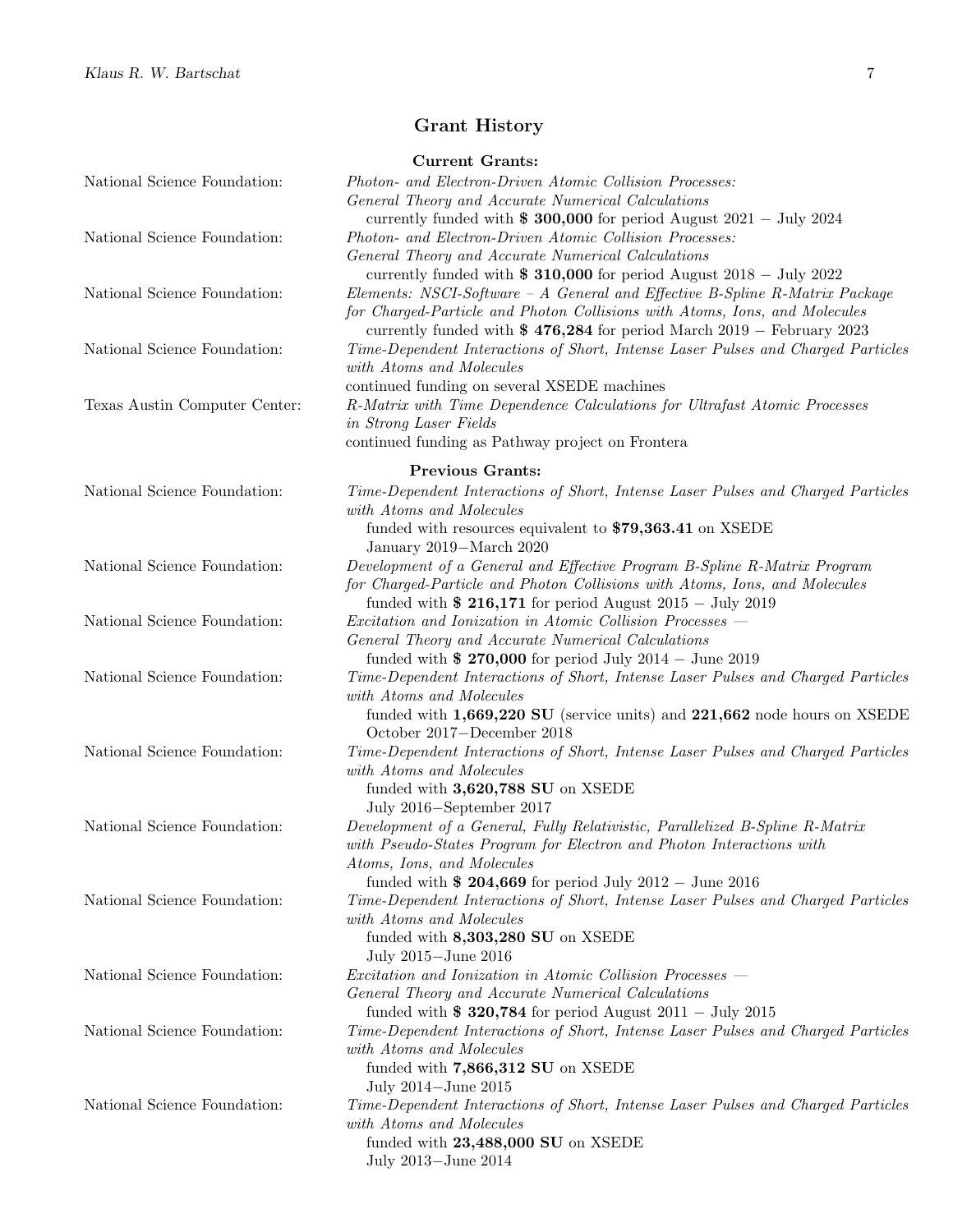|                                                      | Previous Grants (continued):                                                                                                                                                                                                       |
|------------------------------------------------------|------------------------------------------------------------------------------------------------------------------------------------------------------------------------------------------------------------------------------------|
| National Science Foundation:                         | Workshop on AMO Theory; Recent Developments and a Vision for the Future<br>funded with $\$$ 85,621 for period July 2011 – June 2014                                                                                                |
| National Science Foundation:                         | Development of a general, fully relativistic B-Spline R-Matrix with pseudo-states<br>program for electron and photon interactions with atoms, ions, and molecules                                                                  |
| National Science Foundation:                         | funded with $$196,764$ for period September 2009 - August 2013<br>Time-Dependent Interactions of Short, Intense Laser Pulses and Charged Particles<br>with Atoms and Molecules                                                     |
|                                                      | funded with $16,098,369$ SU on XSEDE<br>April 2012-June 2013                                                                                                                                                                       |
| National Science Foundation:                         | Excitation and Ionization in Atomic Collision Processes –<br>General Theory and Accurate Numerical Calculations<br>funded with $$299,900$ for period June 2008-May 2011                                                            |
| National Science Foundation:                         | Time-Dependent Interactions of Short, Intense Laser Pulses and Charged Particles<br>with Atoms and Molecules<br>funded with 18,000,000 SU on TeraGrid<br>January 2011-March 2012                                                   |
| National Science Foundation:                         | Time-Dependent Interactions of Short, Intense Laser Pulses and Charged Particles<br>with Atoms, Molecules, and Bose-Einstein Condensates<br>funded with 10,500,000 SU on TeraGrid<br>October 2009-December 2010                    |
| National Science Foundation:                         | Development of a General and Effective B-Spline R-Matrix<br>Program for Electron and Photon Collisions with Atoms, Ions, and Molecules                                                                                             |
| National Center for Computational Sciences:          | funded with $$290,200$ for period June 2006-May 2010                                                                                                                                                                               |
|                                                      | Time-Dependent Interactions of Short, Intense Laser Pulses and Charged Particles                                                                                                                                                   |
|                                                      | with Atoms and Molecules                                                                                                                                                                                                           |
|                                                      | funded with $2,000,000$ SU at ORNL, January 2010–December 2010                                                                                                                                                                     |
| National Science Foundation:                         | Support for US-based Scientists to Attend Quantum Dynamics Imaging Workshop;<br>Montreal, Canada; October 19-23, 2009                                                                                                              |
| National Science Foundation:                         | funded with $$19,040$ for period September 2009–August 2010<br>Computational Studies of the Interaction of Time-Dependent                                                                                                          |
|                                                      | Electromagnetic Fields with Atoms, Molecules and Bose Condensates                                                                                                                                                                  |
|                                                      | funded with 2,200,000 SU on Teragrid, October 2008–September 2009                                                                                                                                                                  |
|                                                      | Department of Energy and National Energy Research Scientific Computer Center:<br>High-Precision Calculations for Electron and Photon Interactions with Atoms and Ions<br>funded with $50,000$ SU on Franklin, Oct. 2008–Sept. 2009 |
| National Science Foundation:                         | Benchmark Calculations for Atomic Continuum Processes                                                                                                                                                                              |
|                                                      | funded with $100,000$ SU on Ranger (TACC), May $2008 -$ April $2009$                                                                                                                                                               |
| National Science Foundation:                         | Excitation and Ionization in Atomic Collision Processes –<br>General Theory and Accurate Numerical Calculations                                                                                                                    |
|                                                      | funded with $$450,000$ for period June 2003-May 2008                                                                                                                                                                               |
| National Science Foundation:                         | Development of a General and Effective Program for Electron Collisions<br>with Atoms and Ions Using a B-Spline Approach with Non-orthogonal Orbitals<br>funded with $$240,000$ for period October 2003–September 2006              |
| National Science Foundation:                         | Student Support for GEC 2007<br>funded with $$5,000$ for period July 2007-June 2008                                                                                                                                                |
| National Science Foundation:                         | XXIVth ICPEAC Group Travel Grant for Young Scientists<br>funded with $\$$ 7,500 for period June 2005–May 2006                                                                                                                      |
| National Science Foundation:                         | Excitation and Ionization in Atomic Collision Processes –<br>General Theory and Accurate Numerical Calculations                                                                                                                    |
|                                                      | funded with $$259,916$ for period June 2000–May 2003<br>Department of Energy and National Energy Research Scientific Computer Center:                                                                                              |
|                                                      | Terascale Computational Atomic Physics for the Edge Region                                                                                                                                                                         |
|                                                      | in Controlled Fusion Plasmas; member of the SCIDAC team                                                                                                                                                                            |
| National Energy Research Scientific Computer Center: |                                                                                                                                                                                                                                    |
|                                                      | R-Matrix with Pseudo-States Calculations for Electron Collisions with Atoms and Ions<br>funded with $5,000$ MPP hours for period Oct. 2000–March 2002                                                                              |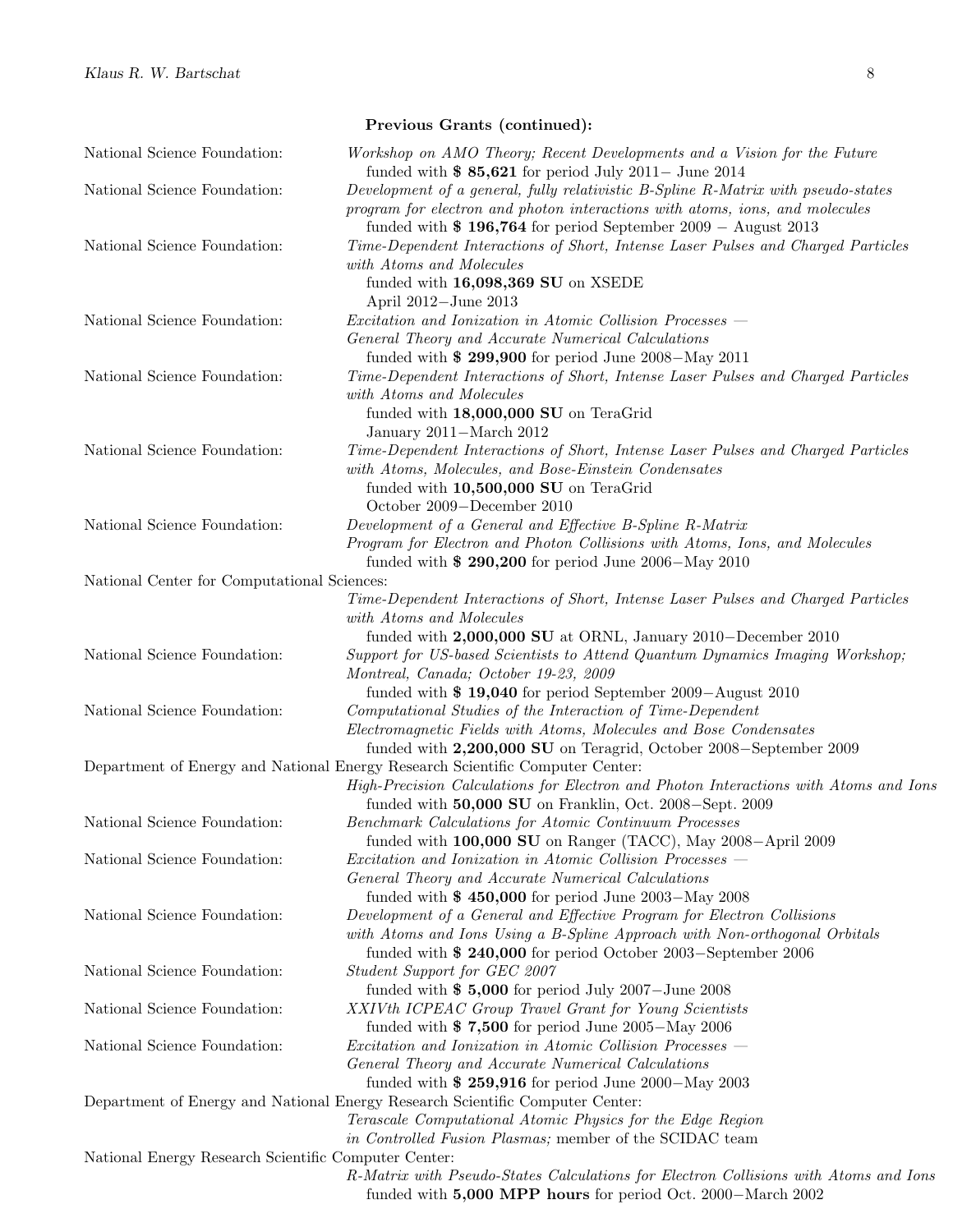National Science Foundation: XXIInd ICPEAC Group Travel Grant for Young Scientists funded with \$ 5,000 for period March 2001−February 2002 National Science Foundation: Excitation and Ionization in Atomic Collision Processes — General Theory and Accurate Numerical Calculations funded with \$ 209,730 for period June 1997−May 2000 National Science Foundation: Excitation and Ionization in Atomic Collision Processes General Theory and Accurate Numerical Calculations funded with \$ 165,604 for period January 1994−June 1997 National Science Foundation: Excitation and Ionization in Atomic Collision Processes — General Theory and Accurate Numerical Calculations funded with \$ 97,377 for period January 1991−June 1994 National Science Foundation: XVIIIth ICPEAC International Travel Grant (with G.H. Dunn) funded with \$ 8,000 for period May 1993−April 1994 NATO: Calculations of Atomic Data Using High-Performance Computing Platforms funded with Bfr 300,000 for period September 2000−August 2004 NATO: Electron Scattering from Atoms and Molecules (with P.G. Burke and K. Blum) funded with \$ 8,000 for period July 1990−June 1992 NATO: Electron Scattering from Atoms and Molecules (with P.G. Burke and K. Blum) funded with \$ 9,000 for period April 1993−March 1996 Research Corporation: Excitation and Ionization of Atoms by Interaction with Electrons, Positrons, Protons and Photons funded with \$ 13,000 for period July 1989−June 1994 Drake University: Differential Cross Sections for Positron-Alkali Scattering funded with \$ 1,000 for period January 1993−April 1993 Minnesota Supercomputer Institute: R-Matrix Calculations for Photo- and Particle Impact Ionization funded with 200 CPU hours for period October 1989−June 1992 Drake University: Computational Physics: Program Development and Applications funded with \$ 1,000 for period December 1988−May 1990

#### Previous Grants (continued):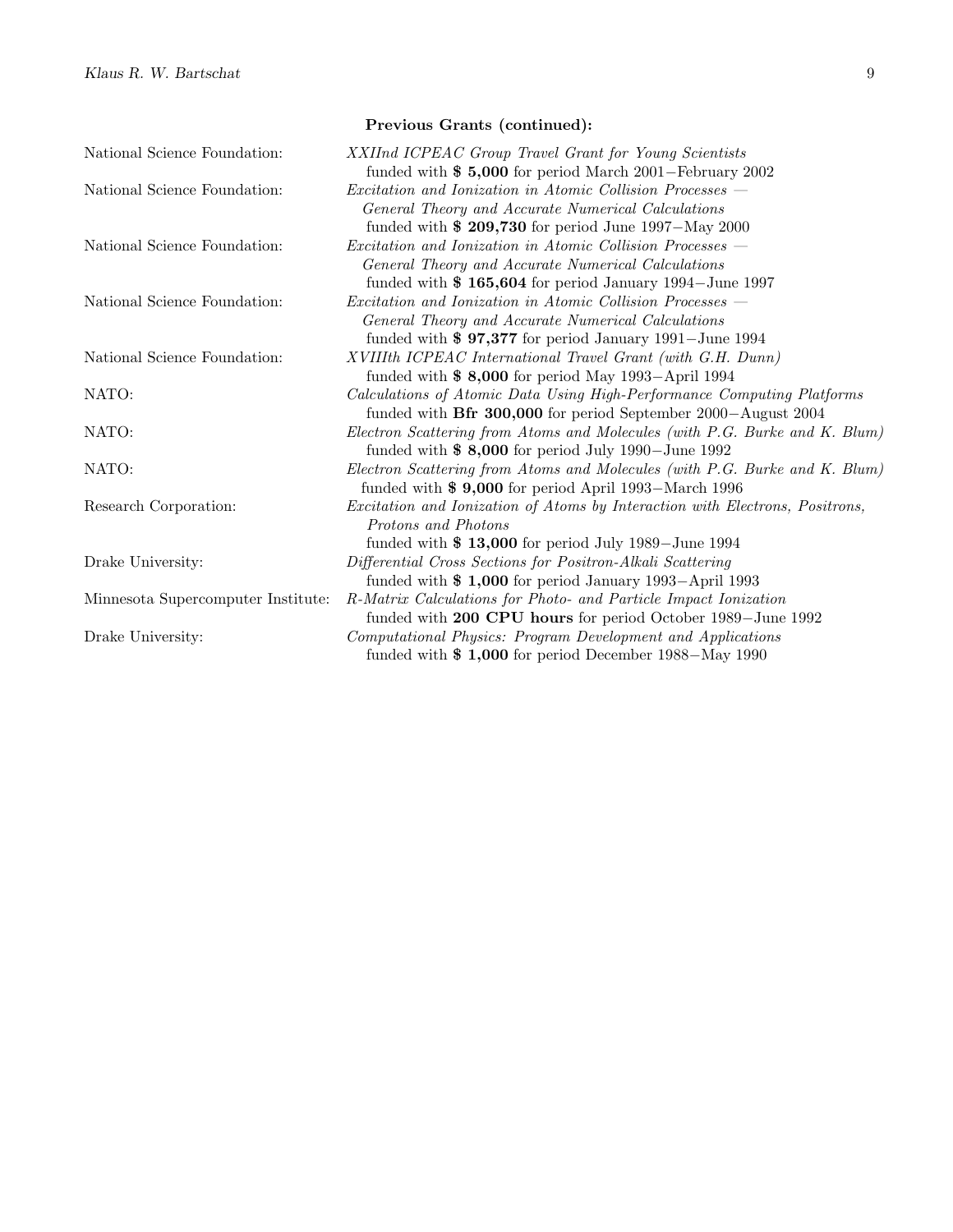## Scientific Publications

Below is a graph of my citation record from 1983 until Dec. 31, 2021.



#### Books

- 1. Computational Atomic Physics Electron and Positron Scattering from Atoms and Ions K. Bartschat (Ed.), Springer (1996) with the following contributions:
	- (a) Scattering Theory: An Overview
	- (b) Core potentials in Atomic Structure Calculations
	- (c) The Distorted Wave Method for Elastic Scattering and Atomic Excitation (with D.H. Madison)
	- (d) Scattering Amplitudes
	- (e) Density Matrices: Connection between Theory and Experiment
- 2. Polarization, Alignment, and Orientation in Atomic Collisions N. Andersen and K. Bartschat, Springer (2001)
- 3. Polarization, Alignment, and Orientation in Atomic Collisions (2nd Edition) N. Andersen and K. Bartschat, Springer (2017)

#### Book Contributions

- 1. A test of the influence of the nuclear spin in electron impact excitation processes K. Bartschat, K. Blum, P.G. Burke and N.S. Scott in: Fundamental Processes in Atomic Collision Physics H. Kleinpoppen, J.S. Briggs, and H.O. Lutz (Eds.), Plenum Press, New York and London (1985).
- 2. Electron scattering from heavy atoms K. Bartschat and P.G. Burke in: Coherence in Atomic Collision Physics, J. Beyer, K. Blum, and R. Hippler (Eds.), Plenum Press, New York (1988).
- 3. Excitation and ionization of atoms−what we can learn by using polarized collision partners K. Bartschat in : Proceedings of the International Symposium on Correlation and Polarization in Electronic and Atomic Collisions, P.A. Neill, K.H. Becker, and M.H. Kelley (Eds.), NIST Special Publication 789 (1990).
- 4. Theoretical calculations of positron collisions with atoms A.D. Stauffer, K. Bartschat, R.I. Campeanu, M. Horbatsch, R.P. McEachran, L.A. Parcell, and S.J. Ward in: The Physics of Electronic and Atomic Collisions, A. Dalgarno, R.S. Freund, P.M. Koch, M.S. Lubell, and T.B. Lucatorco (Eds.), AIP Conference Proceedings 205, New York (1990).
- 5. Positron scattering from alkalis and noble gases suggestions for testing theoretical predictions K. Bartschat, R.P. McEachran, and A.D. Stauffer in: Hyperfine Interactions 73 (1992) 99.
- 6. Recent developments in the theoretical treatment of spin-dependent electron−atom scattering K. Bartschat in: Correlations and Polarization in Electronic and Atomic Collisions and (e,2e) Reactions, P.J.O. Teubner and E. Weigold (Eds.), IOP Conference Series #122 (1992) 97.
- 7. Recent progress in electron-atom close-coupling theory K. Bartschat in: The Physics of Electronic and Atomic Collisions — Book of Invited Papers XVIII ICPEAC, T. Andersen, B. Fastrup, F. Folkmann, H. Knudsen, and N. Andersen (Eds.), American Institute of Physics (1994) 251.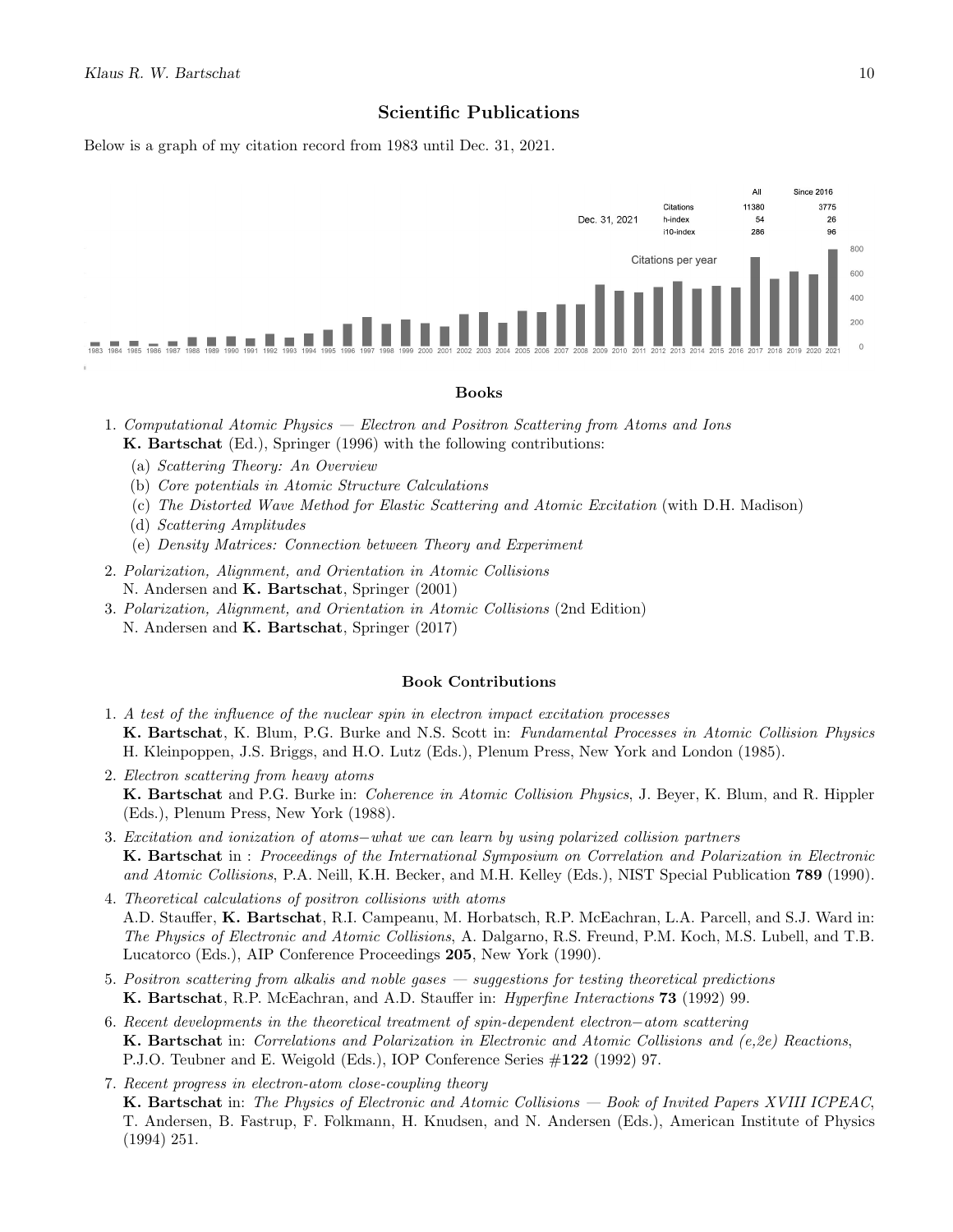8. The R-matrix method for electron impact ionization

K. Bartschat and P.G. Burke in: Atomic and molecular processes: an R-matrix approach, P.G. Burke and K.A. Berrington (Eds.), Institute of Physics Publishing (London) (1993) 363; reprinted from Journal of Physics B 20 (1987) 3191.

- 9. Differential cross sections for elastic and inelastic positron scattering from alkali atoms K. Bartschat, K.M. DeVries, R.P. McEachran, and A.D. Stauffer in: Positron Interactions with Atoms, Molecules, and Clusters, W. Raith and R.P. McEachran (Eds.), J.C. Baltzer AG (Basel, 1994); reprinted from Hyperfine Interactions 89 (1994).
- 10. Density matrices

K. Bartschat in: Atomic, Molecular, & Optical Physics Handbook, G.W. Drake (Ed.), American Institute of Physics (1996) 94.

- 11. A modern theory of atomic line radiation K. Bartschat in: Selected Topics in Electron Physics, H. Kleinpoppen and M.C. Campbell (Eds.), Plenum Press, New York (1996) 141.
- 12. Excitation of atoms by electron impact: Current status and future prospects K. Bartschat in: Photon and Electron Collisions with Atoms and Molecules, P.G. Burke and C.J. Joachain (Eds.), Plenum Press, New York (1997) 1.
- 13. Intermediate energy R-matrix theory M.P. Scott, P.G. Burke, and K. Bartschat in: Photonic, Electronic, and Atomic Collisions — Book of Invited Papers XX ICPEAC, H. Winter and F. Aumayr (Eds.), World Scientific (1998) 229.
- 14. Recent developments in the theory of electron−ion collisions K. Bartschat in: Atomic Processes in Plasmas, E. Oaks and M.S. Pindzola (Eds.), American Institute of Physics (1998) 121.
- 15. Polarization, alignment, and orientation in electron−atom collisions: benchmarks for atomic collision theory K. Bartschat in: Atomic Physics 16, G.W.F. Drake (Ed.), American Institute of Physics (1999) 254.
- 16. Ionization plus excitation in electron−atom collisions **K. Bartschat** in: *Proceedings of the International Conference on Coincidence Spectroscopy*, O. Robaux and A. Pochat (Eds.), J. Phys. IV (France) (1999), Pr 6-17.
- 17. Benchmark studies in electron-impact excitation of atoms K. Bartschat in: Supercomputing, collision processes, and applications, K.L. Bell, K.A. Berrington, D.S.F. Crothers, A. Hibbert, and K.T. Taylor (Eds.), Plenum Press, New York (1999), 33.
- 18. Complete experiments in electron−atom collisions: benchmarks for atomic collision theory K. Bartschat in: Electron Scattering — Photon Impact — EPR-Experiments, U. Becker and A. Crowe (Eds.), Plenum Press, New York (2001).
- 19. Non-statistical magnetic substate populations following excitation of helium by electron and proton impact J. Hanni, H. Merabet, A. Siems, R. Bruch, M. Bailey, D.V. Fursa, I. Bray, K. Bartschat, H.C. Tseng, C.D. Lin, and A.G. Trigueiros in: Application of Accelerators in Research and Industry, J.L. Duggan and I.L. Morgan (Eds.), AIP Press, New York (2001).
- 20. Excitation cross sections of  $(1s np)^1 P^{\circ}$   $(n = 2 5)$  levels of helium by fast electron, proton, and molecular hydrogen  $(H_2^+$  and  $H_3^+)$  impact H. Merabet, M. Bailey, R. Bruch, J. Hanni, S. Bliman, D.V. Fursa, I. Bray, K. Bartschat, H.C. Tseng, and C.D. Lin in: Application of Accelerators in Research and Industry, J.L. Duggan and I.L. Morgan (Eds.), AIP Press, New York (2001).
- 21. Spectro-polarimetric measurements of the EUV emission from helium following  $e^-$ ,  $H^+$ ,  $H_2^+$ , and  $H_3^+$  chargedparticle impact H. Merabet, R. Bruch, M. Bailey, J. Hanni, S. Fineschi, A. Godunov, J. H. McGuire, I. Bray, K. Bartschat, H.

C. Tseng, and C. D. Lin in: SPIE Proceedings on UV/EUV and Visible Space Instrumentation for Astronomy and Solar Physics, M.A. Gummin, O.H.W. Siegmund, and S. Fineschi (Eds.) (2001)

22. Simultaneous ionization−excitation: a challenge for theory and experiment K. Bartschat in: Correlations, Polarization, and Ionization in Atomic Systems, D.H. Madison and M. Schulz (Eds.), AIP Conference Proceedings #604, American Institute of Physics (2002).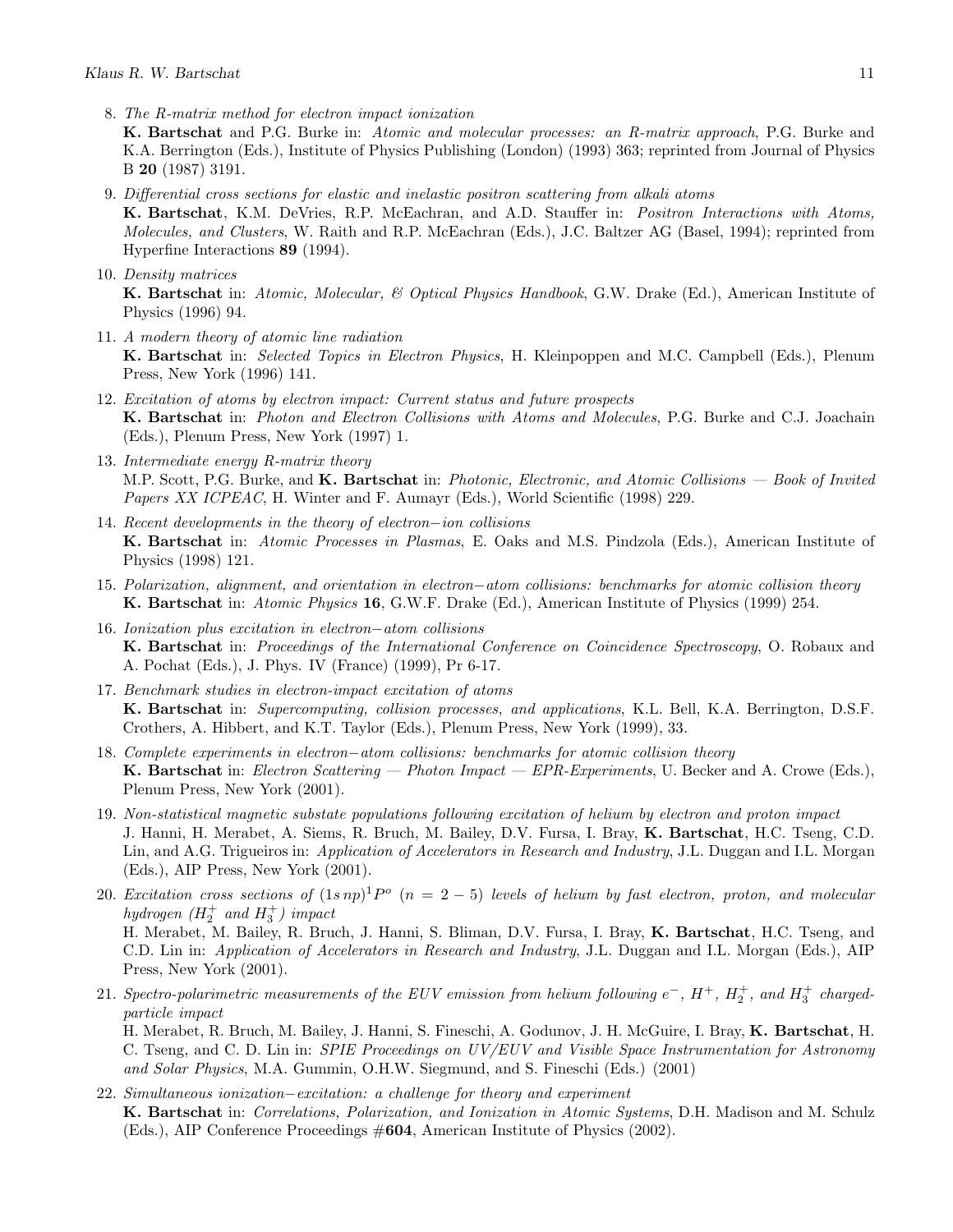- 23. Polarization measurements of the extreme ultraviolet (EUV) emission following excitation and ionization– excitation by fast electron, proton, and molecular hydrogen  $(H_2^+$  and  $H_3^+)$  impact H. Merabet, R. Bruch, S. Fülling, K. Bartschat, A. Godunov, J. H. McGuire, and A.N. Grum-Grzhimailo: SPIE Proceedings (2002)
- 24. Ionization–excitation magnetic sublevel cross sections for  $He^+(2p)^2P^{\circ}$  states following fast electron and proton impact H. Merabet, R. Bruch, S. Fülling, M. Bailey, A. Godunov, J. H. McGuire, A.N. Grum-Grzhimailo, and K. Bartschat in: Proceedings of the International Conference on Highly Charged Ions (2002)
- 25. Benchmark calculations for electron collisions with complex atoms K. Bartschat in: Atomic and Molecular Data and Their Applications, D.R. Schultz, P.R. Krstic, and F. Owbny (Eds.), AIP Conference Proceedings #636, American Institute of Physics (2002)
- 26. Recent progress in the simultaneous ionization−excitation of quasi-two-electron systems K. Bartschat in: Electron and Photon Impact Ionization and Related Topics, U. Ancarani (Ed.), IOP Conference Proceedings  $\#172$ , Institute of Physics (2003)
- 27. Various problems in electron−atom collision theory I. Bray, K. Bartschat, D.V. Fursa, A.S. Kadyrov, and A.T. Stelbovics in: Correlations, Polarization, and Ionization in Atomic Systems, G.F. Hanne, L. Malegat, and H. Schmidt-Böcking (Eds.), AIP Conference Proceedings #697, American Institute of Physics (2003) 193.
- 28. Studies of spin-polarized electron scattering from rubidium M. R. Went, M. L. Daniell, W. E. Guinea, K. Bartschat, B. Lohmann, and W. R. MacGillivray in: Correlations, Polarization, and Ionization in Atomic Systems, G.F. Hanne, L. Malegat, and H. Schmidt-Böcking (Eds.), AIP Conference Proceedings #697, American Institute of Physics (2003) 205.
- 29. Simultaneous Ionization–Excitation:  $(e, \gamma)$ ,  $(e, 2e)$ ,  $(e, e \gamma)$  and  $(e, 2e \gamma)$ K. Bartschat in: Correlations, Polarization, and Ionization in Atomic Systems, G.F. Hanne, L. Malegat, and H. Schmidt-Böcking (Eds.), AIP Conference Proceedings #697, American Institute of Physics (2003) 213.
- 30. Box-based convergent close-coupling calculations of electron-hydrogen ionisation cross sections I. Bray, K. Bartschat and A.T. Stelbovics in: Photonic, Electronic and Atomic Collisions — Book of Invited Papers XXIII ICPEAC, R. Schuch, H. Cederquist, M. Larsson, and E. Lindroth (Eds.), Physica Scripta T100 (2004) 200.
- 31. A hybrid DWBA− R-matrix approach for charged-particle impact ionization of atoms and ions K. Bartschat in: Correlations, Polarization, and Ionization in Atomic Systems, A. Lahmam-Bennani, B. Lohmann, and J. Miraglia (Eds.), AIP Conference Proceedings #811, American Institute of Physics (2006) 203.
- 32. Density matrices

K. Bartschat in: Handbook of Atomic, Molecular, and Optical Physics, G.W.F. Drake (Ed.), Springer (2006) 94.

- 33. The B-spline R-matrix method for electronic and photonic collisions O. Zatsarinny and K. Bartschat in: Photonic, Electronic and Atomic Collisions — Book of Invited Papers XXIV ICPEAC, P.D. Fainstein, M.A.P. Lima, J.E. Miraglia, E.C. Montenegro, and R.D. Rivarola, (Eds.), World Scientific (2006) 253.
- 34. Absolute angle-differential cross sections for excitation of neon atoms by electrons of energy 16.6−19.2 eV M. Allan, K. Franz, H. Hotop, O. Zatsarinny, and K. Bartschat in: Photonic, Electronic and Atomic Collisions — Book of Invited Papers XXIV ICPEAC, P.D. Fainstein, M.A.P. Lima, J.E. Miraglia, E.C. Montenegro, and R.D. Rivarola (Eds.), World Scientific (2006) 261.
- 35. Simultaneous ionization-excitation to the He<sup>+</sup>  $2^2P$  state by electron impact: an  $(e,2e\gamma)$  experiment A. Dorn, G. Sakelashvili, C. Höhr, J. Ullrich A. Kheifets, J. Lower, and K. Bartschat in: Photonic, Electronic and Atomic Collisions — Book of Invited Papers XXIV ICPEAC, P.D. Fainstein, M.A.P. Lima, J.E. Miraglia, E.C. Montenegro, and R.D. Rivarola (Eds.), World Scientific (2006) 364.
- 36. High-precision cross sections for low-energy electron−atom collisions K. Bartschat and O. Zatsarinny in: Atomic and Molecular Data and Their Applications, AIP Conference Proceedings #901, American Institute of Physics (2007) 117.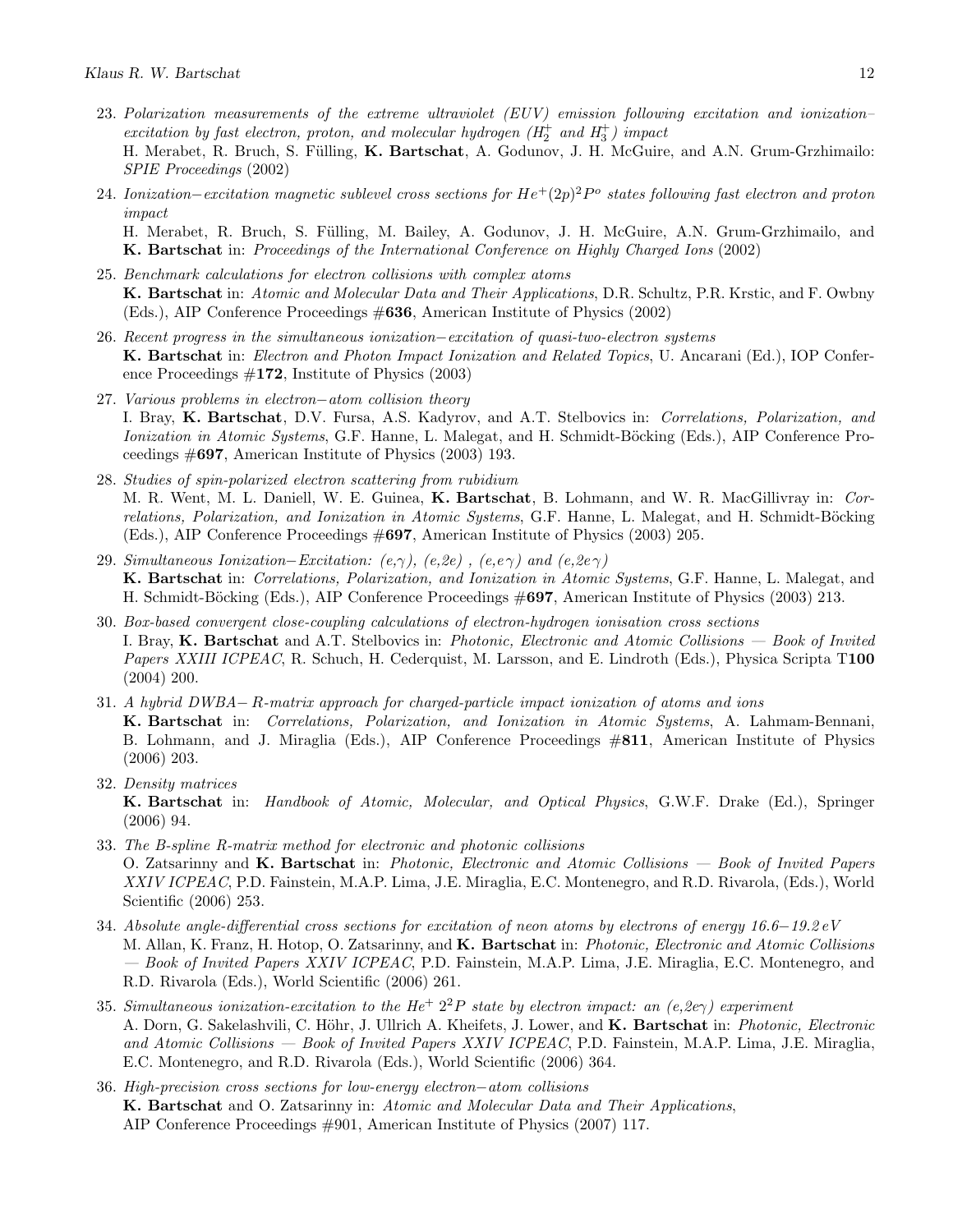- 37. Integrated Analysis of Spectroscopic Data D. Dodt, A. Dinklage, R. Fischer, K. Bartschat, O. Zatsarinny in: Proceedings of ITC/ISHW2007 (2008) 84.
- 38. Form-free reconstruction of an electron energy distribution function from optical emission spectroscopy D. Dodt, A. Dinklage, R. Fischer, K. Bartschat and O. Zatsarinny in: Plasma 2007 — International Conference in Research and Applications of Plasmas, AIP Conference Proceedings #993, American Institute of Physics (2008) 203.
- 39. Charged-Particle Impact Ionization of Atoms K. Bartschat and X. Guan in: Cold Antimatter Plasmas and Application to Fundamental Physics, Y. Kanai and Y. Yamazaki (Eds.) AIP Conference Proceedings #1037, American Institute of Physics (2008) 115.
- 40. Recent out-of-plane (e,2e) experiments on autoionizing levels of helium B.A. deHarak, K. Bartschat, and N.L.S. Martin, J. Phys.: Conf. Ser. 141 (2008) 012005
- 41. Electron-impact ionization-excitation of atoms K. Bartschat, J. Phys.: Conf. Ser. 141 (2008) 012002.
- 42. Electron-impact ionization-excitation of complex atoms K. Bartschat, J. Phys.: Conf. Ser. 194 (2009) 012020.
- 43. Three-dimensional cross sections for electron impact ionization of atoms and molecules X. Ren, A. Senftleben, T. Pflüger, M. Holzwarth, A. Dorn, K. Bartschat, I. Bray, D.V. Fursa, J. Colgan, M.S. Pindzola, O. Al-Hagan, D.H. Madison, and J. Ullrich, J. Phys.: Conf. Ser. 212 (2010) 012003.
- 44. Few-cycle intense laser interactions with complex atoms X. Guan and K. Bartschat, J. Phys.: Conf. Ser. 212 (2010) 012023.
- 45. Multi-photon single and double ionization of complex atoms by ultrashort intense laser pulses K. Bartschat, X. Guan, C.J. Noble, B.I. Schneider, and O. Zatsarinny in: Quantum Dynamic Imaging, A.D. Bandrauk and M. Ivanov (Eds.), Springer (2011)
- 46. Electron scattering from krypton: High-resolution experiments and B-spline R-matrix calculations O. Zatsarinny, K. Bartschat, and M. Allan, J. Phys.: Conf. Ser. 388 (2012) 012008.
- 47. Effects of autoionizing states on two-photon double ionization of the  $H_2$  molecule X. Guan, K. Bartschat, B.I. Schneider, and L. Koesterke, J. Phys.: Conf. Ser. 488 (2014) 012024.
- 48. Benchmark calculations for electron collisions with complex atoms O. Zatsarinny and K. Bartschat, J. Phys.: Conf. Ser. 488 (2014) 012044.
- 49. Single and Double Ionization of Atoms and Small Molecules by Short-Pulse Intense Laser Fields K. Bartschat, J. Phys.: Conf. Ser. 601 (2015) 012007.
- 50. Photoelectron angular distribution in bichromatic atomic ionization A.N. Grum-Grzhimailo, E.V. Gryzlova, E.I. Staroselskaya, S.I. Strakhova, J. Venzke, N. Douguet, and K. Bartschat, J. Phys.: Conf. Ser. 635 (2015) 012008.
- 51. Time propagation of partial differential equations using the short iterative Lanczos method and finite-element discrete variable representation

B.I. Schneider, X. Guan, and K. Bartschat, Adv. Quant. Chem. 93 (2016) 95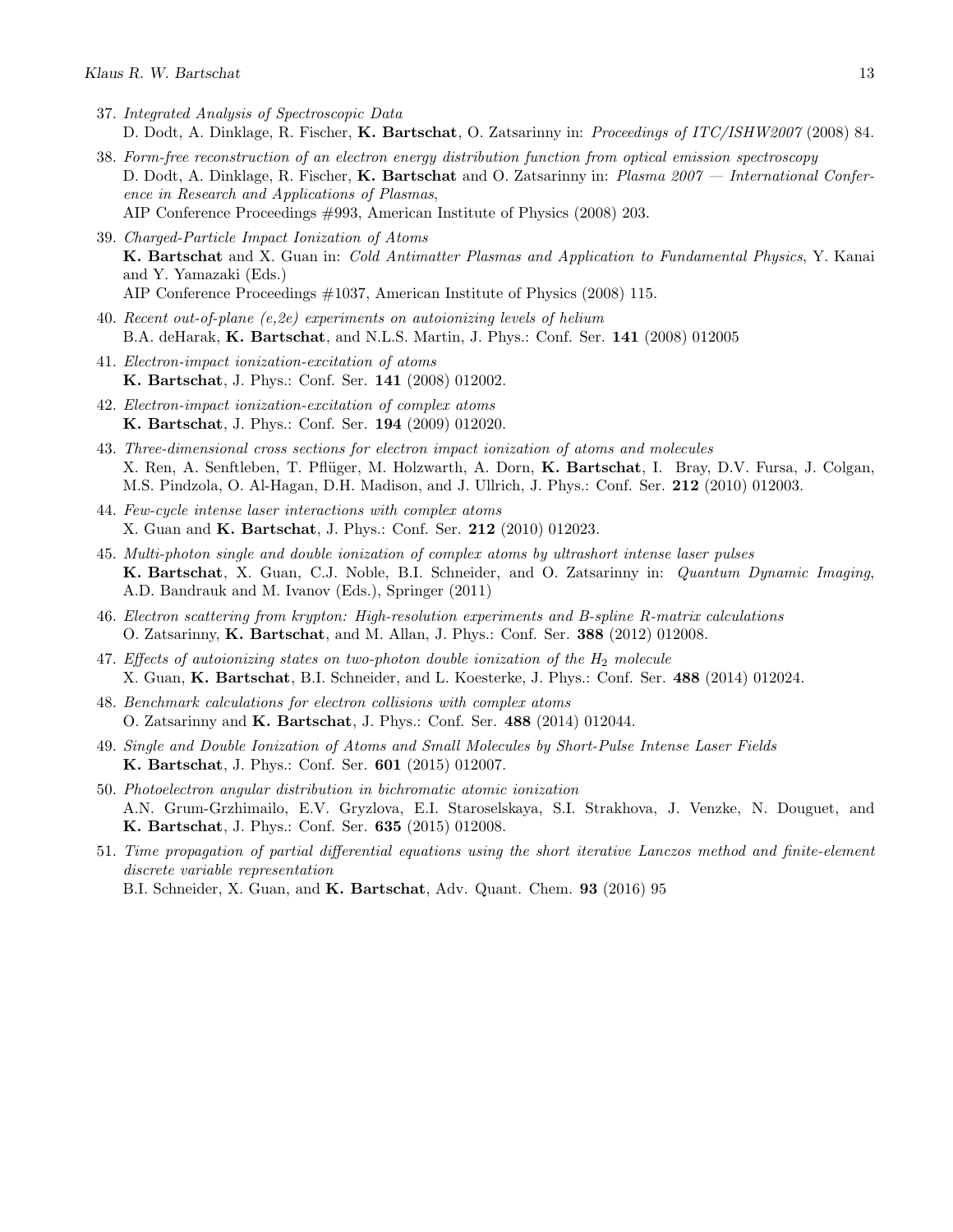#### Invited Review Papers

- 1. Low energy scattering of electrons by heavy atoms K. Bartschat and P.G. Burke, Comm. At. Mol. Phys. 16 (1985) 271.
- 2. Excitation and ionization of atoms by interaction with electrons, positrons, protons, and photons K. Bartschat, Physics Reports 180 (1989) 1.
- 3. Spin dependent electron–atom scattering: recent developments and challenges for the future K. Bartschat, Comm. At. Mol. Phys. 27 (1992) 239.
- 4. Can the quantum mechanical description of electron-sodium collisions be considered complete ? Present status and future prospects for 3s−3p transitions. N. Andersen and K. Bartschat (1993), Comm. At. Mol. Phys. 29 (1993) 157.
- 5. Electron impact excitation cross section data for helium K. Bartschat, I. Bray, W.C. Fon, F.J. de Heer, and R. Janev, International Nuclear Data Committee Report INDC(NDS)-348 (1995).
- 6. Spectroscopic stability of atomic line radiation K. Bartschat and G. Csanak, Comm. At. Mol. Phys. 32 (1996) 233.
- 7. Complete experiments in atomic collisions N. Andersen and K. Bartschat, Advances in Atomic, Molecular, and Optical Physics 36 (1996) 1.
- 8. Collisional alignment and orientation of atomic outer shells III: Spindependent effects N. Andersen, K. Bartschat, J.T. Broad, J.W. Gallagher, and I.V. Hertel, Physics Reports 279 (1997) 251.
- 9. Status of database for electron collisions with beryllium and boron atoms and ions K. Bartschat, I. Bray, K.A. Berrington, and R. Janev, International Nuclear Data Committee Report INDC(NDS)-369 (1997).
- 10. Impact Excitation of atomic D-states: Recipes for perfect scattering experiments N. Andersen and K. Bartschat, Topical Review for Journal of Physics B 30 (1997) 5071.
- 11. Electron Scattering by Atoms, Ions, and Molecules K. Bartschat, P.G. Burke, and A. Crowe in: Encyclopedia of Applied Spectroscopy, D.L. Andrews (Ed.), Wiley (2009) 209.
- 12. TOPICAL REVIEW: The B-spline R-Matrix Method for Atomic Processes: Application to Atomic Structure, Electron Collisions, and Photoionization O. Zatsarinny and K. Bartschat, J. Phys. B 46 (2013) 112001.
- 13. TOPICAL REVIEW: Uncertainty Estimates for Theoretical Atomic and Molecular Data H.K. Chung, B.J. Braams, K. Bartschat, A.G. Csaszar, G.W.F. Drake, T. Kirchner, V. Kokoouline, and J. Tennyson, J. Phys. D 49 (2016), 363002.
- 14. Quantum-mechanical calculations of cross sections for electron collisions with atoms and molecules K. Bartschat, J. Tennyson, and O. Zatsarinny, Special Issue of Plasma Processes and Polymers 49 (2017) 1600093.
- 15. LXCat: an open-access, web-based platform for data needed for modeling low-temperature plasmas L.C. Pitchford, L.L. Alves, K. Bartschat, et al., Special Issue of Plasma Processes and Polymers 49 (2017) 1600098.
- 16. TOPICAL REVIEW: Electron Collisions Experiment, Theory, and Applications K. Bartschat, J. Phys. B 51 (2018) 132001.
- 17. Roadmap on photonic, electron, and atomic collisions physics: II. Electron and antimatter interactions S. Schippers, E. Sokell, F. Aumayr, H. Sadeghpour, K. Ueda, I. Bray, K. Bartschat, et al., J. Phys. B 52 (2019) 171002.
- 18. Computational treatment of electron and photon collisions with atoms, ions, and molecules: the legacy of Philip G Burke

K. Bartschat, A. Brown, H.W. van der Hart, J. Colgan, N.S. Scott, and J. Tennyson, J. Phys. B 53 (2020) 192002.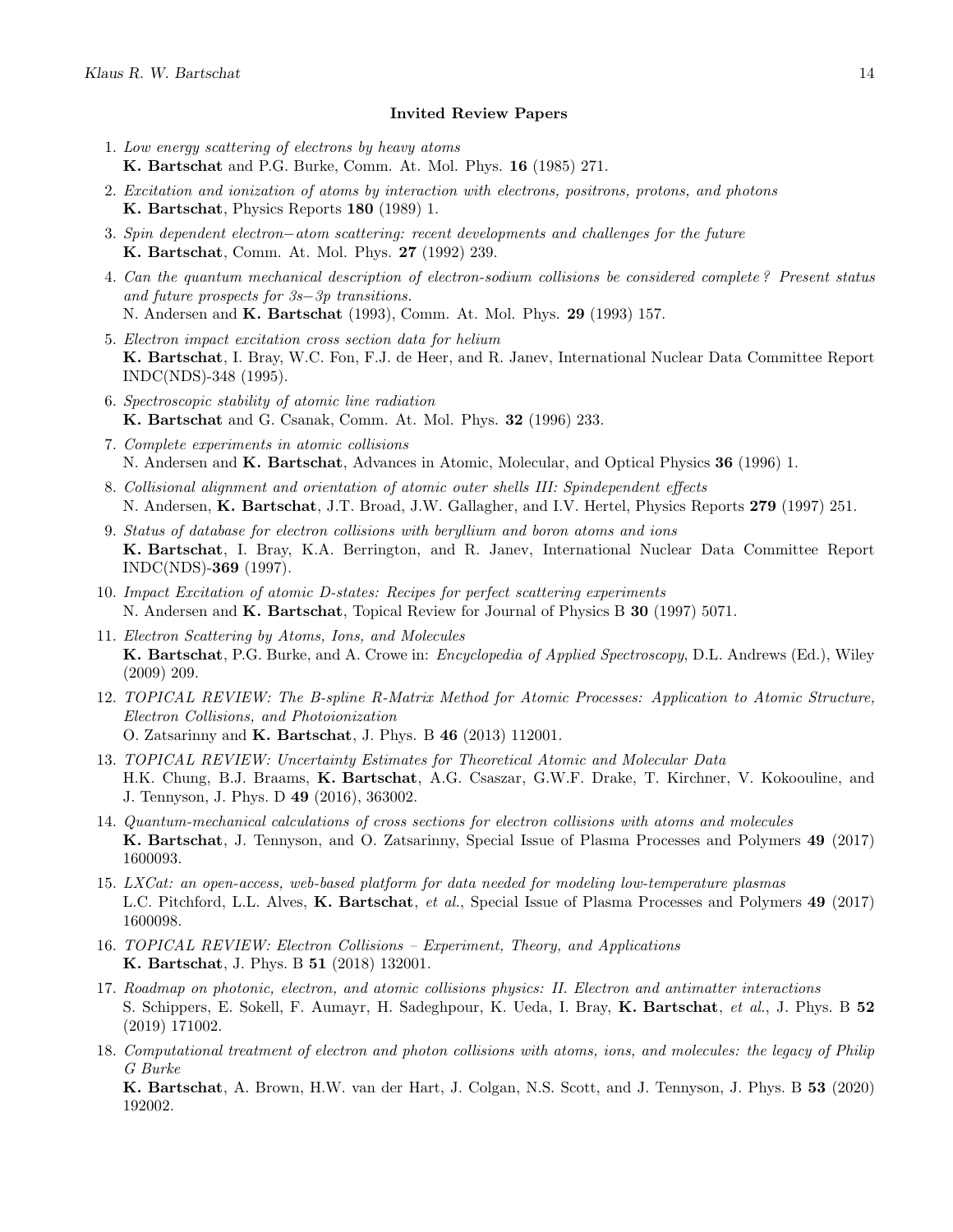#### Technical Reports

- 1. National Science Foundation Advisory Committee for Cyberinfrastucture: Task Force on Grand Challenges J. T. Oden al. (2011) http://www.nsf.gov/od/oci/taskforces
- 2. Theoretical Atomic, Molecular, and Optical Physics: Recent Developments and a Vision for the Future K. Bartschat, D. Blume, C. M. Caves, and I. H. Deutsch, American Institute of Physics (New York, 2012)

#### Research Papers (refereed)

1. Resonance features and fine-structure effect in the asymmetry of polarized electrons scattered inelastically from mercury atoms

K. Bartschat, G.F. Hanne, A. Wolcke, and J. Kessler, Phys. Rev. Lett. 47 (1981) 997

- 2. Electron-photon coincidences with polarised electrons K. Bartschat, K. Blum, G.F. Hanne, and J. Kessler, J. Phys. B 14 (1981) 3761
- 3. Theory and physical importance of integrated state multipoles K. Bartschat and K. Blum, Z. Phys. A 304 (1982) 85
- 4. Observation of integrated state multipoles in collisional excitation of Hg atoms by polarized electrons K. Bartschat, G.F. Hanne, and A. Wolcke, Z. Phys. A 304 (1982) 89
- 5. An approximate symmetry of the DWBA and consequences for coherence parameters K. Bartschat and K. Blum, J. Phys. B 15 (1982) 2747
- 6. Amplitudes for scattering of electrons by atomic systems including relativistic effects K. Bartschat and N.S. Scott, Comp. Phys. Commun. 30 (1983) 369
- 7. Program to calculate observable quantities from scattering amplitudes for inelastic electron-atom collisions K. Bartschat, Comp. Phys. Commun. 30 (1983) 383
- 8. Selective valence electron transfer in alkali-atom−alkali-ion collisions K. Bartschat, H.J. Andrä, and K. Blum, Z. Phys. A 314 (1983) 257
- 9. Investigation of Stokes parameters for studying resonances near threshold for  $6^1S_0\to 6^3P_1$  excitation by polarised electron impact

A. Wolcke, K. Bartschat, K. Blum, H. Borgmann, G.F. Hanne, and J. Kessler, J. Phys. B 16 (1983) 639

- 10. The  $6s6p^2$  resonances in e-Hg scattering N.S. Scott, P.G. Burke, and K. Bartschat, J. Phys. B 16 (1983) L361
- 11. Calculation of Stokes' parameters for inelastic electron−mercury scattering K. Bartschat, N.S. Scott, K. Blum, and P.G. Burke, J. Phys. B 17 (1984) 269
- 12. Low-energy scattering of electrons by caesium atoms N.S. Scott, K. Bartschat, P.G. Burke, W.B. Eissner, and O. Nagy, J. Phys. B 17 (1984) L191
- 13. Electron-photon coincidence studies in collisions of polarized electrons with mercury atoms A. Wolcke, J. Goeke, G.F. Hanne, J. Kessler, W. Vollmer, K. Bartschat, and K. Blum, Phys. Rev. Lett. 52 (1984) 1108
- 14. Calculation of Stokes' parameters for inelastic electron−caesium scattering O. Nagy, K. Bartschat, K. Blum, P.G. Burke, and N.S. Scott, J. Phys. B 17 (1984) L527
- 15. Low-energy scattering of electrons by caesium atoms: II. N.S. Scott, K. Bartschat, P.G. Burke, O. Nagy, and W. B. Eissner, J. Phys. B 17 (1984) 3775
- 16. Resonances in the low-energy scattering of electrons by atomic thallium K. Bartschat and N.S. Scott, J. Phys. B 17 (1984) 3787
- 17. The fine-structure effect in the low-energy scattering of electrons on Hg and Tl atoms K. Bartschat, K. Blum, P.G. Burke, G.F. Hanne, and N.S. Scott, J. Phys. B 17 (1984) 3797
- 18. Spin polarisation and scattering asymmetry for electron impact excitation of the (6s6p) states of mercury: DWBA treatment

K. Bartschat, D. H. Madison, and G.F. Hanne, J. Phys. B 18 (1985) 1847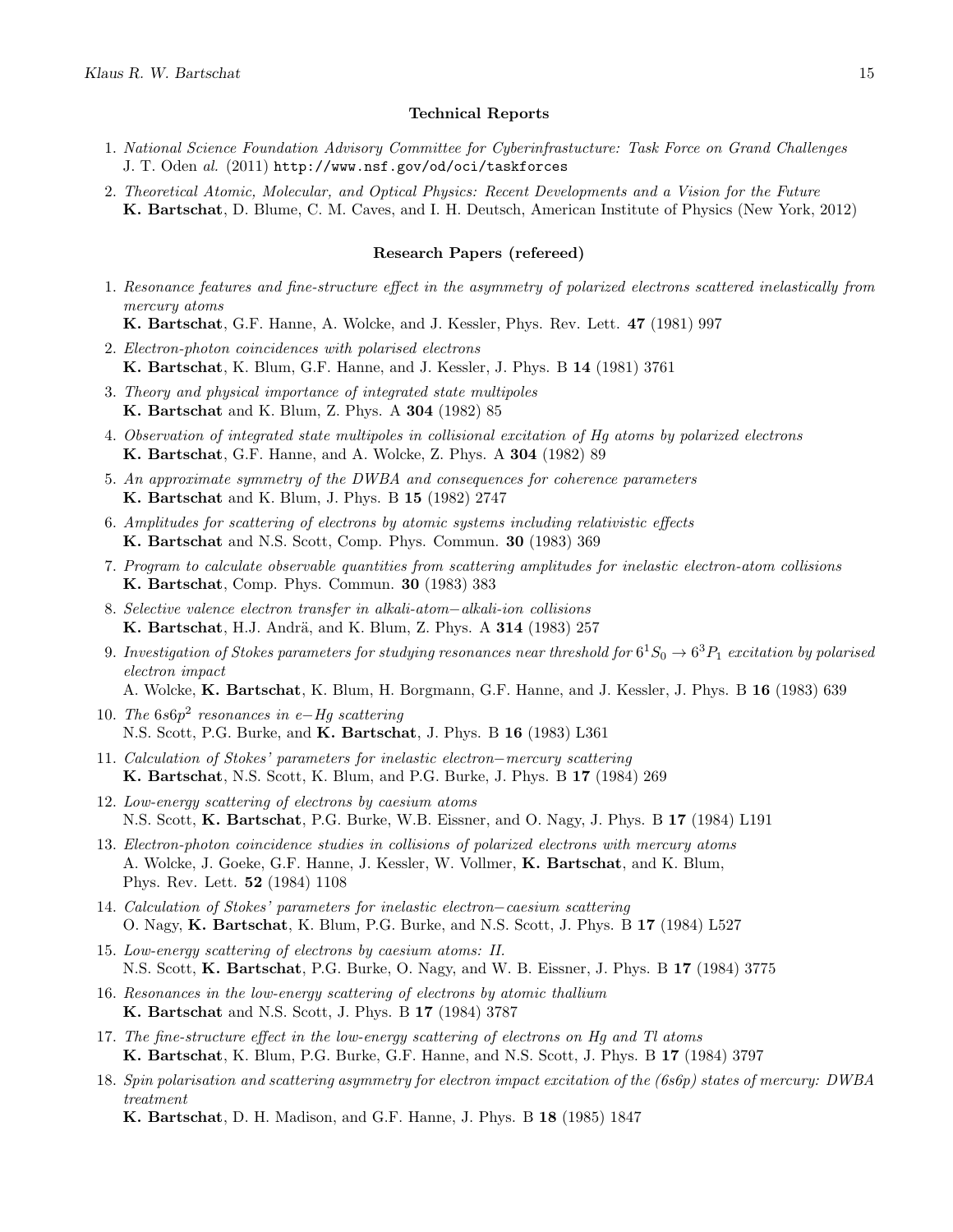- 19. Low-energy scattering of electrons by lead atoms K. Bartschat, J. Phys. B 18 (1985) 2519
- 20. Photoionisation of mercury K. Bartschat and P. Scott, J. Phys. B 18 (1985) L191
- 21. Photoelectron polarisation in the photoionisation of Hg  $(6s^2)^1S_0$ K. Bartschat and P. Scott, J. Phys. B 18 (1985) 3725
- 22. RESFIT. A multichannel resonance fitting program K. Bartschat and P.G. Burke, Comp. Phys. Commun. 41 (1986) 75
- 23. The influence of mass correction, Darwin term and short range correlation effects on the  $6s6p^2$  resonances in e−Hg scattering
	- K. Bartschat and P.G. Burke, J. Phys. B 19 (1986) 1231
- 24. Relativistic effects in elastic scattering of electrons from heavy atoms K. Hasenburg, D.H. Madison, K. Bartschat, and K. Blum, J. Phys. B 19 (1986) 1803
- 25. Photoionisation of barium K. Bartschat, M.R.H. Rudge, and Penny Scott, J. Phys. B 19 (1986) 2469
- 26. Alignment and orientation parameters for proton-impact ionisation of the 2p and 3p shells of argon D.H. Madison and K. Bartschat, Phys. Rev. A 34 (1986) 4669
- 27. Inelastic electron-mercury scattering at intermediate energies (8 eV−50 eV) K. Bartschat and D.H. Madison, J. Phys. B 20 (1987) 1609
- 28. The R-matrix method for electron impact ionisation K. Bartschat and P.G. Burke, J. Phys. B 20 (1987) 3191
- 29. Photoionisation of zinc K. Bartschat, J. Phys. B 20 (1987) 5023
- 30. Differential cross sections for elastic electron and positron scattering from xenon atoms K. Hasenburg, **K. Bartschat**, R.P. McEachran, and A.D. Stauffer, J. Phys. B 20 (1987) 5165
- 31. Electron impact excitation of rare gases: Differential cross sections and angular correlation parameters for neon, argon, krypton, and xenon K. Bartschat and D.H. Madison, J. Phys. B 20 (1987) 5839
- 32. Angular momentum orientation in elastic electron-atom scattering K. Bartschat, J. Phys. B 20 (1987) L811
- 33. Differential cross sections and angular correlation parameters for electron impact excitation of the  $3^{3}P$ ,  $3^{1}D$ and 3 <sup>3</sup>D states of helium
	- K. Bartschat and D.H. Madison, J. Phys. B 21 (1988) 153
- 34. Scattering of Spin-1/2 particles from unpolarised targets K. Bartschat and D.H. Madison, J. Phys. B 21 (1988) 2621
- 35. Electron impact ionisation of argon K. Bartschat and P.G. Burke, J. Phys. B 21 (1988) 2969
- 36. Optical potential approach for electron and positron scattering from inert gases I. Argon K. Bartschat, R.P. McEachran, and A.D. Stauffer, J. Phys. B 21 (1988) 2789
- 37. A quantitative test for spin dependent effects in electron−alkali scattering K. Bartschat, J. Phys. B 22 (1989) 2917
- 38. Distorted wave calculations for the spin asymmetry in impact ionization of polarized atoms by polarized electrons K. Bartschat, J. Phys. B 23 (1990) 981
- 39. Spin-orbit and interference asymmetry in elastic electron scattering from one-electron atoms K. Bartschat, J. Phys. B 23 (1990) 2341
- 40. Optical potential approach for electron and positron scattering from inert gases II. Neon K. Bartschat, R.P. McEachran, and A.D. Stauffer, J. Phys. B 23 (1990) 2349
- 41. Study of spin effects for electron-impact excitation of  $H_q(6^3P_1)$  at small scattering angles T. Simon, M. Sohn, G.F. Hanne, and K. Bartschat, J. Phys. B 23 (1990) L259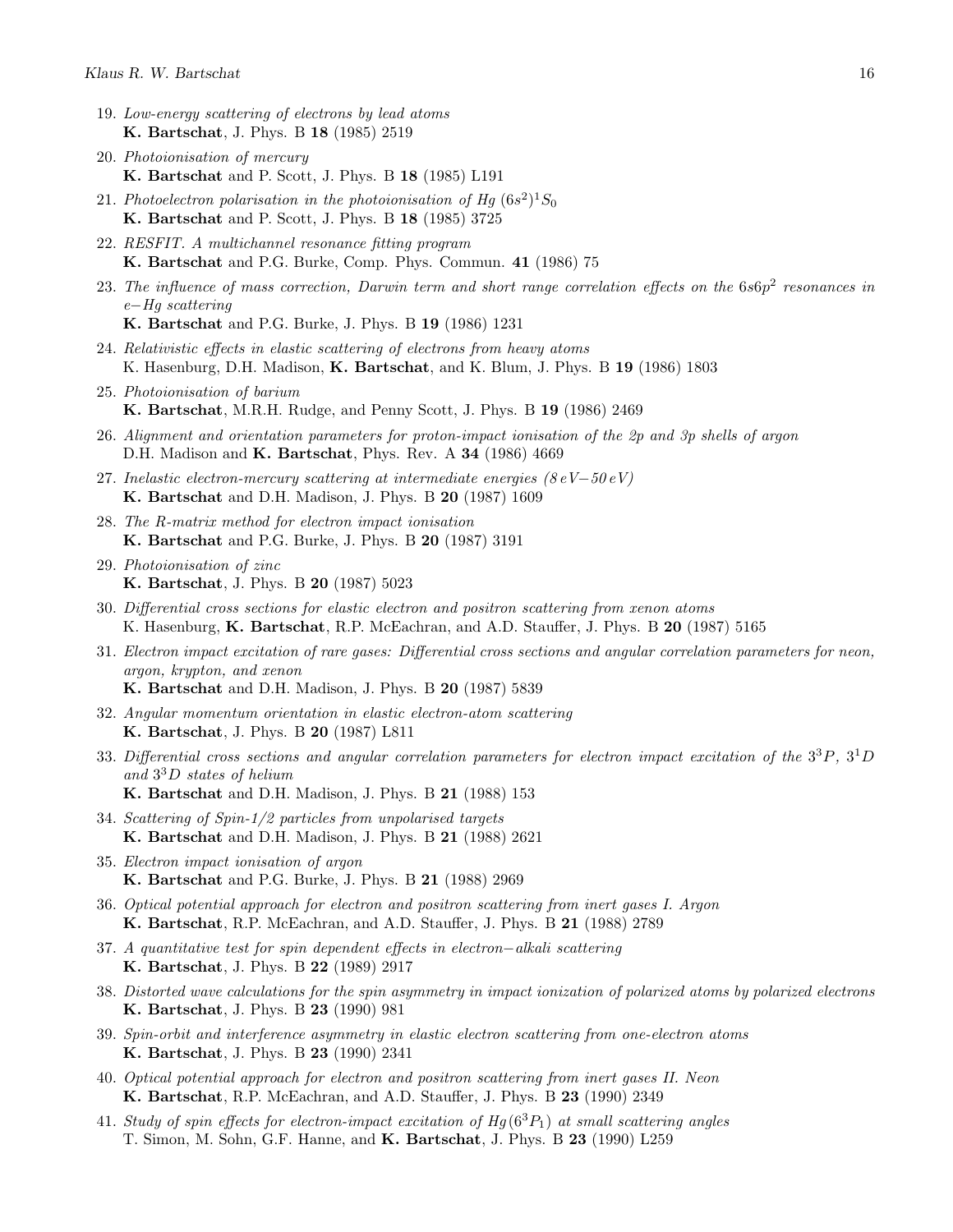- 42. Near-threshold photoionization of the  $(6s6p)^1P_1$  state of barium K. Bartschat and B.M. McLaughlin, J. Phys. B 23 (1990) L439
- 43. Electron impact ionization of chromium K. Bartschat, R.H.G. Reid, P.G. Burke, and H.P. Summers, J. Phys. B 23 (1990) L721
- 44. Generalized STU-parameters for elastic electron scattering from thallium and lead atoms K. Bartschat, H.-J. Goerss, and R.-P. Nordbeck, Z. Phys. D 17 (1990) 25
- 45. Effect of non-spherical distorting potentials in a first-order distorted wave calculation D.H. Madison, K. Bartschat, and J.L. Peacher, Phys. Rev. A 44 (1991) 304
- 46. Generalized STU-parameters for inelastic electron scattering from atomic thallium H.-J. Goerss, R.-P. Nordbeck, and K. Bartschat, J. Phys. B 24 (1991) 2833
- 47. Distorted wave calculation of elastic and inelastic scattering of electrons from cadmium D.H. Madison, K. Bartschat, and R. Srivastava, J. Phys. B 24 (1991) 1839
- 48. Photoionization and excitation of atomic barium from the  $(6s6p)^1P_1$  state K. Bartschat, B.M. McLaughlin, and R.A. Hoversten, J. Phys. B 24 (1991) 3359
- 49. Spin dependent effects in elastic and inelastic low-energy electron scattering from sodium atoms K. Bartschat, J. Phys. B 24 (1991) 4615
- 50. An attempt to observe Mott scattering optically J.E. Furst, T.J. Gay, W.M.K.P. Wijayaratna, K. Bartschat, H. Geesmann, M.A. Khakoo, and D.H. Madison, J. Phys. B 25 (1992) 1089
- 51. Mott scattering and angular momentum orientation in low-energy electron scattering from indium atoms K. Bartschat, J. Phys. B 25 (1992) L307
- 52. Electron impact ionization of  $Cr(3d^54s)^7S$ R.H.G. Reid, K. Bartschat, and P.G. Burke, J. Phys. B 25 (1992) 3175
- 53. Non-statistical branching ratios for excitation of the  $[np^5 (n+1)s]^{3,1}P_{0,1,2}$  states in noble gases K. Bartschat and D.H. Madison, J. Phys. B 25 (1992) 4619
- 54. Second order distorted wave calculation for elastic and inelastic electron-sodium scattering D.H. Madison, K. Bartschat, and R.P. McEachran, J. Phys. B 25 (1992) 5199
- 55. Characteristics of light emission after low-energy electron impact excitation of cesium atoms K. Bartschat, U. Thumm, and D.W. Norcross, J. Phys. B 25 (1992) L641
- 56. Polarization of light emitted after positron impact excitation of alkali atoms K.M. DeVries, K. Bartschat, R.P. McEachran, and A.D. Stauffer, J. Phys. B 25 (1992) L653
- 57. Core potentials for quasi one-electron systems B.J. Albright, K. Bartschat, and P.R. Flicek, J. Phys. B 26 (1993) 337
- 58. Charge cloud distribution of heavy atoms after excitation by polarized electrons A. Raeker, K. Bartschat, and K. Blum, J. Phys. B 26 (1993) 1491
- 59. Short range correlation and relaxation effects on the  $(6p^2)^1S_0$  autoionizing state of atomic barium K. Bartschat and C.H. Greene, Journal of Physics B 26 (1993) L109
- 60. RMATRX-ION: A program to calculate electron and positron impact ionization within the R-matrix method K. Bartschat, Comp. Phys. Commun. 75 (1993) 219
- 61. Relativistic effects in spin-polarization parameters for low-energy e-Cs scattering K. Bartschat, U. Thumm, and D.W. Norcross, J. Phys. B 26 (1993) 1587
- 62. Connection between superelastic and inelastic electron-atom collisions involving polarized collision partners K. Bartschat and D.H. Madison, Phys. Rev. A 48 (1993) 836
- 63. Low-energy electron scattering from caesium atoms comparison between a semirelativistic Breit-Pauli and a fullrelativistic Dirac treatment K. Bartschat, J. Phys. B 26 (1993) 3995
- 64. Sodium excitation by spin-polarized electrons: A reanalysis of existing experiments N. Andersen and K. Bartschat, Phys. Rev. A 49 (1994) 4232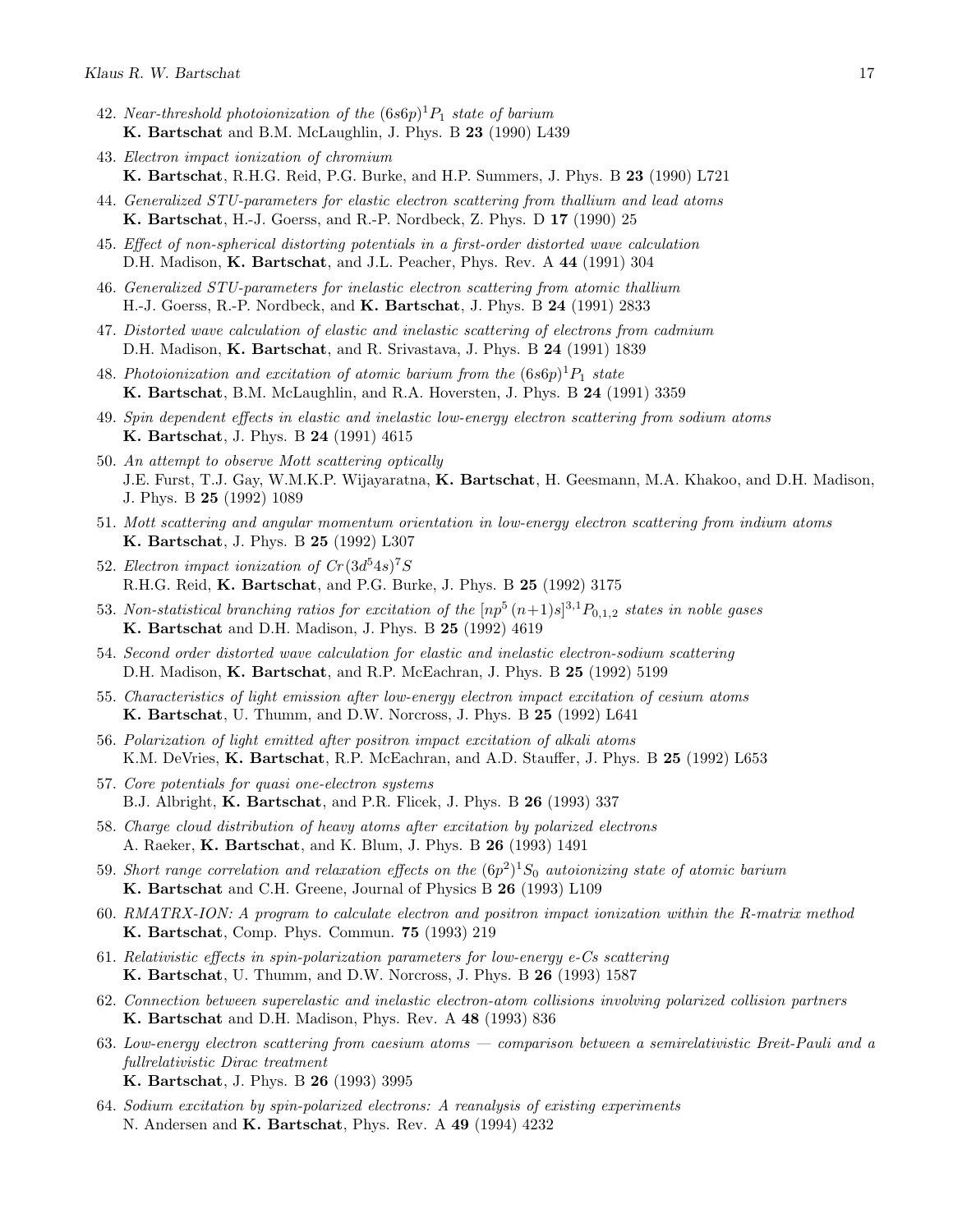- 65. Close-coupling calculations for low-energy elastic electron scattering from thallium atoms K. Bartschat, Z. Phys. D 30 (1994) 85
- 66. Low-energy-electron collisions with sodium: elastic and inelastic scattering from the ground state W.K. Trail, M.A. Morrison, H-L. Zhou, B.L. Whitten, K. Bartschat, K.B. MacAdam, T.L. Goforth, and D.W. Norcross, Phys. Rev. A 49 (1994) 3620
- 67. Evidence for the  $(6p^2)^3P_2$  resonance in electron scattering from cesium atoms K. Bartschat, A.R. Johnston, and P.D. Burrow, J. Phys. B 27 (1994) L231
- 68. Ionization and simultaneous excitation of helium atoms by electron impact A. Raeker, K. Bartschat, and R.H.G. Reid, J. Phys. B 27 (1994) 3129
- 69. Generalized Stokes parameter approach for analysis of perfect scattering experiments on impact excitation by spin polarized particles N. Andersen and K. Bartschat, J. Phys. B 27 (1994) 3189
- 70. Differential cross sections for elastic and inelastic positron scattering from alkali atoms K. Bartschat, K.M. DeVries, R.P. McEachran, and A.D. Stauffer, Hyperfine Interactions 89 (1994) 57
- 71. Elastic scattering from quasi one-electron targets: experimental observables vs. theoretical scattering amplitudes K. Bartschat and N. Andersen, Comp. Phys. Commun. 84 (1994) 335
- 72. Elastic and inelastic scattering of electrons from potassium D.H. Madison, M. Lehmann, R.P. McEachran, and K. Bartschat, J. Phys. B 28 (1995) 105
- 73. Electron spin depolarization derived from electron-photon coincidence experiments with unpolarized electrons N. Andersen, K. Bartschat, and G.F. Hanne, J. Phys. B 28 (1995) L29
- 74. Electron scattering from laser excited chromium atoms K. Bartschat, J. Phys. B 28 (1995) 879.
- 75. Low-energy-electron collisions with sodium: Scattering of spin-polarized electrons H-L. Zhou, B.L. Whitten, W.K. Trail, M.A. Morrison, K.B. MacAdam, K. Bartschat, and D.W. Norcross, Phys. Rev. A 52 (1995) 1152
- 76. Near-threshold photoionization of the SrI  $(5s5p)^1P_1$  state W. Mende, K. Bartschat, and M. Kock, J. Phys. B 28 (1995) 2385
- 77. R-matrix calculations for double-differential cross sections in electron-impact ionization of helium R. Schwienhorst, A. Raeker, R.H.G. Reid, and K. Bartschat, J. Phys. B 28 (1995) 4651
- 78. Second-order distorted wave calculation for electron−copper scattering D.H. Madison, J. Schroeder, K. Bartschat, and R.P. McEachran, J. Phys. B 28 (1995) 4841
- 79. Spin-resolved alignment and orientation effects in atomic collisions K. Bartschat and N. Andersen, Austr. J. of Phys. 49 (1996) 301
- 80. Electron scattering by complex atoms and ions at intermediate energies K. Bartschat, E.T. Hudson, M.P. Scott, P.G. Burke, and V.M. Burke, J. Phys. B 29 (1996) 115
- 81. Spin-dependent orientation propensities revealed in polarized-electron−polarized-photon coincidence studies N. Andersen, K. Bartschat, G.F. Hanne, and M. Uhrig, Phys. Rev. Lett. 76 (1996) 208
- 82. Near-threshold study of the polarization of He resonance radiation using an energy-selected electron beam C. Norén, J.W. McConkey, P. Hammond, and K. Bartschat, Phys. Rev. A 53 (1996) 1559
- 83. Local versus non-local core potentials in electron scattering from sodium atoms K. Bartschat and I. Bray, J. Phys. B 29 (1996) L271
- 84. Electron-photon coincidences in electron impact ionization-excitation R. Schwienhorst, A. Raeker, K. Bartschat, and K. Blum, J. Phys. B 29 (1996) 2305
- 85. Calculation of electron-Cs scattering at intermediate energies K. Bartschat and I. Bray, Phys. Rev. A 54 (1996) 1723
- 86. Electron impact ionization of atomic hydrogen from the 1S and 2S states K. Bartschat and I. Bray, J. Phys. B 29 (1996) L577
- 87. Convergent R-matrix with pseudostates calculation for e-He collisions K. Bartschat, E.T. Hudson, M.P. Scott, P.G. Burke, and V.M. Burke, Phys. Rev. A 54 (1996) R998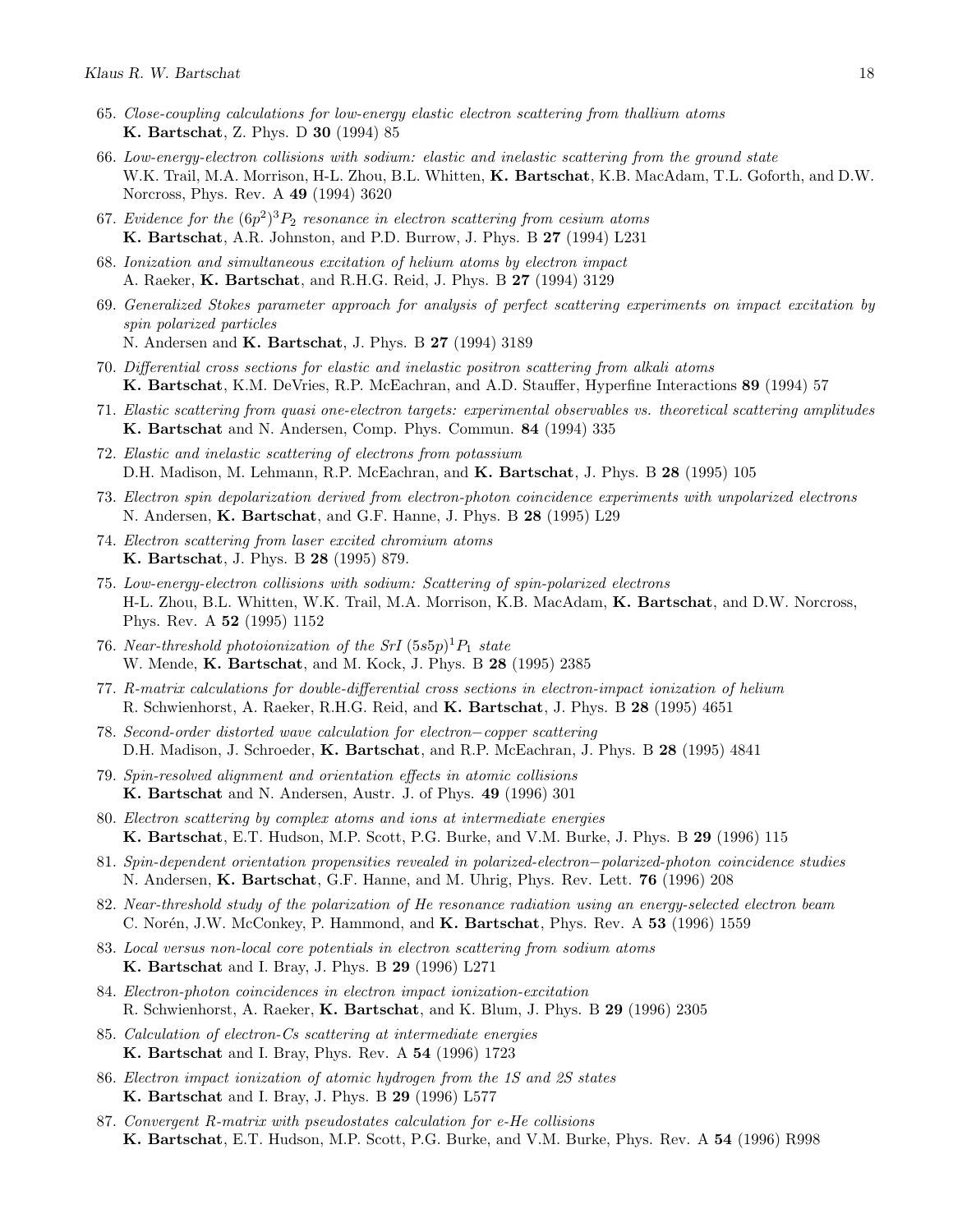- 88. S-wave model for electron-hydrogen scattering K. Bartschat and I. Bray, Phys. Rev. A 54 (1996) R1002
- 89. Complete experiments in electron impact excitation of atoms: Current status and future prospects N. Andersen and **K. Bartschat**, Can. J. of Phys. **74** (1996) 929
- 90. Differential cross sections and electron impact coherence parameters for electron scattering from helium atoms K. Bartschat, E.T. Hudson, M.P. Scott, P.G. Burke, and V.M. Burke, J. Phys. B 29 (1996) 2875
- 91. Ionization-excitation of He atoms by electron impact: Alignment of  $He^{+}(2p)^{2}P$ A. Goetz, W. Mehlhorn, A. Raeker, and K. Bartschat, J. Phys. B 29 (1996) 4699
- 92. Electron impact excitation of beryllium K. Bartschat, P.G. Burke, and M.P. Scott, J. Phys. B 29 (1996) L769
- 93. Benchmark calculations for e-H scattering between the  $n=2$  and  $n=3$  thresholds K. Bartschat, I. Bray, P.G. Burke, and M.P. Scott, J. Phys. B 29 (1996) 5493
- 94. Electron scattering from helium atoms. Phase shifts, resonance parameters, and total cross sections E.T. Hudson, K. Bartschat, M.P. Scott, P.G. Burke, and V.M. Burke, J. Phys. B 29 (1996) 5513
- 95. Electron scattering from laser-excited He  $2^{3}P_{2}$  atoms M. Jacka, M.D. Hoogerland, W. Lu, D. Milic, K.G.H. Baldwin, K. Bartschat, and S.J. Buckman, J. Phys. B 29 (1996) L825
- 96. Calculation of electron impact excitation and ionization of  $Be^+$ K. Bartschat and I. Bray, J. Phys. B 30 (1997) L109
- 97. S-wave model for  $e He^+$  scattering K. Bartschat and I. Bray, Phys. Rev. A 55 (1997) 3236
- 98. Electron impact excitation of boron P.J. Marchalant, K. Bartschat, K.A. Berrington, and S. Nakazaki, J. Phys. B 30 (1997) L279
- 99. Near-threshold electron impact ionization of hydrogen M.P. Scott, P.G. Burke, K. Bartschat, and I. Bray, J. Phys. B 30 (1997) L309
- 100. Calculation of electron impact excitation and ionization of  $B^{2+}$ P.J. Marchalant, K. Bartschat, and I. Bray, J. Phys. B 30 (1997) L435
- 101. Electron-collision-induced alignment of rare gases near threshold V. Zeman, K. Bartschat, T.J. Gay, and K.W. Trantham, Phys. Rev. Lett. 79 (1997) 1825
- 102. R-matrix with pseudostates calculation for single and double ionization of helium by photon impact P.J. Marchalant and K. Bartschat, Phys. Rev. A 56 (1997) R1697
- 103. R-matrix with pseudo-states calculations for electron impact excitation and ionization of boron P.J. Marchalant and K. Bartschat, J. Phys. B 30 (1997) 4373
- 104. Electron-impact excitation of the  $(2p^53s)$  and  $(2p^53p)$  states of neon V. Zeman and K. Bartschat, J. Phys. B 30 (1997) 4609
- 105. R-matrix with pseudo-states calculations for electron collisions with neutral beryllium K. Bartschat, P.G. Burke, and M.P. Scott, J. Phys. B 30 (1997) 5915
- 106. Initial state and second-order effects in electron impact ionization of helium R.H.G. Reid, K. Bartschat, and A. Raeker, J. Phys. B 31 (1998) 563
- 107. Simultaneous excitation–ionization of helium to the  $He^{+}(2p)$  state M. Dogan, A. Crowe, K. Bartschat, and P.J. Marchalant, J. Phys. B 31 (1998) 1611
- 108. Excitation of the  $3p'[1/2]_0$  state of neon by high-resolution electron impact M.J. Brunger, S.J. Buckman, P.J.O. Teubner, V. Zeman, and K. Bartschat, J. Phys. B 31 (1998) L387
- 109. Electron impact excitation of helium from the  $1<sup>1</sup>S$  and  $2<sup>3</sup>S$  states K. Bartschat, J. Phys. B 31 (1998) L469
- 110. Near-threshold electron impact excitation of the VUV resonance transitions in Ne, Ar, Kr, and Xe V. Zeman, K. Bartschat, C. Norén, and J.W. McConkey, Phys. Rev. A 58 (1998) 1275
- 111. The R-matrix with pseudo-states method: theory and applications to electron scattering and photo-ionization K. Bartschat, Comp. Phys. Commun. 114 (1998) 168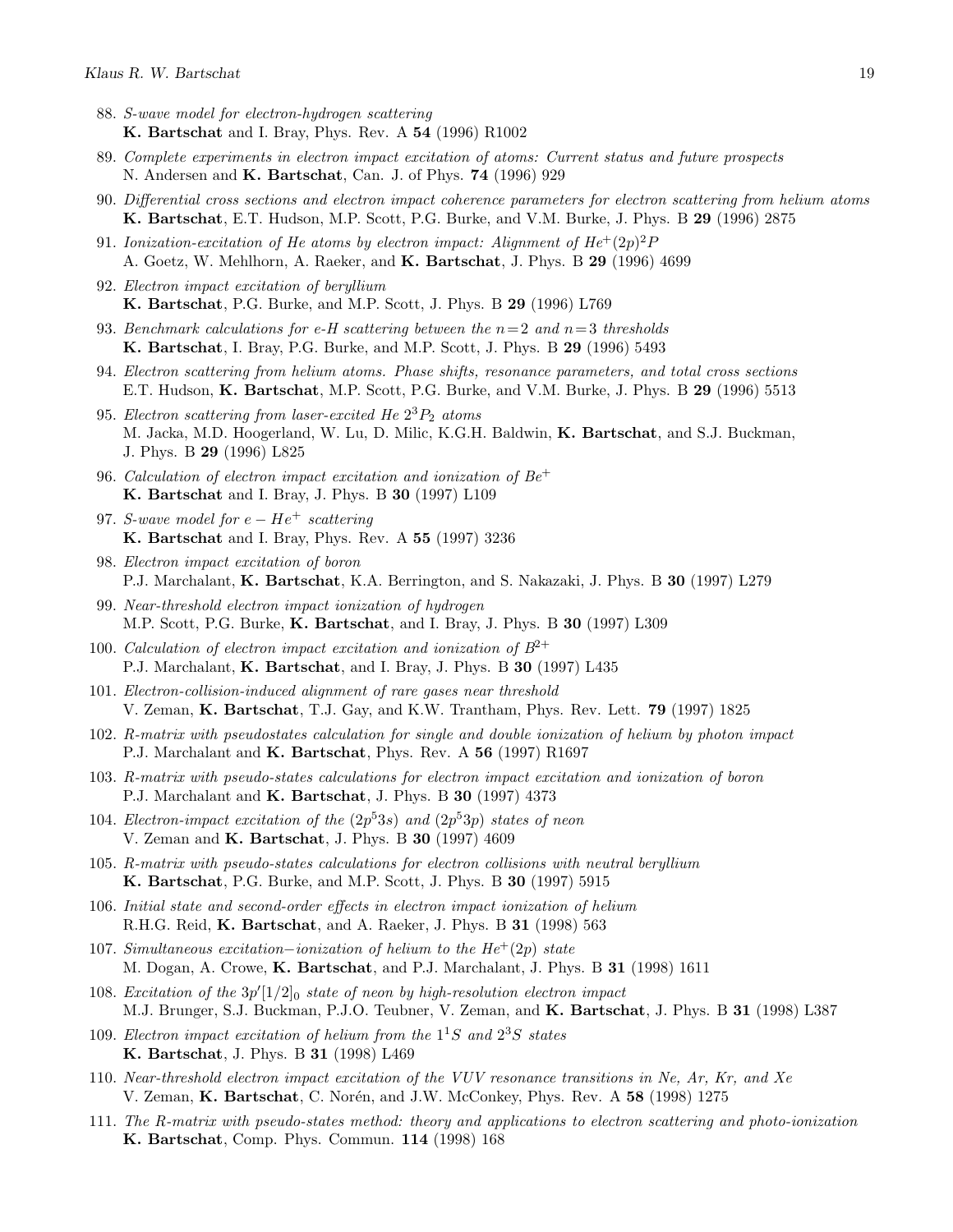- 112. Spin asymmetries in low-energy electron scattering from cesium atoms G. Baum, W. Raith, B. Roth, M. Tondera, K. Bartschat, I. Bray, S. Ait-Tahar, I.P. Grant, and P.H. Norrington, Phys. Rev. Lett. 82 (1999) 1128
- 113. Electron impact excitation from the  $(3p<sup>5</sup>4s)$  metastable states of argon K. Bartschat and V. Zeman, Phys. Rev. A 59 (1999) R2552
- 114. Low-energy electron impact excitation cross sections for the  $4p^55s$  levels of krypton  $-$  supplementary test of collisions models for the heavy rare gases X. Guo, M.A. Khakoo, D.J. Mathews, G, Mikaelian, A. Crowe, I. Kanik, S. Trajmar, V. Zeman, K. Bartschat, and C.J. Fontes, J. Phys. B 32 (1999) L155
- 115. Re-evaluation of experiments and new theoretical calculations for electron-impact excitation of  $C^{3+}$ P.H. Janzen, L.D. Gardner, D.B. Reisenfeld, D.W. Savin, J.L. Kohl, and K. Bartschat, Phys. Rev. A 59 (1999) 4821
- 116. Electron impact coherence parameters for the  $3^1D$  and  $3^3D$  states of helium K. Bartschat, J. Phys. B 32 (1999) L355
- 117. Near-threshold measurement of Stokes parameters for Kr excited by polarized electrons B.G. Birdsey, H.M. Al-Khateeb, M.E. Johnson, T.C. Bowen, T.J. Gay, V. Zeman, and K. Bartschat, Phys. Rev. A 60 (1999) 1046
- 118. Alignment of the  $Na^*(2p^53s^2)^2P_{3/2}$  autoionizing state excited by electron impact: experiment and theory B. Feuerstein, A.N. Grum-Grzhimailo, K. Bartschat, and W. Mehlhorn, J. Phys. B 32 (1999) 3727
- 119. Negative-ion resonance structures in electron-collision-induced alignment of core-excited atomic states A.N. Grum-Grzhimailo, K. Bartschat, B. Feuerstein, and W. Mehlhorn, Phys. Rev. A 60 (1999) R1751
- 120. Convergent calculations for simultaneous electron-impact ionization−excitation of helium A.S. Kheifets, I. Bray, and K. Bartschat, J. Phys. B 32 (1999) L433
- 121. Study of electron-impact excitation of metastable Ne  $(2p^53s)^3P_2$  substates using laser-induced fluorescence S. Fischer, G.F. Hanne, K. Bartschat, V. Zeman, and R. Srivastava, J. Phys. B 32 (1999) 4447
- 122. Propensity rules for angular momentum transfer in electron-impact excitation and de-excitation K. Bartschat, N. Andersen, and D. Loveall, Phys. Rev. Lett. 83 (1999) 5254
- 123. Simulation of collisionally excited atomic states D. Loveall, M.B. Hamley, B.J. Miller, and K. Bartschat, Comp. Phys. Commun. 124 (2000) 90
- 124. Excitation of  $Ar 3p^54s \rightarrow 3p^54p$  transitions by electron impact C.M. Maloney, J.L. Peacher, K. Bartschat, and D.H. Madison, Phys. Rev. A 61 (2000) 022701
- 125. Spin exchange in elastic collisions of polarized electrons with manganese atoms R. Meintrup, G.F. Hanne, and K. Bartschat, J. Phys. B 33 (2000) L289
- 126. Excitation of the  $(3p^54s^2)^2P$  autoionizing state in potassium by electron impact at low energies: an R-matrix calculation A.N. Grum-Grzhimailo and K. Bartschat, J. Phys. B 33 (2000) 1843
- 127. Internal spin-orbit coupling and electron exchange in the excitation of the  $np^5(n+1)p$  states of neon, argon, krypton, and xenon by polarized electrons D.H. Yu, P.A. Hayes, J.F. Williams, V. Zeman, and K. Bartschat, J. Phys. B 33 (2000) 1881
- 128. Differential cross sections for electron-impact excitation of krypton at low incident energies: I. Excitation of the  $4p<sup>5</sup>5s$  configuration X. Guo, D.J. Mathews, G, Mikaelian, M.A. Khakoo, A. Crowe, I. Kanik, S. Trajmar, V. Zeman, K. Bartschat, and C.J. Fontes, J. Phys. B 33 (2000) 1895
- 129. Differential cross sections for electron-impact excitation of krypton at low incident energies: II. Excitation of the  $4p^55p$ ,  $4p^54d$ , and  $4p^56s$  configurations X. Guo, D.J. Mathews, G. Mikaelian, M.A. Khakoo, A. Crowe, I. Kanik, S. Trajmar, V. Zeman, K. Bartschat, and C.J. Fontes, J. Phys. B 33 (2000) 1921
- 130. Excitation and polarization of the  $3^{3}D$  state of helium by electron impact D. Cvejanović, K. Clague, D. Fursa, K. Bartschat, I. Bray, and A. Crowe, J. Phys. B 33 (2000) 2265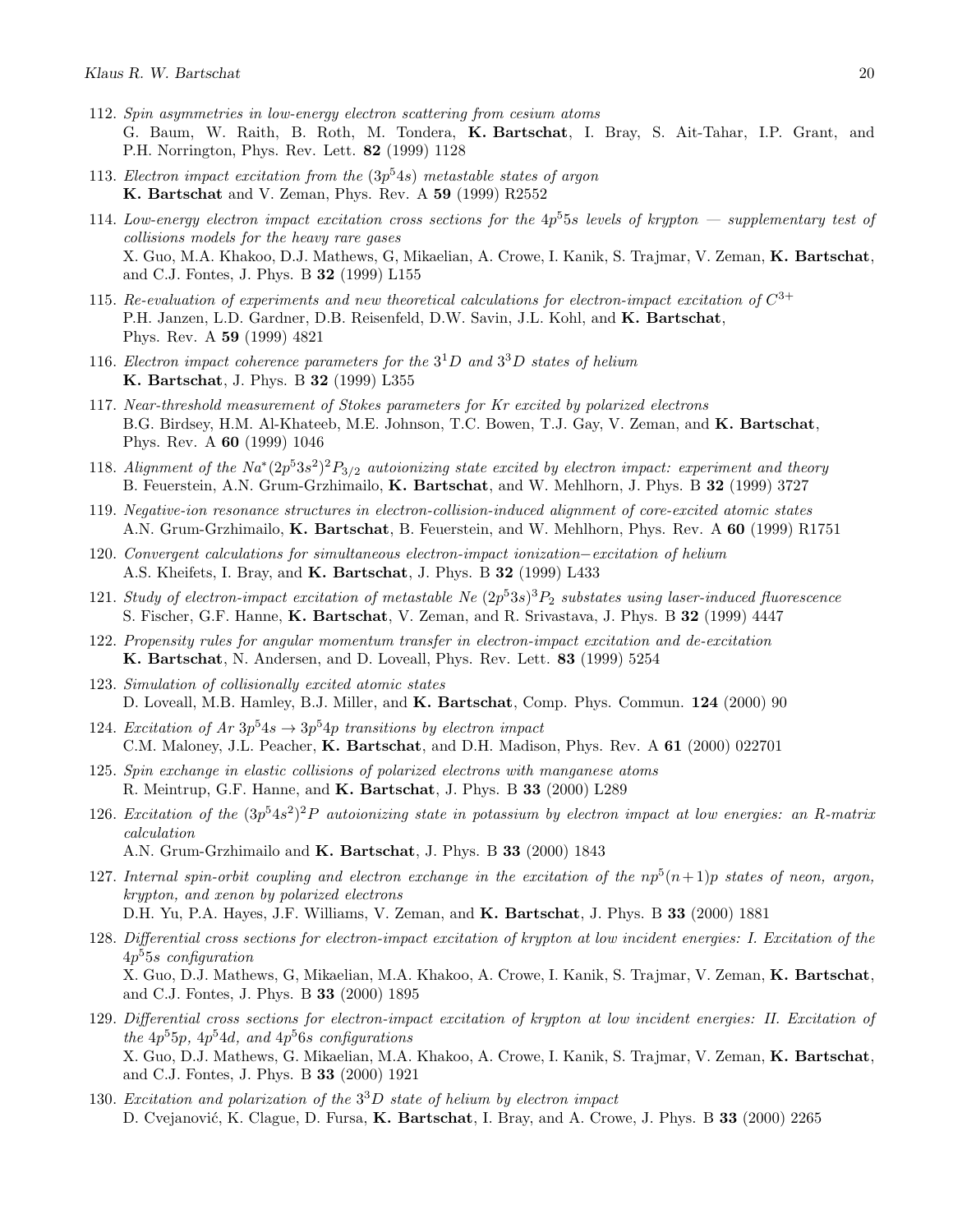- 131. Near-threshold correlation studies of the  $2^1P$  and  $3^3D$  states of helium excited by electron impact A. Crowe, D. Cvejanović, D.T. McLaughlin, B.P. Donnelly, D. Fursa, I. Bray, and K. Bartschat, J. Phys. B 33 (2000) 2571
- 132. Electron-impact excitation of the Kr  $4p^5$ 5s states at 15 eV: close-coupling vs. distorted-wave treatments K. Bartschat and A.N. Grum-Grzhimailo, J. Phys. B 33 (2000) 4603
- 133. R-matrix with pseudo-states calculations for electron scattering from cesium atoms K. Bartschat and Y. Fang, Phys. Rev. A 62 (2000) 052719
- 134. Convergent second-order calculations for simultaneous electron-impact ionization−excitation of helium Y. Fang and K. Bartschat, J. Phys. B 34 (2001) L19
- 135. Cross sections and collision dynamics of the excitation of the  $(1s np)^1 P^o$  levels of helium,  $n = 2-5$ , by intermediate and high velocity electron, proton, and molecular ion  $(H_2^+$  and  $H_3^+)$  impact H. Merabet, M. Bailey, R. Bruch, J. Hanni, S. Bliman, D.V. Fursa, I. Bray, K. Bartschat, H.C. Tseng, and C.D. Lin, Phys. Rev. A64 (2001) 012712
- 136. Experimental and theoretical study of electron impact excitation of the  $3^{3}P$  state of helium N. Igual-Ruiz, B.P. Donnelly, D.T. McLaughlin, D. Cvejanović, A. Crowe, D. Fursa, K. Bartschat, and I. Bray, J. Phys. B 34 (2001) 2289
- 137. Resonance effects in electron-impact ionization of helium Y. Fang and **K. Bartschat**, J. Phys. B **34** (2001) 2747
- 138. Resonance effects in simultaneous electron-impact ionization−excitation of helium Y. Fang and K. Bartschat, Phys. Rev. A 64 (2001) 020701(R)
- 139. Electron-impact excitation to the  $4p^55s$  and  $4p^55p$  levels of Kr I using different distorted-wave and close-coupling methods A. Dasgupta, K. Bartschat, D. Vaid, A.N. Grum-Grzhimailo, D.H. Madison, M. Blaha, and J.L. Giuliani, Phys. Rev. A 64 (2001) 052710
- 140. Polarization of Balmer- $\alpha$  radiation following electron impact on atomic hydrogen W. Kedzierski, A. Abdellatif, J.W. McConkey, K. Bartschat, D.V. Fursa, and I. Bray, J. Phys. B 34 (2001) 3367
- 141. Benchmark comparisons for near-threshold electron-impact excitation of argon metastable levels A.N. Grum-Grzhimailo and K. Bartschat, J. Phys. B 34 (2001) L727
- 142. Electron-impact excitation from the (4p <sup>5</sup>5s) metastable states of krypton A. Dasgupta, K. Bartschat, D. Vaid, A.N. Grum-Grzhimailo, D.H. Madison, M. Blaha, and J.L. Giuliani, Phys. Rev. A 65 (2002) 042724
- 143. Extraction of energy-differential ionization cross sections in time-dependent calculations K. Bartschat, S. Riordan, and G. VerSteeg, Phys. Rev. A 65 (2002) 060701(R)
- 144. Differential cross sections and cross-section ratios for electron-impact excitation of the neon  $2p^53s$  configuration M.A. Khakoo, J. Wrkich, M. Larsen, G. Kleiban, I. Kanik, S. Trajmar, M.J. Brunger, P.J.O. Teubner, A. Crowe, C.J. Fontes, R.E.H. Clark, V. Zeman, K. Bartschat, D.H. Madison, R. Srivastava, and A.D. Stauffer, Phys. Rev. A 65 (2002) 062711
- 145. Convergence of energy-differential ionization cross sections obtained from a T -matrix−approach with R-matrix wavefunctions K. Bartschat, M.P. Scott, P.G. Burke, T. Stitt, N.S. Scott, A.N. Grum-Grzhimailo, S. Riordan, G. VerSteeg, and S.I. Strakhova, Phys. Rev. A 65 (2002) 062715
- 146. Electron impact excitation of molybdenum from the  $(3d^54s)^7S$  and  $(3d^54s)^5S$  states K. Bartschat, A. Dasgupta, and J.L. Giuliani, J. Phys. B 35 (2002) 2899
- 147. Near-threshold electron-impact excitation of  $5p<sup>5</sup>$  6s states in Xe: an R-matrix study A.N. Grum-Grzhimailo and K. Bartschat, J. Phys. B 35 (2002) 3479
- 148. Detailed experimental and theoretical study of elastic scattering at intermediate energies in the electron−cesium system

G. Baum, N. Pavlovic, B. Roth, K. Bartschat, Y. Fang, and I. Bray, Phys. Rev. A 66 (2002) 022705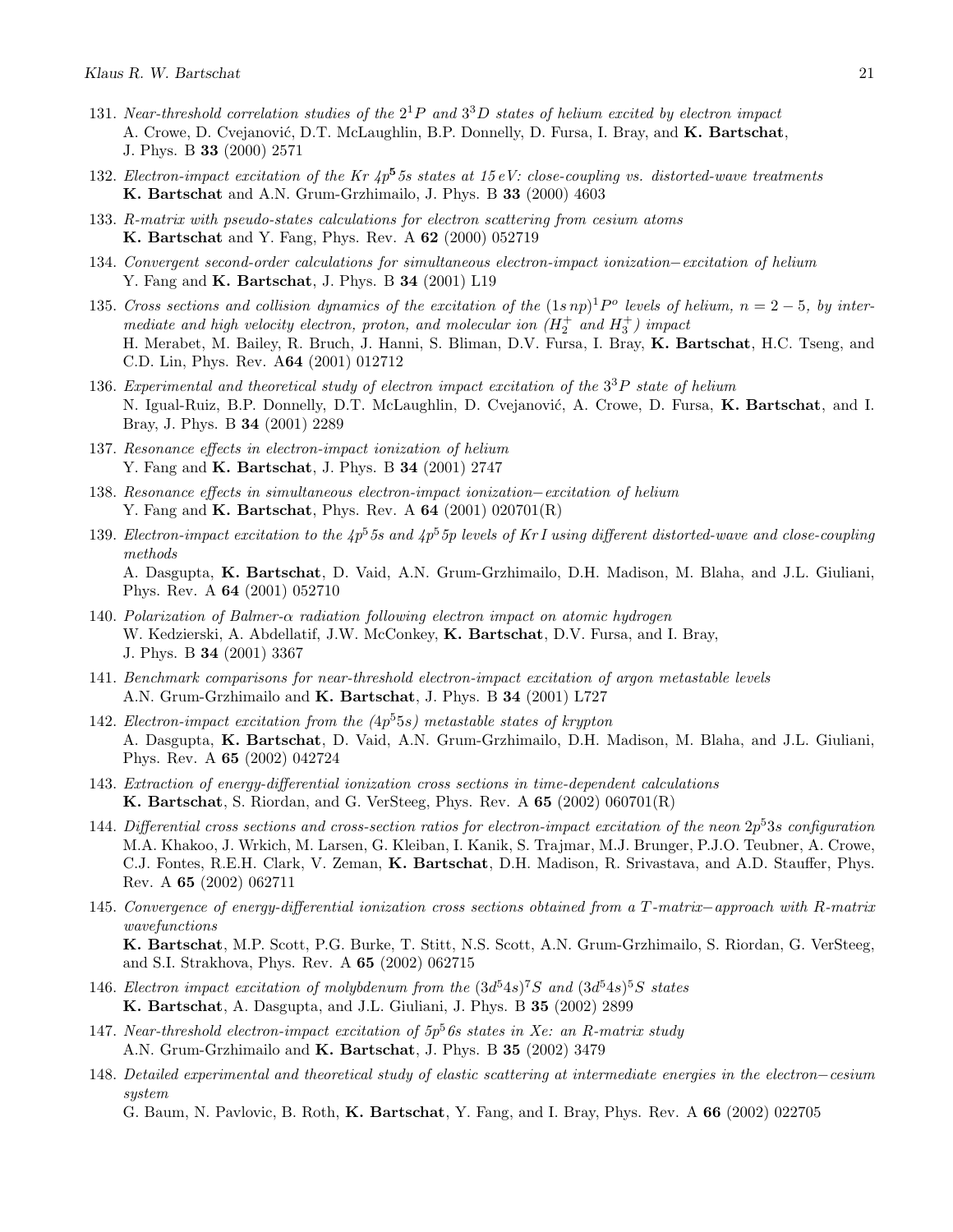- 149. Orientation propensities in spin-resolved electron-impact excitation of mercury C. Herting, G.F. Hanne, K. Bartschat, A.N. Grum-Grzhimailo, K. Muktava, R. Srivastava, and A.D. Stauffer, J. Phys. B 35 (2002) 4439
- 150. Search for relativistic effects in electron-impact  $S \to P$  transitions in heavy alkali atoms: polarization, alignment, and orientation for Cs N. Andersen and K. Bartschat, J. Phys. B 35 (2002) 4507
- 151. Vector  $(e, e' \gamma)$  correlations in ionization–excitation of He by electron impact K. Bartschat and A.N. Grum-Grzhimailo, J. Phys. B 35 (2002) 5035
- 152. Accuracy of local exchange in the calculation of continuum wavefunctions D.A. Biava, K. Bartschat, H.P. Saha, and D.H. Madison, J. Phys. B 35 (2002) 5121
- 153. Convergent R-matrix with pseudostates calculations for electron-impact ionization of the  $n = 2$  states in helium K. Bartschat, J. Phys. B 35 (2002) L527
- 154. A novel electron scattering apparatus combining a laser photoelectron source and a triply differentially pumped supersonic beam target: characterization and results for the He<sup>-</sup>(1s2s<sup>2</sup>) resonance A. Gopalan, J. Bömmels, S. Götte, A. Landwehr, K. Franz, M.-W. Ruf, H. Hotop, and K. Bartschat, European Physics Journal D 22 (2003) 17
- 155. Channel-coupling in electron-impact excitation of He  $3^1D$ : effects on cross sections, orientation, and alignment K. Bartschat and N. Andersen, J. Phys. B 36 (2003) 163
- 156. Ultralow-energy electron scattering from alkaline-earth atoms: the scattering-length limit K. Bartschat and H.R. Sadeghpour, J. Phys. B 36 (2003) L7
- 157. Scattering angle-integrated (total) and magnetic sublevel cross sections and degree of linear polarization for electron and proton induced excitation of  $HeI(1snp)^1P^{\circ}(n=2-5)$ H. Merabet, R. Bruch, H. Hanni, M. Bailey, A.L. Godunov, J.H. McGuire, D.V. Fursa, I. Bray, K. Bartschat, H.C. Tseng, and C.D. Lin, Atomic Data and Nuclear Data Tables 83 (2003) 45
- 158. Ionization-excitation magnetic sublevel cross sections for  $He^+(2p)^2P^{\circ}$  states following fast electron and proton impact H. Merabet, R. Bruch, S. Fülling, M. Bailey, A. L. Godunov, J. H. McGuire, A. N. Grum-Grzhimailo, and K. Bartschat, Nuclear Instruments and Methods in Physics Research Section B 205 (2003) 399
- 159. Cascade effects in the excitation of  $np^5(n+1)p$  states in krypton and xenon atoms by polarized electrons D.H. Yu, J.F. Williams, X.J. Chen, P.A. Hayes, K. Bartschat, and V. Zeman, Phys. Rev. A 67 (2003) 032707
- 160. Box-based convergent close-coupling for solving Coulomb few-body problems I. Bray, K. Bartschat and A.T. Stelbovics, Phys. Rev. A  $67$  (2003) 060704(R)
- 161. Time-dependent model calculations for the molecular hydrogen ion in a strong ultra-short laser pulse G.L. Ver Steeg, K. Bartschat and I. Bray, J. Phys. B 36 (2003) 3325
- 162. Ionization−excitation of helium to He<sup>+</sup>(2p) magnetic sublevels following electron, proton, and molecular hydrogen  $(H_2^+$  and  $H_3^+)$  impact H. Merabet, R. Bruch, S. Fülling, K. Bartschat and A.L. Godunov, J. Phys. B 36 (2003) 3383
	-
- 163. Box-based and Laguerre-based convergent close-coupling calculations of electron−helium ionisation I. Bray, K. Bartschat, D.V. Fursa and A.T. Stelbovics, J. Phys. B 36 (2003) 3425
- 164. Unambiguous ionization amplitudes for electron−hydrogen scattering P.L. Bartlett, I. Bray, S. Jones, A.T. Stelbovics, A.S. Kadyrov, K. Bartschat, G.L. Ver Steeg, M.P. Scott and P.G. Burke, Phys. Rev. A 67 (2003) 020702(R)
- 165. Validation of orientation propensities in electron-impact excitation of lead C. Herting, G.F. Hanne, K. Bartschat, K. Muktavat, R. Srivastava and A.D. Stauffer, J. Phys. B 36 (2003) 3877
- 166. Alignment after 2p ionization of Na atoms by electron impact: the  $2p^53s^1P_1$  and  ${}^3P_1$  states M. Wetzstein, T. Benchekmoumou, O.I. Zatsarinny, A.N. Grum-Grzhimailo, K. Bartschat, and W. Mehlhorn, J. Phys. B 36 (2003) 3961
- 167. An experimental and theoretical study of transient negative ions in Mg, Zn, Cd and Hg J.P. Sullivan, P.D. Burrow, D.S. Newman, K. Bartschat, J.A. Michejda, R. Panajotovic, R.P. McEachran, and S.J. Buckman, New Journal of Physics 5 (2003) 159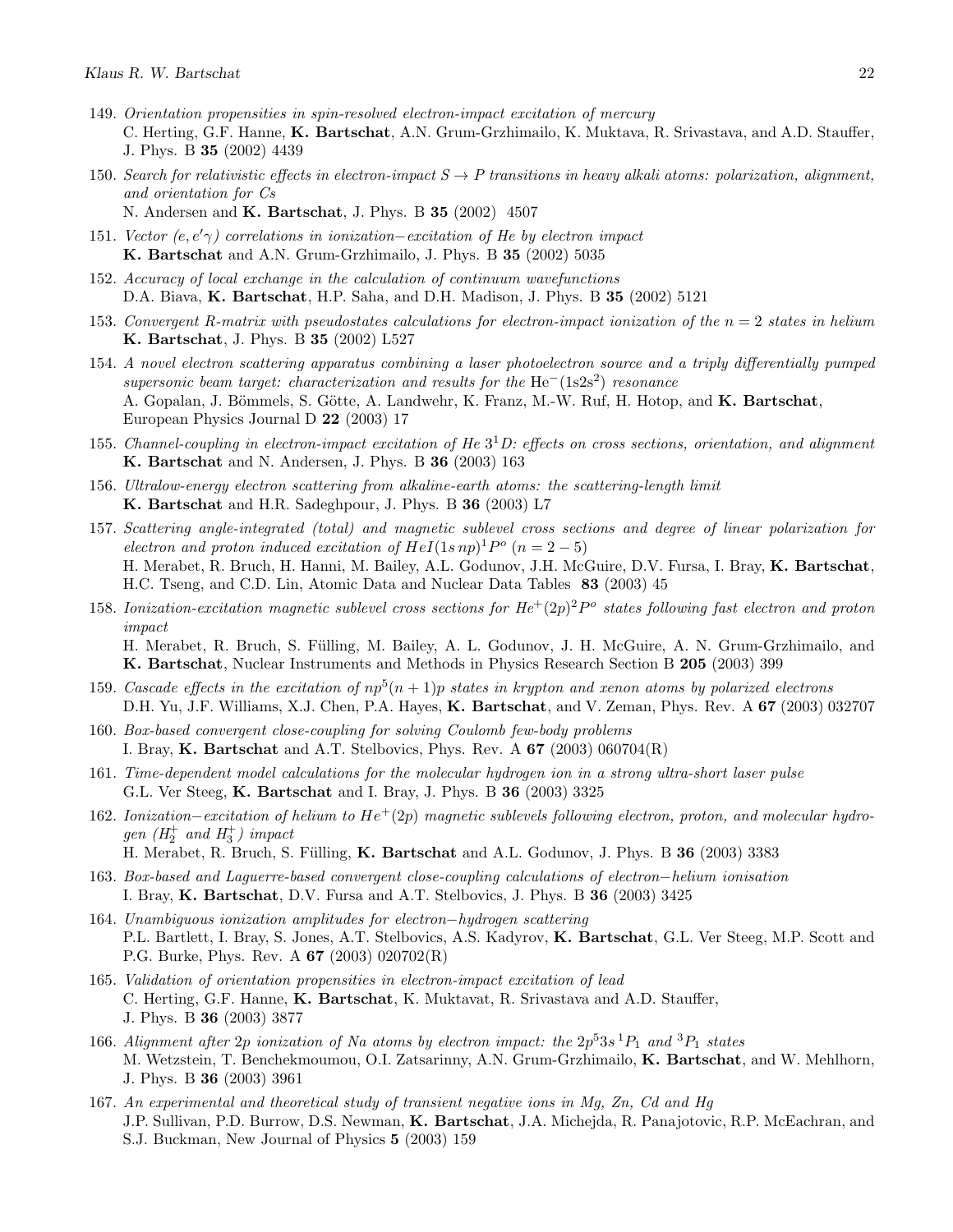- 168. Electron-impact excitation of the argon  $3p^54s$  configuration: differential cross sections and cross section ratios M.A. Khakoo, P. Vandeventer, J.G. Childers, I. Kanik, C.J. Fontes, K. Bartschat, V. Zeman, D.H. Madison, S. Saxena, R. Srivastava, and A.D. Stauffer, J. Phys. B 37 (2004) 247
- 169. Integral cross sections for electron-impact excitation of the  $3p^53d$  states of argon D.H. Madison, A. Dasgupta, K. Bartschat, and D. Vaid, J. Phys. B 37 (2004) 1073
- 170. Ionization of rubidium by 50 eV electrons M.A. Haynes, B. Lohmann, I. Bray, and K. Bartschat, Phys. Rev. A 69 (2004) 044704
- 171. B-spline Breit-Pauli R-matrix calculations for electron collisions with neon atoms O. Zatsarinny and K. Bartschat, J. Phys. B 37 (2004), 2173.
- 172. Kinematic pathways to visible emission from a moly-oxide-argon discharge lamp G.M. Petrov, J.L. Giuliani, A. Dasgupta, K. Bartschat, and R.E. Pechacek, Journal of Applied Physics 95 (2004) 5284
- 173. On the convergence of the close-coupling approximation for low-energy electron scattering from magnesium K. Bartschat, O. Zatsarinny, I. Bray, D.V. Fursa, and A.T. Stelbovics, J. Phys. B 37 (2004) 2617
- 174. Close-coupling and distorted-wave calculations for electron-impact excitation of the  $5p^56p$  states of xenon K. Bartschat, A. Dasgupta, and D.H. Madison, Phys. Rev. A 69 (2004) 062706
- 175. Angle-differential cross sections and spin-asymmetry parameters for spin-polarized electron-impact excitation of spin-polarized cesium atoms G. Baum, S. Förster, N. Pavlovic, B. Roth, K. Bartschat and I. Bray, Phys. Rev. A  $70$  (2004) 012707
- 176. Dipole polarization in coherently excited Stark states N. Andersen and K. Bartschat, J. Phys. B 37 (2004) 3809
- 177. Cross sections and transport coefficients for electrons in Zn vapour R.D. White, R.P. McEachran, R.E. Robson, M.T. Elford, and K. Bartschat, J. Phys. D 37 (2004) 3185
- 178. Electron-impact induced transitions in molybdenum and their use in modeling of a moly-oxide discharge lamp K. Bartschat, A. Dasgupta, G.M. Petrov, and J.L. Giuliani, New Journal of Physics 6 (2004) 145
- 179. Calculated cross sections for the electron-impact ionization of excited argon atoms using the DM formalism H. Deutsch, K. Becker, A.N. Grum-Grzhimailo, K. Bartschat, H. Summers, M. Probst, S. Matt-Leubner, and T.D. Märk, International Journal of Mass Spectrometry 233 (2004) 39
- 180. Electron-impact broadening of  $Sr^+$  lines in ultracold neutral plasmas D. Vrinceanu, H.R. Sadeghpour and K. Bartschat, J. Phys. B 37 (2004) L371
- 181. B-Spline Breit-Pauli R-matrix calculations for electron collisions with argon atoms O. Zatsarinny and K. Bartschat, J. Phys. B 37 (2004) 4693
- 182. Low-lying resonances in e−Ne scattering: measurements at 4 meV resolution and comparison with theory J. Bömmels, K. Franz, T.H. Hoffmann, A. Gopalan, O. Zatsarinny, K. Bartschat, M.-W. Ruf, and H. Hotop, Phys. Rev. A 71 (2005) 012704
- 183. Experimental and theoretical (e, 2e) studies of argon (3p) ionization in asymmetric geometry M. Stevenson, G.J. Leighton, A. Crowe, K. Bartschat, O.K. Vorov and, D.H. Madison, J. Phys. B 38 (2005) 433
- 184. Benchmark calculations for electron collisions with zinc atoms O. Zatsarinny and K. Bartschat, Phys. Rev. A 71 (2005) 022716
- 185. Electron-impact of the  $(3p^54s^2)^2P_{3/2,1/2}$  states in potassium A.A. Borovik, A.N. Grum-Grzhimailo, O. Zatsarinny, and K. Bartschat, J. Phys. B 38 (2005) 1081
- 186. Model sensitivity of theoretical results for ionization−excitation of helium O.K. Vorov and K. Bartschat, J. Phys. B 38 (2005) 1189
- 187. Direct ionization of heavy noble gases by positron impact K. Bartschat, Phys. Rev. A 71 (2005) 032718
- 188. Electron-impact excitation of carbon O. Zatsarinny, K. Bartschat, L. Bandurina, and V. Gedeon, Phys. Rev. A 71 (2005) 042702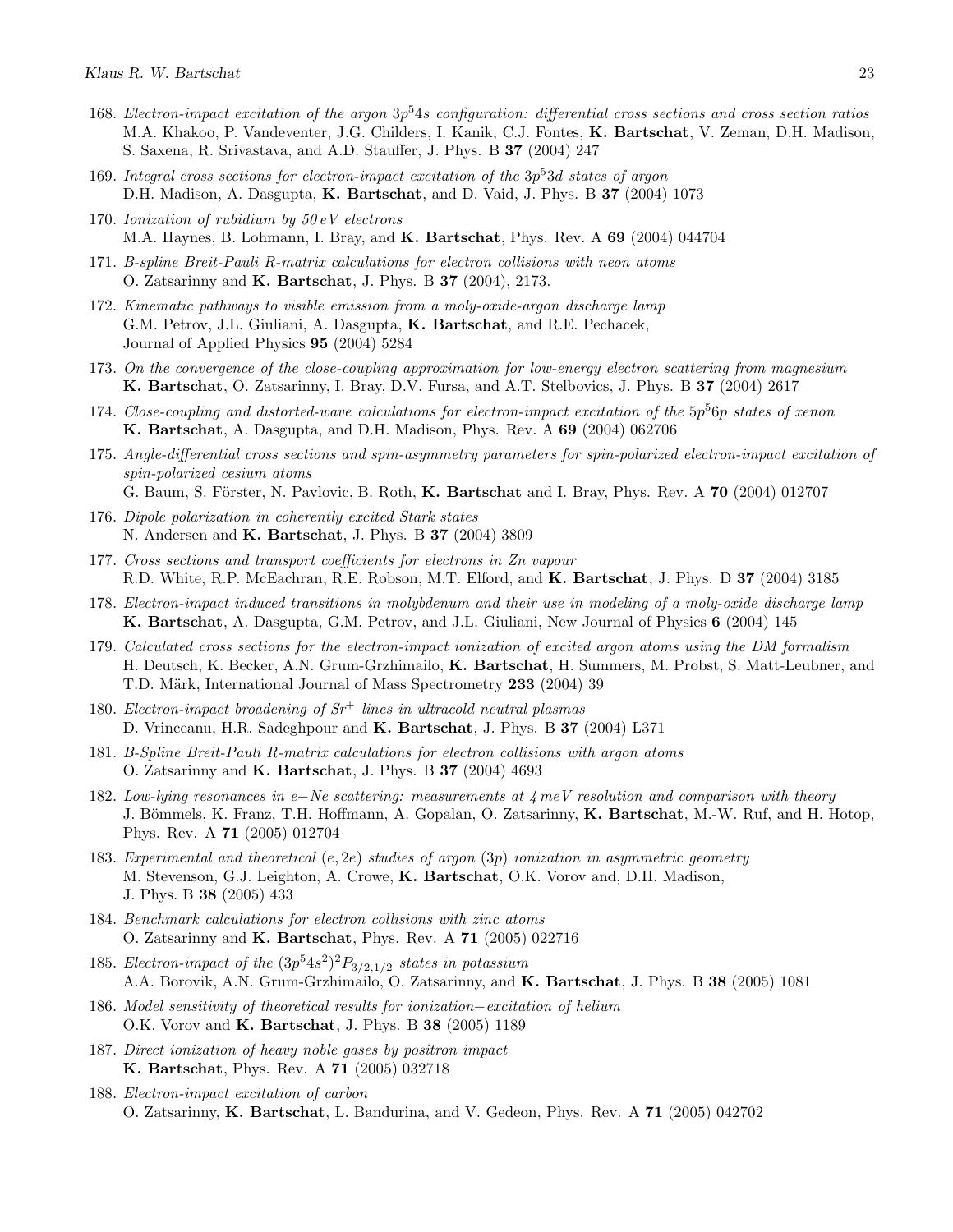- 189. Electron-impact ionization of helium for equal-energy sharing kinematics A.T. Stelbovics, I. Bray, D.V. Fursa and K. Bartschat, Phys. Rev. A 71 (2005) 052716
- 190. Simultaneous ionization-excitation to the He<sup>+</sup>  $2<sup>2</sup>P$  state by electron impact: an (e,2e $\gamma$ ) experiment G. Sakelashvili, A. Dorn, C. Höhr, J. Ullrich, A. Kheifets, J. Lower, and K. Bartschat, Phys. Rev. Lett. 95 (2005) 033201
- 191. Benchmark calculations for electron collisions with  $Fe<sup>+</sup>$ O. Zatsarinny and  $K$ . Bartschat, Phys. Rev. A  $72$  (2005) 020702(R)
- 192. Channel-coupling, target-structure, and second-order effects in electron impact ionization of  $Ar(3p)$  and  $Ar(3s)$ K. Bartschat and O.K. Vorov, Phys. Rev. A 72 (2005) 022728
- 193. Channel-coupling and relativistic effects in electron-impact excitation of rubidium D. Payne, B. Krueger, and K. Bartschat, J. Phys. B 38 (2005) 3349
- 194. Spin asymmetries in elastic and inelastic electron scattering from rubidium W.E. Guinea, G.F. Hanne, M.R. Went, M.L. Daniell, M.A. Stevenson, K. Bartschat, D. Payne, W.R. MacGillivray, and B. Lohmann, J. Phys. B 38 (2005) 3359
- 195. Exchange distortion and post-collision interaction for intermediate-energy electron-impact ionization of argon A. Prideaux, D.H. Madison, and K. Bartschat, Phys. Rev. A 72 (2005) 032702
- 196. Electron-impact excitation of Mg at  $20 eV$ D.O. Brown, A. Crowe, D.V. Fursa, I. Bray, and K. Bartschat, J. Phys. B 38 (2005) 4123
- 197. Nucleation and growth of vortices in a rotating Bose-Einstein condensate O.K. Vorov, P. Van Isacker, M.S. Hussein, and K. Bartschat, Phys. Rev. Lett. 95 (2005) 230406
- 198. Partial photoionization cross sections and angular distributions for double excitation of helium up to the  $N = 13$ threshold A. Czasch, M. Schöffler, M. Hattaß, S. Schößler, T. Jahnke, T. Weber, A. Staudte, J. Titze, C. Wimmer, S. Kammer, M. Weckenbrock, S. Voss, R. Grisenti, O. Jagutzki, L. Schmidt, H. Schmidt-Böcking, R. Dörner, J.-M. Rost, T. Schneider, Chien-Nan Liu, I. Bray, A. S. Kheifets, and K. Bartschat,

Phys. Rev. Lett. 95 (2005) 243003

- 199. The role of cascade processes in electron-impact excitation of the  $(3p^54s^2)^2P_{3/2,1/2}$  autoionizing levels in potassium A. Kupliauskiene, P. Bogdanovic, A.A. Borovik, O. Zatsarinny, A.N. Grum-Grzhimailo, and K. Bartschat, J. Phys. B 39 (2006) 591
- 200. Low-energy elastic electron scatterring by atomic oxygen O. Zatsarinny, K. Bartschat, and S.S. Tayal, J. Phys. B 39 (2006) 1237
- 201. Low-energy photodetachment of O<sup>−</sup> O. Zatsarinny and K. Bartschat, Phys. Rev. A 73 (2006) 022714
- 202. Absolute angle-differential cross sections for electron-impact excitation of neon atoms from threshold to 19.5 eV M. Allan, K. Franz, H. Hotop, O. Zatsarinny and **K. Bartschat**, J. Phys. B 39 (2006) L139
- 203. Integral cross sections for electron-impact excitation of the  $3<sup>3</sup>S$  and  $3<sup>1</sup>S$  states of He near threshold M. Stepanovic, M. Minic, D. Cvejanovic, J. Jureta, J. Kurepa, S. Cvejanovic, O. Zatsarinny, and K. Bartschat, J. Phys. B 39 (2006) 1547
- 204. B-spline calculations of oscillator strengths in neutral argon O. Zatsarinny and K. Bartschat, J. Phys. B 39 (2006) 2145
- 205.  $(e, e\gamma)$ -coincidence studies to determine spin-resolved Stokes parameters of the 185 nm emission line in mercury G. Außendorf, F. Jüttemann, K. Muktavat, L. Sharma, R. Srivastava, A.D. Stauffer, K. Bartschat, D.V. Fursa, I. Bray, and G.F. Hanne, J. Phys. B 39 (2006) 2403
- 206. Near-threshold electron-impact excitation of the  $(3p^54s4p)^4S_{3/2}$  quasi-metastable state in potassium A.A. Borovik, Jr., A.A. Borovik, O. Zatsarinny, and K. Bartschat, Phys. Rev. A 73 (2006) 062701
- 207. Investigation of the (e, 2e) single ionization of He and Ar at large energy loss close to minimum momentum transfer

F. Catoire, E.M. Staicu-Casagrande, M. Nekkab, C. Dal Cappello, K. Bartschat, and A. Lahmam-Bennani, J. Phys. B 39 (2006) 2827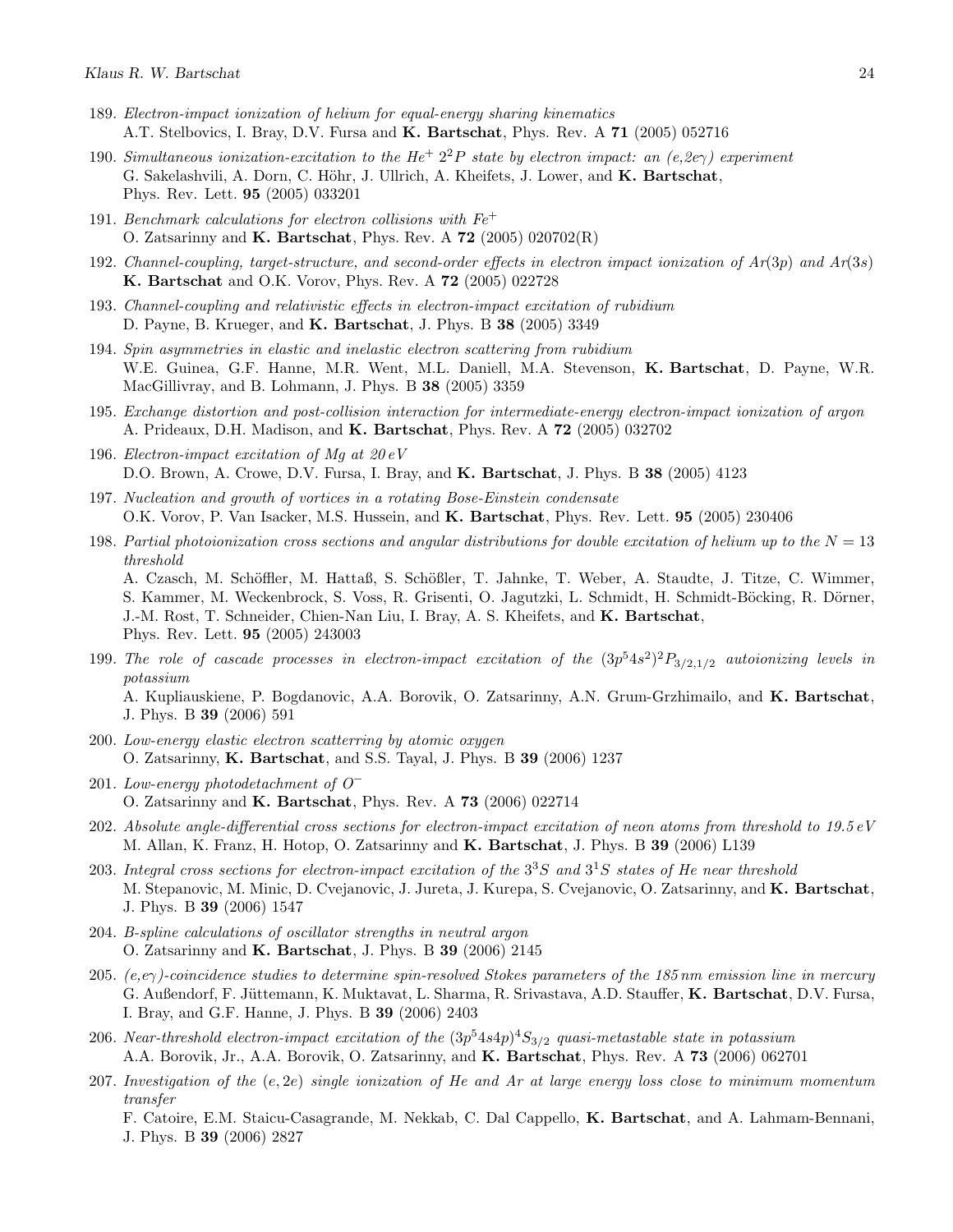- 208. Oscillator strengths for allowed and intercombination transitions in neutral sulfur O. Zatsarinny and K. Bartschat, J. Phys. B 39 (2006) 2861
- 209. Electron-impact ionization and excitation of helium to the  $n = 1 4$  ionic states S. Bellm, J. Lower, and K. Bartschat, Phys. Rev. Lett. 96 (2006) 223201
- 210. Laser transition probabilities in Xe I A. Dasgupta, J.P. Apruzese, O. Zatsarinny, K. Bartschat, and C. Froese Fischer, Phys. Rev. A 74 (2006) 012509
- 211. Electron-impact ionization cross sections out of the ground and the  $(6p)^2P$  excited states of Cs M. Lukomski, S. Sutton, W. Kedzierski, T.J. Reddish, K. Bartschat, P.L. Bartlett, I. Bray, A.T. Stelbovics, and J.W. McConkey, Phys. Rev. A 74 (2006) 032708
- 212. Single ionization of helium by 102 eV electron impact: three-dimensional images for electron emission M. Dürr, C. Dimopoulou, A. Dorn, B. Najjari, I. Bray, D.V. Fursa, Z. Chen, D.H. Madison, K. Bartschat, and J. Ullrich, J. Phys. B 39 (2006) 4097
- 213. Benchmark experiment and theory for near-threshold excitation of helium by electron impact M. Lange, J. Matsumoto, J. Lower, S. Buckman, O. Zatsarinny, K. Bartschat, I. Bray, and D. Fursa, J. Phys. B 39 (2006) 4179
- 214. Total polarization of the 185 nm emission line of mercury excited by electron impact G. Außendorf, F. Jüttemann, K. Muktavat, L. Sharma, R. Srivastava, A.D. Stauffer, K. Bartschat, D.V. Fursa, I. Bray, and G.F. Hanne, J. Phys. B 39 (2006) 4435
- 215. Near-threshold absolute angle-differential cross sections for electron-impact excitation of argon and xenon M. Allan, O. Zatsarinny and  $\mathbf{K}$ . Bartschat, Phys. Rev. A 74 (2006) 030701(R)
- 216. Controlling the angular distribution of atomic photo-electrons in the region of laser-induced continuum structure in the femtosecond time domain A.N. Grum-Grzhimailo, A.D. Kondorskiy, and K. Bartschat, J. Phys. B 39 (2006) 4659
- 217. Low-energy electron scattering from Ca atoms and photodetachment of  $Ca<sup>-</sup>$ O. Zatsarinny, K. Bartschat, S. Dedeon, V. Gedeon, and V. Lazur, Phys. Rev. A 74 (2006) 052708
- 218. B-spline R-matrix calculations for the spin asymmetry function in electron-impact excitation of argon and krypton

K. Bartschat and O. Zatsarinny, J. Phys. B 40 (2007) F43

- 219. Effects of the final state electron−ion interactions on the fully differential cross sections for heavy particle impact ionization of helium A.L. Harris, D.H. Madison, J.L. Peacher, M. Foster, K. Bartschat, and H.P. Saha, Phys. Rev. A 75 (2007) 032718
- 220. Ionization and ionization–excitation of helium to the  $n = 1-\frac{1}{4}$  states of He<sup>+</sup> by electron impact S. Bellm, J. Lower, K. Bartschat, X. Guan, D. Weflen, M. Foster, A.L. Harris, and D.H. Madison, Phys. Rev. A 75 (2007) 042704
- 221. Superelastic electron scattering from laser-excited caesium atoms D.S. Slaughter, V. Karaganov, M.J. Brunger, P.J.O. Teubner, I. Bray, and K. Bartschat, Phys. Rev. A 75 (2007) 062717
- 222. Investigation of the closure and simplified Green's function approximations in second-order distorted-wave calculations for (e,2e) processes Z. Chen, D.H. Madison, and K. Bartschat, J. Phys. B 40 (2007) 2333
- 223. New coplanar  $(e, 2e)$  experiments for the ionisation of He and Ar atoms E.M. Staicu-Casagrande, F. Catoire, A. Naja, X.G. Ren, A. Lahmam-Bennani, M. Nekkab, C. Dal Cappello, K. Bartschat, and C.T. Whelan, J. Elect. Spectr. and Rel. Phen. 161 (2007) 27
- 224. Electron kinetics of the e-beam pumped Ar−Xe laser G.M. Petrov, J.L. Giuliani, J.P. Apruzese, A. Dasgupta, Tz. Petrova, K. Bartschat, and D. Rose, J. Phys. D 40 (2007) 4532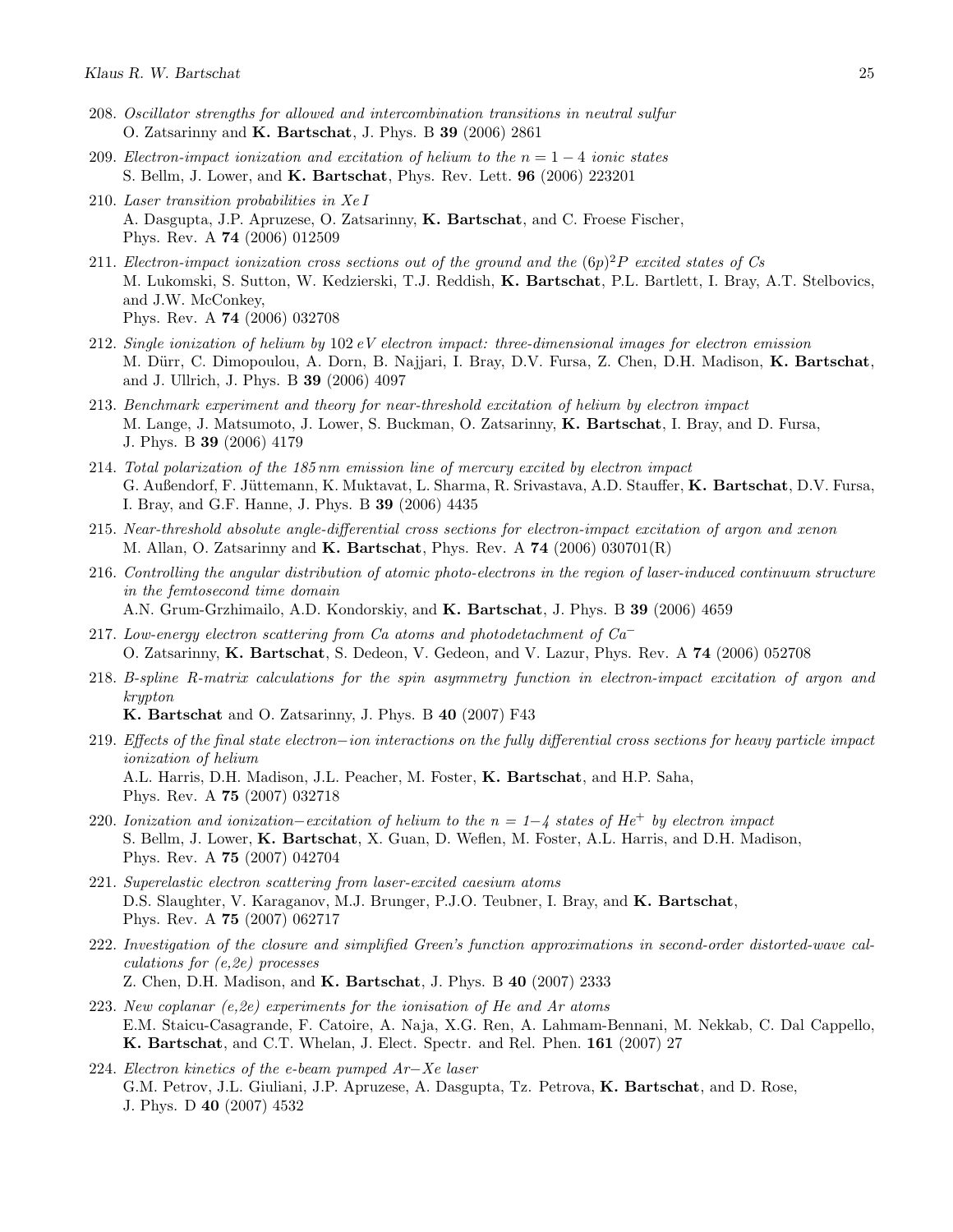- 225. Absolute triple-differential cross sections for ionization-excitation of helium K. Bartschat, I. Bray, D.V. Fursa, and A.T. Stelbovics, Phys. Rev. A 76 (2007) 024703; erratum: Phys. Rev. A 77 (2008) 029903
- 226. Electron-impact ionization of magnesium K. Bartschat, D. Weflen, and X. Guan, J. Phys. B 40 (2007) 3231
- 227. Electron-impact excitation of calcium O. Zatsarinny, K. Bartschat, L. Bandurina, and S. Gedeon, J. Phys. B 40 (2007) 4023
- 228. A general approach to few-cycle intense laser interactions with complex atoms X. Guan, O. Zatsarinny, K. Bartschat, B.I. Schneider, J. Feist, and C.J. Noble, Phys. Rev. A 76 (2007) 053411
- 229. Near-threshold electron-impact excitation of the  $(2p^53s^2)^2P_{3/2,1/2}$  autoionizing states in sodium A.A. Borovik, O. Zatsarinny, and K. Bartschat, J. Phys. B 41 (2008) 035206
- 230. Higher-order contributions observed in three-dimensional  $(e, 2e)$  cross sections at 1 keV impact energy M. Dürr, C. Dimopoulou, B. Najjari, A. Dorn, I. Bray, D.V. Fursa, Z. Chen, D.H. Madison, K. Bartschat, and J. Ullrich, Phys. Rev. A 77 (2008) 032717
- 231. Out-of-plane (e, 2e) experiments on helium autoionizing levels B.A. deHarak, K. Bartschat, and N.L.S. Martin, Phys. Rev. Lett. 100 (2008) 063201
- 232. Dynamics of two-photon double ionization of helium in short intense XUV laser pulses X. Guan, K. Bartschat, and B.I. Schneider, Phys. Rev. A 77 (2008) 043421
- 233. An (e, 2e) study of the ionization and ionization-excitation of magnesium to the  $Mq^+(3s)$ , (3p), and (4s3d) states P. Bolognesi, L. Pravica, S. Veronesi, E. Fainelli, L. Avaldi, and K. Bartschat, J. Phys. B 41 (2008) 065203
- 234. (e, 2e) triple-differential cross sections for ionization beyond helium: the neon case at large energy transfer A. Naja, E.M. Staicu-Casagrande, A. Lahmam-Bennani, M. Stevenson, B. Lohmann, C. Dal Capello, K. Bartschat, A. Kheifets, I. Bray, and D.V. Fursa, J. Phys. B 41 (2008) 085205
- 235. Relativistic B-spline R-matrix method for electron collisions with atoms and ions: Application to low-energy electron scattering from Cs O. Zatsarinny and K. Bartschat, Phys. Rev. A 77 (2008) 062701
- 236. Electron-impact excitation of the  $(6s)^2S_{1/2} \rightarrow (6p)^2P_{1/2,3/2}$  resonance transitions in gold M. Maslov, M.J. Brunger, P.J.O. Teubner, O. Zatsarinny, K. Bartschat, D.V. Fursa, I. Bray, and R.P. McEachran, Phys. Rev. A 77 (2008) 062711
- 237. Reconstruction of an electron energy distribution function using integrated data analysis D. Dodt, A. Dinklage, R. Fischer, K. Bartschat, O. Zatsarinny, and D. Loffhagen, J. Phys. D 41 (2008) 205207
- 238. Improved absolute cross sections for the ionization–excitation of helium by electron impact S. Bellm, J. Lower, E. Weigold, I. Bray, D.V. Fursa, K. Bartschat, A.L. Harris, and D.H. Madison, Phys. Rev. A 78 (2008) 032710
- 239. Electron-impact excitation of the  $(5d^{10}6s)^{2}S_{1/2} \rightarrow (5d^{9}6s^{2})^{2}D_{5/2,3/2}$  transitions in gold O. Zatsarinny, K. Bartschat, M. Maslov, M.J. Brunger, and P.J.O. Teubner, Phys. Rev. A 78 (2008) 042713
- 240. Time-dependent R-matrix calculations for multi-photon ionization of argon atoms in intense laser pulses X. Guan, C.J. Noble, O. Zatsarinny, K. Bartschat, and B.I. Schneider, Phys. Rev. A 78 (2008) 053402
- 241. Absolute angle-differential cross sections for electron-impact excitation of neon within the first  $3.5 \text{ eV}$  above threshold M. Allan, K. Franz, H. Hotop, O. Zatsarinny and K. Bartschat, J. Phys. B 42 (2009) 044009
- 242. Resonance effects in electron and photon impact excitation of the  $p^6$  subvalence subshell in alkali atoms A.A. Borovik, O. Zatsarinny, and **K. Bartschat**, J. Phys. B 42 (2009) 044010
- 243. Fully differential cross-section measurements for electron-impact ionization of neon and xenon M.A. Stevenson, L.R. Hargreaves, B. Lohmann, I. Bray, D.V. Fursa, K. Bartschat, and A. Kheifets, Phys. Rev. A 79 (2009) 012709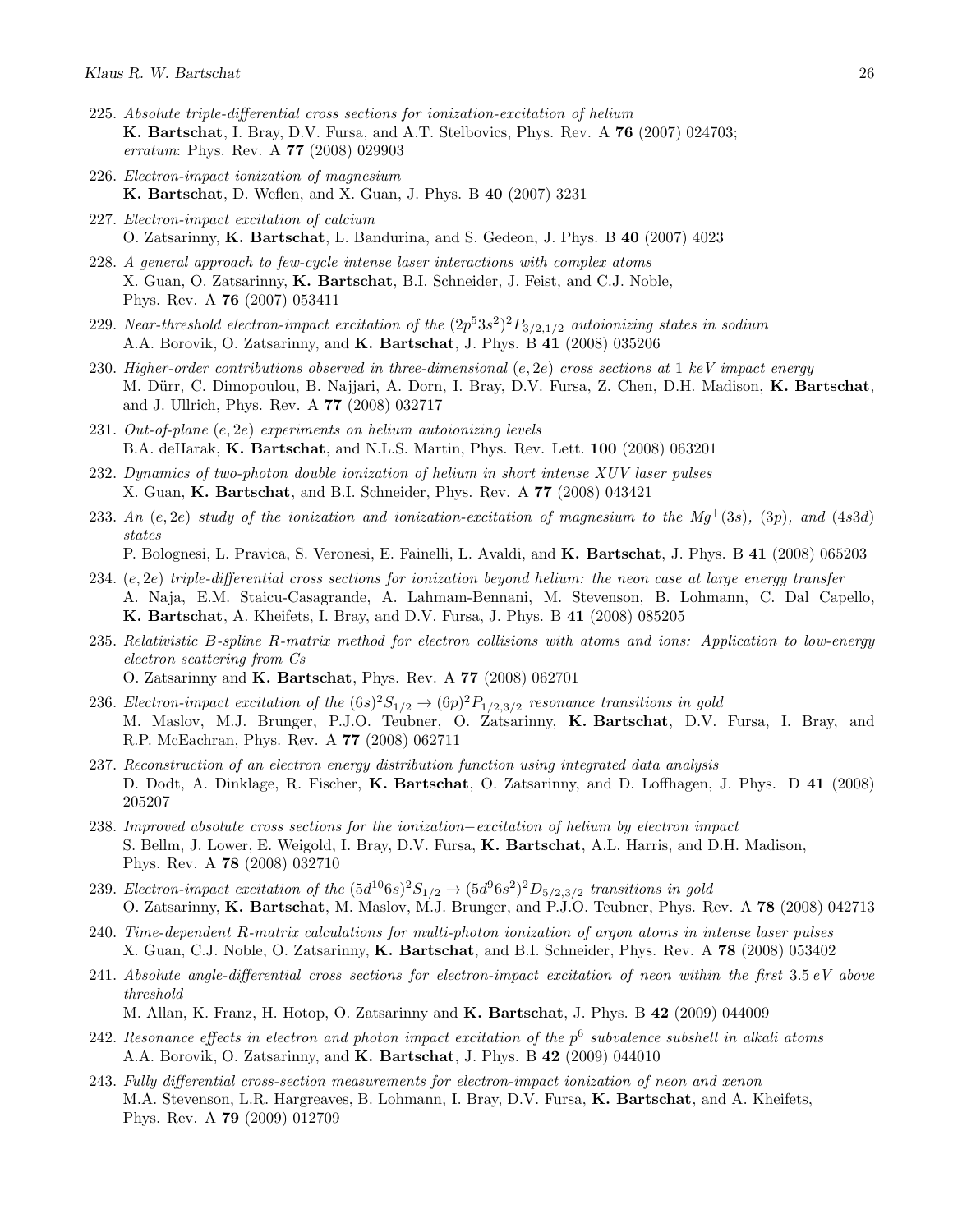- 244. Multipole polarizabilities and long-range interactions of the fluorine atoms O. Zatsarinny, K. Bartschat, J. Mitroy, and J.-Y. Zhang, J. Chem. Phys. 130 (2009) 124310
- 245. Emission cross sections for electron-impact excitation of zinc atoms S.A. Napier, D. Cvejanovic, J.F. Williams, L. Pravica, D. Fursa, I. Bray, O. Zatsarinny, and K. Bartschat, Phys. Rev. A 79 (2009) 042702
- 246. Spin-resolved electron-impact excitation of the 6s6p  $(J = 1)$  states in mercury F. Jüttemann, G.F. Hanne, O. Zatsarinny, and K. Bartschat, Phys. Rev. A 79 (2009) 042712
- 247. Fully relativistic R-matrix calculations for electron collisions with mercury O. Zatsarinny, and K. Bartschat, Phys. Rev. A 79 (2009) 042713
- 248. Time-dependent B-spline R-matrix approach to double ionization of atoms by XUV laser pulses X. Guan, O. Zatsarinny, C.J. Noble, K. Bartschat, and B.I. Schneider, J. Phys. B 42 (2009) 134015
- 249. Cross sections for electron scattering from magnesium O. Zatsarinny, K. Bartschat, S. Gedeon, V. Gedeon, V. Lazur, and E. Nagy, Phys. Rev. A 79 (2009) 052709
- 250. Near-infrared collisional radiative model for Xe plasma electrostatic thrusters: the role of metastable atoms R.A. Dressler, Y. Chiu, O. Zatsarinny, K. Bartschat, R. Srivastava, and L. Sharma, J. Phys. D 42 (2009) 185203
- $251.$  An Arnoldi-Lanczos program to propagate the time-dependent Schrödinger equation X. Guan, C.J. Noble, O. Zatsarinny, K. Bartschat, B. I. Schneider, Comp. Phys. Commun. 180 (2009) 2401
- 252. Long-range interactions of the chlorine atom O. Zatsarinny, K. Bartschat, J. Mitroy, and J.-Y Zhang, Molecular Physics 107 (2009) 2387
- 253. Complex Fano asymmetry parameters for helium  $L = 0.1, 2$  autoionizing levels excited by electron impact N.L.S. Martin, B.A. deHarak, and K. Bartschat, J. Phys. B 42 (2009) 225201
- 254. Spin-asymmetry function for elastic electron scattering from lead atoms in the energy range 11 − 14 eV V. Hamelbeck, G.F. Hanne, O. Zatsarinny, K. Bartschat, R.K. Gangwar, and R. Srivastava, Phys. Rev. A 80 (2009) 062711
- 255. Complete breakup of the helium atom by proton and antiproton impact x X. Guan and K. Bartschat, Phys. Rev. Lett. 103 (2009) 213201
- 256. Angle-differential Stokes parameters for spin-polarized electron-impact excitation of the Hg  $(6s6p)^3P_1$  state at 25 eV scattering energy F. Jüttemann, G.F. Hanne, O. Zatsarinny, K. Bartschat, R. Srivastava, R.K. Gangwar, and A.D. Stauffer, Phys. Rev. A 81 (2010) 012705
- 257. Signatures of projectile−nucleus scattering in three-dimensional (e,2e) cross sections for argon X. Ren, A. Senftleben, T. Pflüger, A. Dorn, K. Bartschat, and. J. Ullrich, J. Phys. B 43 (2010) 035202
- 258. Benchmark calculations for near-threshold electron-impact excitation of krypton and xenon atoms O. Zatsarinny and K. Bartschat, J. Phys. B 43 (2010) 074031
- 259. New light on the Kr  $(4p^55s^2)$  Feshbach resonances: high resolution electron scattering experiments and B-spline R-matrix calculations T.H. Hoffmann, M.-W. Ruf, H. Hotop, O. Zatsarinny, K. Bartschat, and M. Allan, J. Phys. B 43 (2010) 085206
- 260. Ionization of atomic hydrogen in strong infrared laser fields A. N. Grum-Grzhimailo, B. Abeln, K. Bartschat, D. Weflen, and T. Urness, Phys. Rev. A 81 (2010) 043408
- 261. Electron impact excitation of the  $(3d^{10}4s)^2S_{1/2} \rightarrow (3d^94s^2)^2D_{5/2,3/2}$  transitions in copper atoms O. Zatsarinny, K. Bartschat, V. Suvorov, P.J.O. Teubner, and M.J. Brunger, Phys. Rev. A 81 (2010) 062705
- 262. A detailed study of electron impact ionization of  $Ne(2s)$  and  $Ar(3s)$ K. Bartschat, D.V. Fursa, and I. Bray, J. Phys. B 43 (2010) 125202
- 263. Validation of atomic data using a plasma discharge D. Dodt, A. Dinklage, K. Bartschat, and O. Zatsarinny, New Journal of Physics 12 (2010) 073018
- 264. Benchmark calculations for electron impact ionization and ionization-excitation of magnesium K. Bartschat, A.S. Kheifets, D.V. Fursa, and I. Bray, J. Phys. B 43 (2010) 165205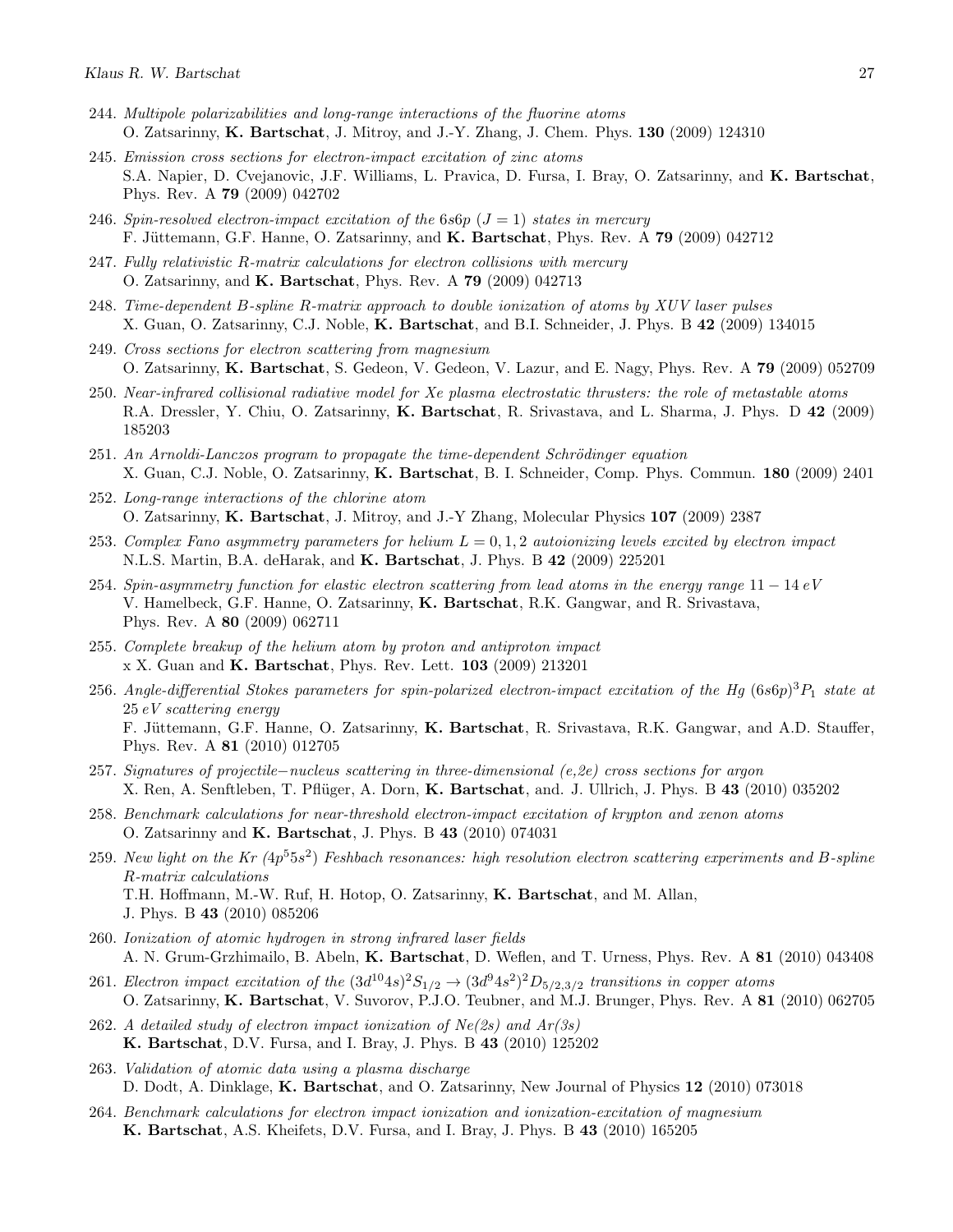- 265. A new Fortran 90 program to compute regular and irregular associated Legendre functions B.I. Schneider, J. Segura, A. Gil, X. Guan, and K. Bartschat, Comp. Phys. Commun. 181 (2010) 2091
- 266. Two-photon double ionization of  $H_2$  in intense femtosecond laser pulses X. Guan, K. Bartschat, and B.I. Schneider, Phys. Rev. A  $82$  (2010) 041404(R)
- 267. Electron collisions with copper atoms: Elastic scattering and electron-impact excitation of the  $(3d^{10}4s)^2S \rightarrow$  $(3d^{10}4p)^2P$  resonance transition O. Zatsarinny and K. Bartschat, Phys. Rev. A 82 (2010) 062705
- 268. Out-of-plane (e,2e) angular distributions and energy spectra of helium  $L = 0, 1, 2$  autoionizing levels B.A. deHarak, K. Bartschat, and N.L.S. Martin, Phys. Rev. A 82 (2010) 062703
- 269. Near-threshold electron impact excitation of the argon  $3p^5/4s$  configuration: new and revised normalized differential cross sections using recent time-of-flight measurements for normalization M.A. Khakoo, O. Zatsarinny, and K. Bartschat, J. Phys. B 44 (2011) 015201
- 270. Strong-field ionization of lithium M. Schuricke, G. Zhu, J. Steinmann, K. Simeonidis, I. Ivanov, A.S. Kheifets, A.N. Grum-Grzhimailo, K. Bartschat, A. Dorn, and J. Ullrich, Phys. Rev. A 83 (2011) 023413
- 271. Differential cross sections for electron impact excitation of the  $n = 2$  states of helium at intermediate energies (80, 100 and 120 eV) measured across the complete angular scattering range  $(0^{\circ} - 180^{\circ})$ R. Ward, D. Cubric, N. Bowring, G.C. King, F.H. Read, D.V. Fursa, I. Bray, O. Zatsarinny, and **K. Bartschat**, J. Phys. B 44 (2011) 045209
- 272. Benchmark calculations of atomic data for plasma and lighting applications K. Bartschat and O. Zatsarinny, Plasma Sources Science and Technology 20 (2011) 024012
- 273. Electron impact excitation of the  $(4p^55s)$  states in krypton: High-resolution electron scattering experiments and B-spline R-matrix calculations M. Allan, O. Zatsarinny, and K. Bartschat, J. Phys. B 44 (2011) 065201
- 274. Breakup of the aligned  $H_2$  molecule by xuv laser pulses: A time-dependent treatment in prolate spheroidal coordinates

X. Guan, K. Bartschat, and B.I. Schneider, Phys. Rev. A 83 (2011) 043403

- 275. High-resolution experiments and B-spline R-matrix calculations for elastic electron scattering from krypton O. Zatsarinny, K. Bartschat, and M. Allan, Phys. Rev. A 83 (2011) 032713
- 276. Unexpected effects in spin-polarized electron impact excitation of the  $(3d^{10}4s5s)^3S_1$  state in zinc L. Pravica, J.F. Williams, D. Cvejanović, S. Samarin, K. Bartschat, O. Zatsarinny, A.D. Stauffer, and R. Srivastava, Phys. Rev. A 83 (2011) 040701
- 277. Electron collision cross sections for iodine O. Zatsarinny, K. Bartschat, G. Garcia, F. Blanco, L.R. Hargreaves, D.B. Jones, R. Murrie, J.R. Brunton, M.J. Brunger, M. Hoshino, and S.J. Buckman, Phys. Rev. A 83 (2011) 042702
- 278. Benchmark experiment for electron-impact ionization of argon: Absolute triple-differential cross sections via three-dimensional electron emission images X. Ren, A. Senftleben, T. Pflüger, A. Dorn, K. Bartschat, and J. Ullrich, Phys. Rev. A 83 (2011) 052714
- 279. Experimental ionization of atomic hydrogen with few-cycle pulses M.G. Pullen, W.C. Wallace, D.E. Laban, A.J. Palmer, G.F. Hanne, A.N. Grum-Grzhimailo, B. Abeln, K. Bartschat, D. Weflen, I. Ivanov, A. Kheifets, H.M. Quiney, I.V. Litvinyuk, R.T. Sang, and D. Kielpinski, Optics Letters 36 (2011) 3660
- 280. Nonperturbative treatment of ionization and excitation of helium by electron impact O. Zatsarinny and K. Bartschat, Phys. Rev. Lett. 107 (2011) 023203
- 281. Alignment effects in two-photon double ionization of  $H_2$  in femtosecond XUV laser pulses X. Guan, K. Bartschat, and B.I. Schneider, Phy. Rev. A 84 (2011) 033403
- 282. Multi-photon ionization of  $H_2^+$  in laser pulses X. Guan, E. Secor, K. Bartschat, and B.I. Schneider, Phys. Rev. A 84 (2011) 033420
- 283. Electron scattering from silicon V. Gedeon, S. Gedeon, V. Lazur, E. Nagy, O. Zatsarinny, and K. Bartschat, Phys. Rev. A 85 (2012) 022711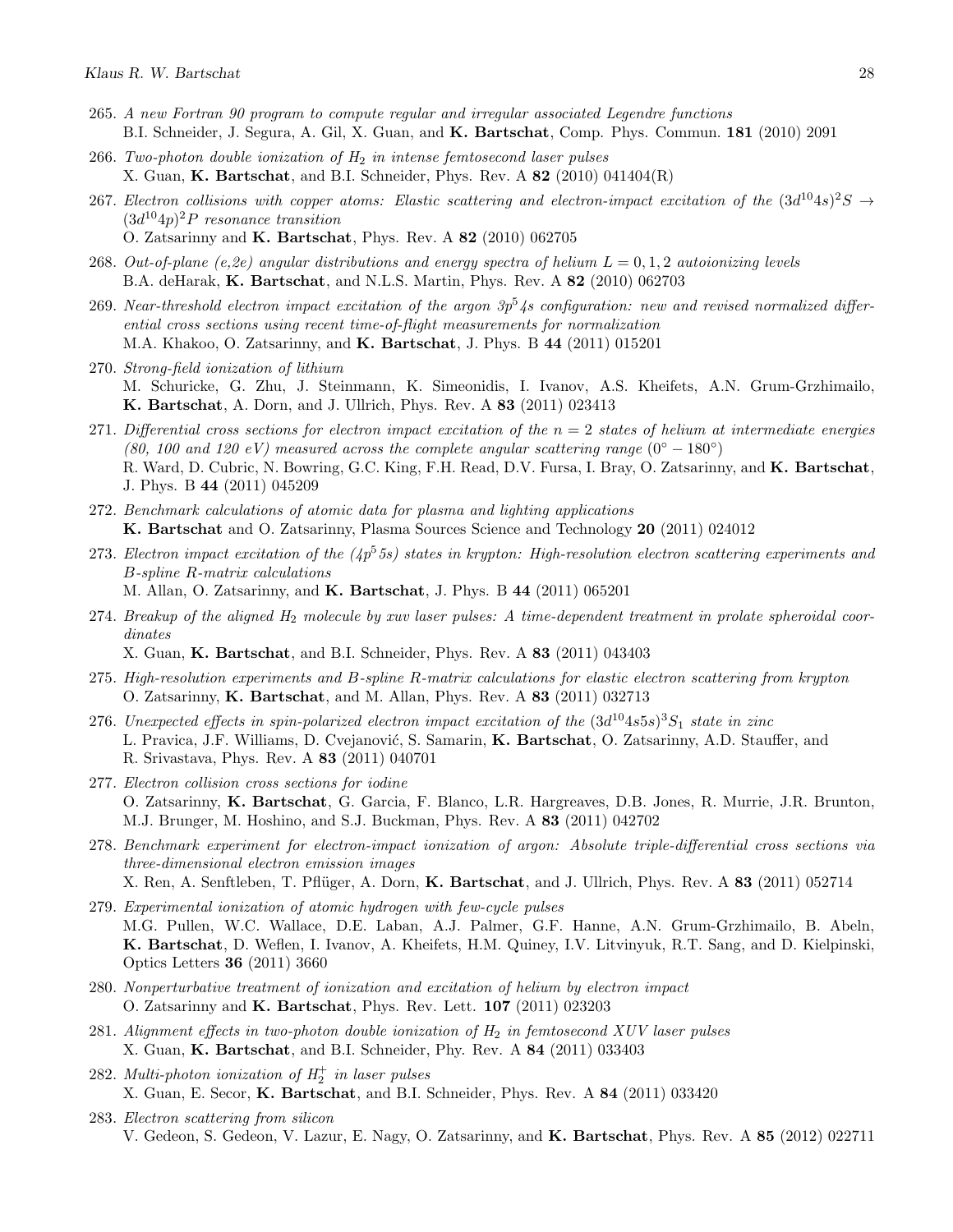- 284. Low-energy electron-impact ionization of argon: Three-dimensional cross section X. Ren, T. Pflüger, J. Ullrich, O. Zatsarinny, K. Bartschat, D.H. Madison, and A. Dorn, Phys. Rev. A 85 (2012) 032702
- 285. Nonperturbative treatment of electron-impact ionization of  $Ar(3p)$ O. Zatsarinny, and K. Bartschat, Phys. Rev. A 85 (2012) 032708
- 286. Double-slit interference effect in electron emission from  $H_2^+$  exposed to x-ray radiation X. Guan, E.B. Secor, K. Bartschat, and B.I. Schneider, Phys. Rev. A 85 (2012) 043419
- 287. Unusual angular momentum transfer in electron-impact excitation of neon L.R. Hargreaves, C. Campbell, M.A. Khakoo, O. Zatsarinny, and K. Bartschat, Phys. Rev. A 85 (2012) 050701
- 288. Nonperturbative B-spline R-matrix-with-pseudostates calculations for electron-impact ionization of helium O. Zatsarinny, and K. Bartschat, Phys. Rev. A 85 (2012) 062709
- 289. Large-scale pseudostate calculations for electron scattering from neon atoms O. Zatsarinny, and K. Bartschat, Phys. Rev. A 85 (2012) 062710
- 290. Electron impact excitation of neon at intermediate energies O. Zatsarinny and K. Bartschat, Phys. Rev. A 86 (2012) 022717
- 291. Diffraction patterns in the ionization of the heteronuclear  $HeH^{2+}$  ion by attosecond x-ray radiation X. Guan, E.B. Secor, R.C. DuToit, and K. Bartschat, Phys. Rev A 86 (2012) 053425
- 292. Electron impact excitation of the lowest doublet and quartet core-excited autoionizing states in Rb atoms A. Borovik, V. Roman, O. Zatsarinny, and K. Bartschat, J. Phys. B 46 (2013) 015203
- 293. B-spline R-matrix-with-pseudostates calculations for electron-impact excitation and ionization of carbon Y. Wang, O. Zatsarinny, and K. Bartschat, Phys. Rev. A 87 (2013) 012704
- 294. Comment II on "Topological angular momentum in electron exchange excitation of a single atom" K. Bartschat and O. Zatsarinny, Phys. Rev. A 87 (2013) 016702
- 295. Fine-structure-resolved electron collisions from chlorine atoms in the  $(3p^5)^2P^o_{3/2,1/2}$  states Y. Wang, O. Zatsarinny, K. Bartschat, and J.-P. Booth, Phys. Rev. A 87 (2013) 022703
- 296. Relativistic B-spline R-matrix calculations for electron collisions with lead atoms: differential cross sections and spin asymmetries

O. Zatsarinny, Y. Wang, and K. Bartschat, J. Phys. B 46 (2013) 035202

- 297. Polarization correlations for electron-impact excitation of the resonant transitions of Ne and Ar at low incident energies L. R. Hargreaves, C. Campbell, M. A. Khakoo, J. W. McConkey, O. Zatsarinny, K. Bartschat, A. D. Stauffer, and R. P. McEachran, Phys. Rev. A 87 (2013) 022711
- 298. Carrier-envelope phase effects in above-threshold ionization of atomic hydrogen W.C. Wallace, M.G. Pullen, D.E. Laban, A.J. Palmer, G.F. Hanne, A.N. Grum-Grzhimailo, K. Bartschat, H.M. Quiney, I.V. Litvinyuk, R.T. Sang, and D. Kielpinski, New J. of Phys. 15 (2013) 033002
- 299. Electron-impact ionization of neon at low projectile energy: An internormalized experiment for a complex target T. Pflüger, O. Zatsarinny, K. Bartschat, A. Senftleben, X. Ren, J. Ullrich, and A. Dorn, Phys. Rev. Lett. 110 (2013) 153202.
- 300. Anomalously large low-energy elastic cross sections for electron scattering from the  $CF_3$  radical J. R. Brunton, L. R. Hargreaves, S. J. Buckman, G. García, F. Blanco, O. Zatsarinny, K. Bartschat, and M. J. Brunger, Chem. Phys. Lett. 568-569 (2013) 55.
- 301. Experimental and theoretical investigation of  $(e, 2e)$  ionization of  $Ar(3p)$  in asymmetric kinematics at 200 eV M. Ulu, Z. Nur Ozer, M. Yavuz, O. Zatsarinny, K. Bartschat, M. Dogan, and A. Crowe, J. Phys. B 46 (2013) 115004
- 302. Photoionization of the  $H_2^+$  ion by ultrashort elliptically polarized laser pulses X. Guan, R. C. DuToit, and K. Bartschat, Phys. Rev. A 87 (2013) 053410
- 303. Measurement of laser intensities approaching  $10^{15} W/cm^2$  with an accuracy of 1% M. G. Pullen, W. C. Wallace, D. E. Laban, A. J. Palmer, G. F. Hanne, A. N. Grum-Grzhimailo, K. Bartschat,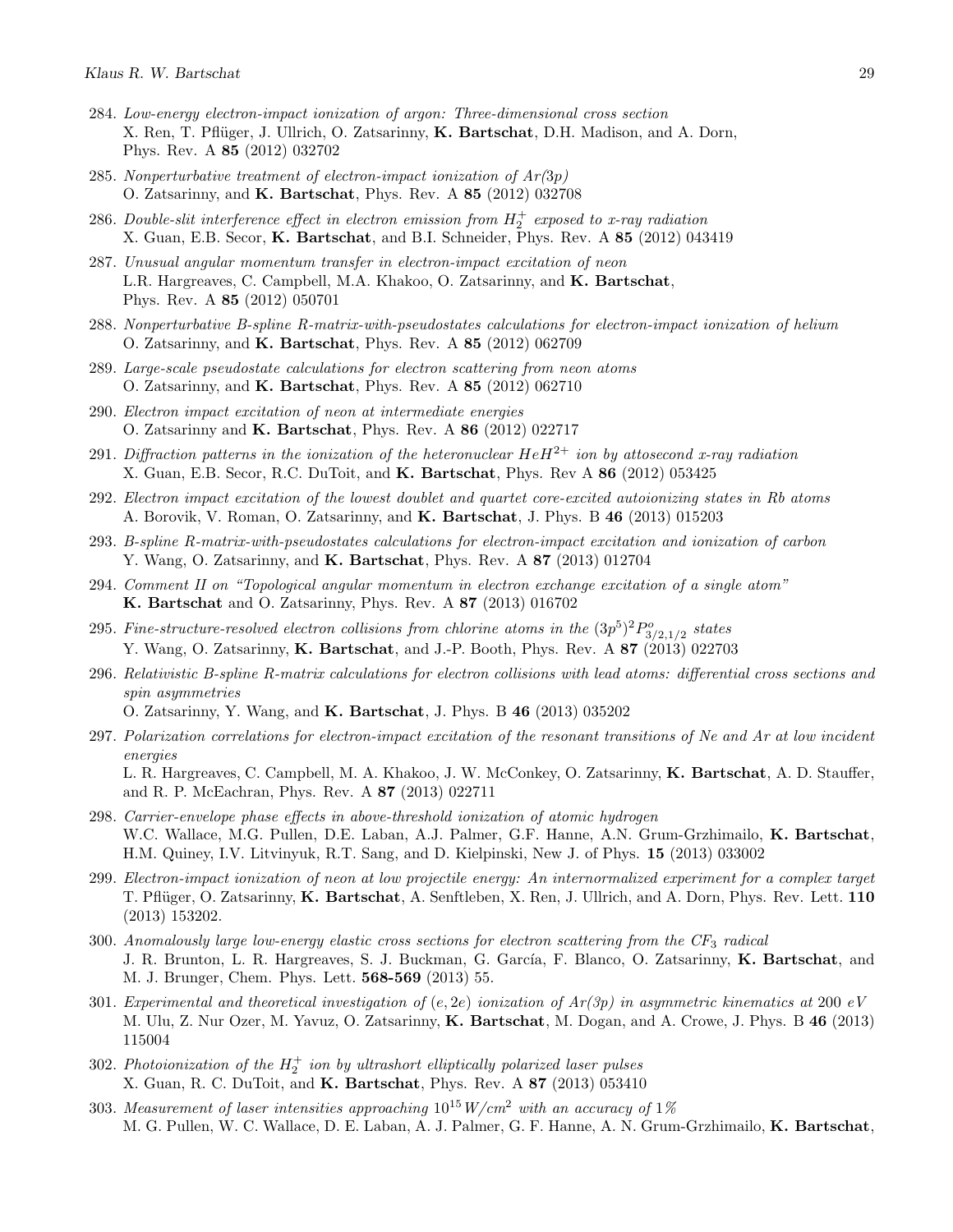I. Ivanov, A. Kheifets, D. Wells, H. M. Quiney, X. M. Tong, I. V. Litvinyuk, R. T. Sang, and D. Kielpinski, Phys. Rev. A 87 (2013) 053411

- 304. Comparisons of sets of electron-neutral scattering cross sections and swarm parameters in noble gases I. Argon L. C. Pitchford, L. L. Alves, K. Bartschat, S. F. Biagi, M. C. Bordage, A. V. Phelps, C. M. Ferreira, G. J. M. Hagelaar, W. L. Morgan, S. Pancheshnyi, V. Puech, A. Stauffer, and O. Zatsarinny, J. Phys. D 46 (2013) 334001
- 305. Comparisons of sets of electron-neutral scattering cross sections and swarm parameters II. Helium and Neon L. L. Alves, M. C. Bordage, S. F. Biagi, L. C. Pitchford, O. Zatsarinny, K. Bartschat, G. J. M. Hagelaar, S. Pancheshnyi, C. M. Ferreira, V. Puech, W. L. Morgan, and A. V. Phelps, J. Phys. D 46 (2013) 334002
- 306. Comparisons of sets of electron-neutral scattering cross sections and swarm parameters in noble gases III. Krypton and Xenon M. C. Bordage, S. F. Biagi, L. C. Pitchford, K. Bartschat, S. Chowdhury, G. J. M. Hagelaar, W. L. Morgan, V. Puech, and O. Zatsarinny, J. Phys. D 46 (2013) 334003
- 307. Computational methods for electron-atom collisions in plasma applications K. Bartschat, J. Phys. D 46 (2013) 334004
- 308. Coherence in multistate resonance-enhanced four-photon ionization of lithium atoms M. Schuricke, K. Bartschat, A. N. Grum-Grzhimailo, G. Zhu, J. Steinmann, R. Moshammer, J. Ullrich, and A. Dorn, Phys. Rev. A 88 (2013) 023427
- 309. Resonance Effects in two-photon double ionization of  $H_2$  by femtosecond XUV laser pulses X. Guan, K. Bartschat, B.I. Schneider, and L. Koesterke, Phys. Rev. A 88 (2013) 043402
- 310. Effects of numerical approximations in the treatment of short-pulse strong-field ionization of atomic hydrogen A.N. Grum-Grzhimailo, M.N. Khaerdinov, and K. Bartschat, Phys. Rev. A 88 (2013) 055401
- 311. Differential cross sections for low-energy elastic electron scattering from the  $CF_3$  radical J. R. Brunton, L. R. Hargreaves, T. M. Maddern, S. J. Buckman, G. García, F. Blanco, O. Zatsarinny, K. Bartschat, D. B. Jones, G. B. da Silva, and M. J. Brunger, J. Phys. B 46 (2013) 245303
- 312. Threshold alignment reversal and circularly polarized fluorescence in rotationally resolved  $H_2$ J.W. Maseberg, K. Bartschat, and T.J. Gay, Phys. Rev. Lett. 111 (2013) 253201
- 313. Energy dependence of the  $(e,2e)$  recoil/binary peak ratio across He  $(2p^2)^1D$  and  $(2s2p)^1P$  autoionizing levels B.A. deHarak, K. Bartschat, and N.L.S. Martin, Phys. Rev. A 89 (2014) 012702
- 314. Benchmark calculation of total cross sections for ionization-excitation of helium O. Zatsarinny and K. Bartschat, (Fast Track Communication) J. Phys. B 47 (2014) 061001
- 315. Electron-impact excitation of argon at intermediate energies O. Zatsarinny, Y. Wang, and K. Bartschat, Phys. Rev. A 89 (2014) 022706
- 316. Time delays for attosecond streaking in photoionization of neon J. Feist, O. Zatsarinny, S. Nagele, R. Pazourek, J. Burgdörfer, X. Guan, K. Bartschat, and B.I. Schneider, Phys. Rev. A 89 (2014) 033417
- 317. B-spline R-matrix-with-pseudostates calculations for electron-impact excitation and ionization of fluorine V. Gedeon, S. Gedeon, V. Lazur, E. Nagy, O. Zatsarinny, and K. Bartschat, Phys. Rev. A 89 (2014) 052713
- 318. Electron collisions with cesium atoms benchmark calculations and application to modeling an excimer-pumped alkali laser O. Zatsarinny,  $K$ . Bartschat, N.Y. Babaeva, and M.J. Kushner, Plasma Sources Science and Technology 23 (2014) 035011
- 319. Spin-exchange cross sections in low-energy electron collisions with one-electron ions K. Bartschat and H.R. Sadeghpour, The Astrophysical Journal 788 (2014) 69
- 320. Complementary imaging of the nuclear dynamics in laser-excited diatomic molecular ions in the time and frequency domains

M. Magrakvelidze, A. Kramer, K. Bartschat, and U. Thumm, J. Phys. B 47 (2014) 124003

- 321. B-spline R-matrix-with-pseudostates calculations for electron-impact excitation and ionization of nitrogen Y. Wang, O. Zatsarinny, and K. Bartschat, Phys. Rev. A 89 (2014) 062714
- 322. Calculation of the polarization fraction and electron-impact excitation cross section for the  $Cd^+5(p)^2P_{3/2}$  state C.J. Bostock, D.V. Fursa, I. Bray, and K. Bartschat, Phys. Rev. A 90 (2014) 012707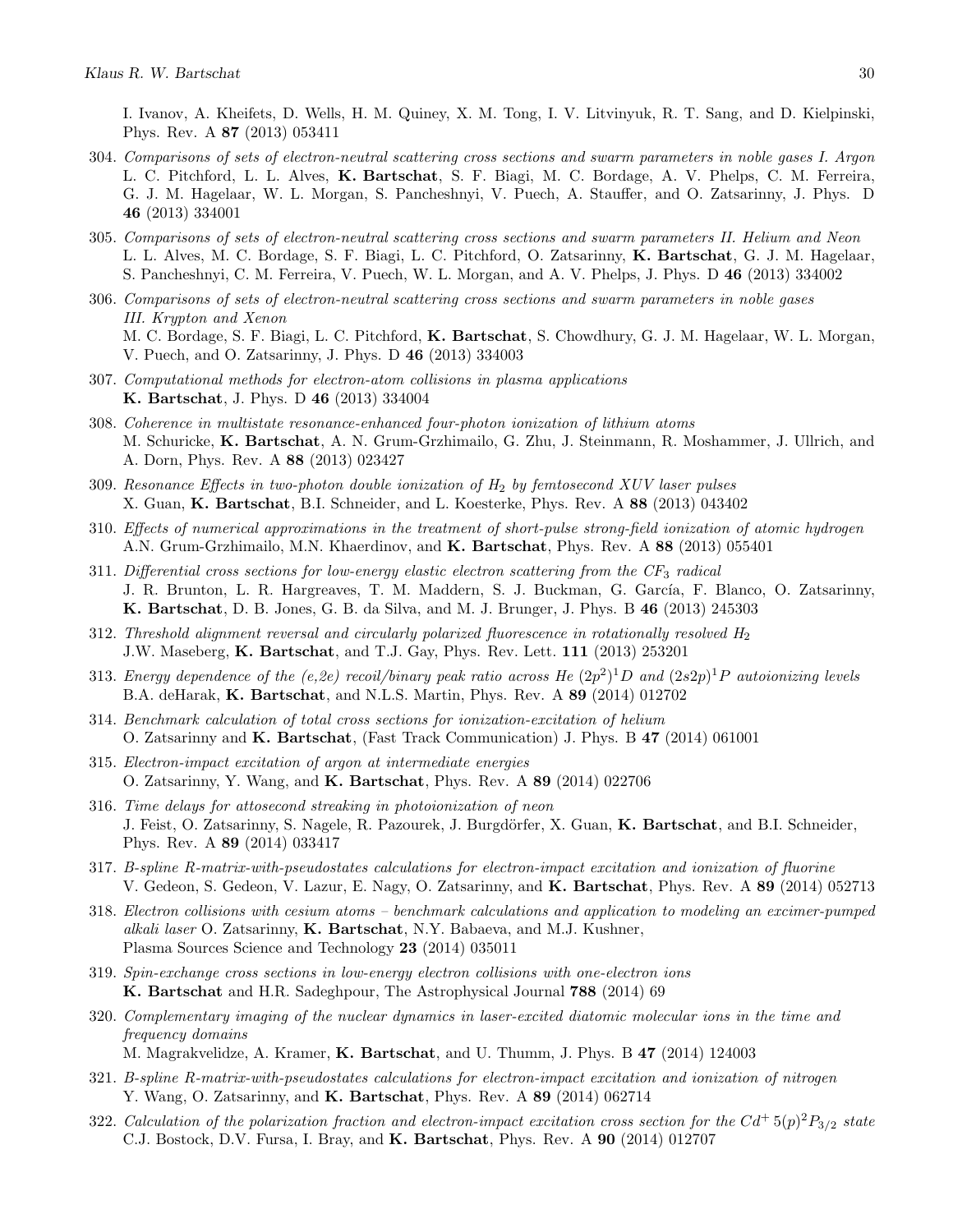- 323. Displacement effect in strong-field atomic ionization by an XUV pulse I.A. Ivanov, A.S. Kheifets, and K. Bartschat, J. Emmons, S.M. Buczek, E.V. Gryzlova, and A.N. Grum-Grzhimailo, Phys. Rev. A 90 (2014) 043401
- 324. Alignment and pulse-duration effects in two-photon double ionization of  $H_2$  by femtosecond XUV laser pulses X. Guan, K. Bartschat, B.I. Schneider, and L. Koesterke, Phys. Rev. A 90 (2014) 043416
- 325. Annotation of Hans Bethe's paper, Zeitschrift für Physik  $76$ , 293 (1932), "Braking Formula for Electrons of Relativistic Speed"
	- C.J. Fontes, C.J. Bostock, and K. Bartschat, Eur. J. Phys. H 5 (2014) 517
- 326. Time-dependent computational methods for matter under extreme conditions B.I. Schneider, K. Bartschat, X. Guan, D. Feder, and L.A. Collins, Adv. Chem. Phys. 157 (2015) 195
- 327. Kinematically complete study of low-energy electron-impact ionization of neon: Internormalized cross sections in three-dimensional kinematics X. Ren, S. Amami, O. Zatsarinny, T. Pflüger, M. Weyland, W.Y. Baek, H. Rabus, K. Bartschat, D. Madison, and A. Dorn, Phys. Rev. A 91 (2015) 032707
- 328. Pulse-shape effects in ionization of atomic hydrogen by short-pulse XUV intense laser radiation: A sensitivity study

K. Bartschat, J. Venzke, and A.N. Grum-Grzhimailo, Phys. Rev. A 91 (2015) 053404

- 329. Interfering one-photon and two-photon ionization by femtosecond VUV pulses in the region of an intermediate resonance A.N. Grum-Grzhimailo, E.V. Gryzlova, E.I. Staroselskaya, J. Venzke, and K. Bartschat, Phys. Rev. A 91 (2015) 063418
- 330. Polarization correlations for electron-impact excitation of Neon at 50 eV L. Hargreaves, R. Wright, M.A. Khakoo, O. Zatsarinny, K. Bartschat, Dipti, R. Srivastava, and A.D. Stauffer, J. Phys. B 48 (2015) 185201
- 331. B-spline R-matrix with pseudostates calculations for electron collisions with aluminum V. Gedeon, S. Gedeon, V. Lazur, E. Nagy, O. Zatsarinny, and K. Bartschat, Phys. Rev. A 92 (2015) 052701
- 332. Propensity for distinguishing two free electrons with equal energies in electron-impact ionization of helium X. Ren, A. Senftleben, T. Pflüger, K. Bartschat, O. Zatsarinny, J. Berakdar, J. Colgan, M.S. Pindzola, I. Bray, D.V. Fursa, and A. Dorn, Phys. Rev. A 92 (2015) 052707
- 333. Numerical simulation of the double-to-single ionization ratio for the helium atom in strong laser fields Z. Chen, Y. Zheng, W. Yang, X. Song, J. Xu, L.F. DiMauro, O. Zatsarinny, K. Bartschat, T. Morishita, S.-F. Zhao, and C.D. Lin, Phys. Rev. A 92 (2015) 063427
- 334. Non-perturbative B-spline R-matrix with pseudostates calculations for electron-impact ionization-excitation of helium to the  $n = 3$  states of He<sup>+</sup> O. Zatsarinny and K. Bartschat, Phys. Rev. A 93 (2016), 012712
- 335. Coherent control with a short-wavelength Free-Electron Laser K.C. Prince, ...., K. Bartschat, ... et al., Nature Photonics 10 (2016), 176
- 336. Photoelectron angular distribution in bichromatic atomic ionization induced by circularly polarized VUV femtosecond pulses N. Douguet, A.N. Grum-Grzhimailo, E.V. Gryzlova, E.I. Staroselskaya, J. Venzke, and K. Bartschat, Phys. Rev. A 93 (2016), 033402
- 337. Low-energy outer-shell photodetachment of the negative ion of boron K. Wang, O. Zatsarinny and K. Bartschat, Europ. J. Phys. D 70 (2016) 1
- 338. The virtual atomic and molecular data centre (VAMDC) consortium http://www.vamdc.eu. M.L. Dubernet, ...., **K. Bartschat**, ... *et al.*, J. Phys. B 49 (2016) 074003
- 339. Electron-impact excitation and ionization of atomic boron at low and intermediate energies K. Wang, O. Zatsarinny and K. Bartschat, Phys. Rev. A 93 (2016) 052715
- 340. Kinematically complete study of low-energy electron-impact ionization of argon: Internormalized cross sections in three-dimensional kinematics X. Ren, S. Amami, O. Zatsarinny, T. Pflger, M. Weyland, A. Dorn, D. Madison, and K. Bartschat, Phys. Rev. A 93 (2016), 062704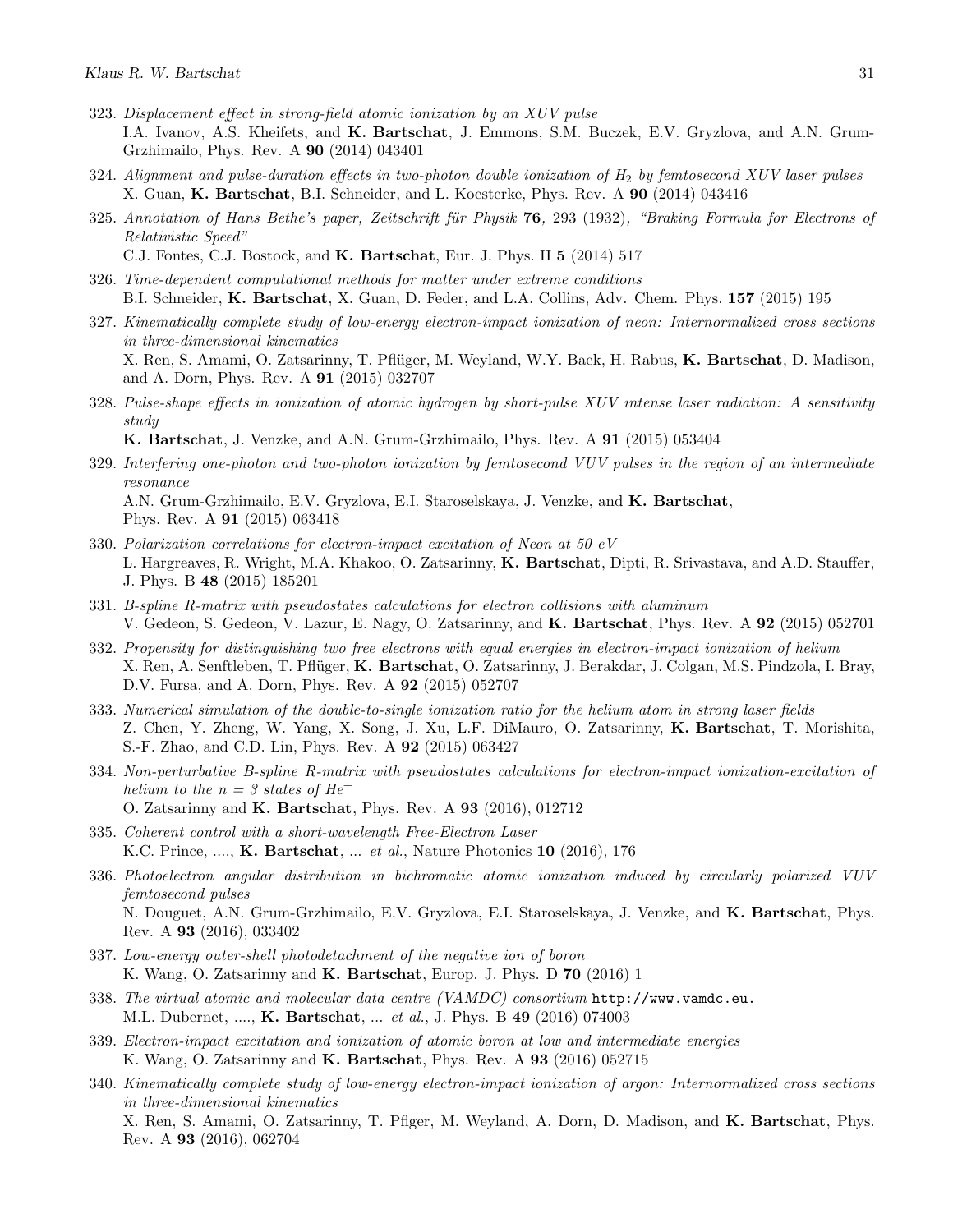- 341. Electron collisions with atoms, ions, molecules, and surfaces: Fundamental science empowering advances in technology
	- K. Bartschat and M.J. Kushner, Proceedings of the National Academy of Sciences 113 (2016) 7026
- 342. Low-energy photodetachment of Ga<sup>−</sup> and elastic electron scattering from neutral Ga K. Wang, O. Zatsarinny, and K. Bartschat, Phys. Rev. A 94 (2016) 023402
- 343. Precise and accurate measurements of strong-field photoionisation and a transferrable laser intensity calibration standard W.C. Wallace, O. Ghafur, C. Khurmi, J.E. Calvert, D.E. Laban, M.G. Pullen, K. Bartschat, A.N. Grum-Grzhimailo, D. Wells, H.M. Quiney, X.M. Tong, I.V. Litvinyuk, R.T. Sang, and D. Kielpinski, Phys. Rev. Lett. 117 (2016), 053001
- 344. Continuous spectra of atomic hydrogen in a strong magnetic field L.B. Zhao, O. Zatsarinny, and K. Bartschat, Phys. Rev. A 94 (2016) 033422
- 345. The interaction of excited atoms and few-cycle laser pulses J.E. Calvert, Han Xu, A.J. Palmer, R.D. Glover, D.E. Laban, X.M. Tong, A.S. Kheifets, K. Bartschat, I.V. Litvinyuk, D. Kielpinski, and R.T. Sang, Scientific Reports 6 (2016) 34101
- 346. Calculations for electron-impact excitation and ionization of beryllium O. Zatsarinny, K. Bartschat, D.V. Fursa, and I. Bray, J. Phys. B 49 (2016) 235701
- 347. Circular dichroism in multiphoton ionization of resonantly excited  $He^+$  ions M. Ilchen, N. Douguet, ..., **K. Bartschat**, et al., Phys. Rev. Lett. **118** (2017) 013002
- 348. Above-threshold ionization in neon produced by combining optical and bichromatic XUV femtosecond laser pulses N. Douguet, A.N. Grum-Grzhimailo, and **K. Bartschat**, Phys. Rev. A **95** (2017) 013407
- 349. Electron impact excitation of  $N3^+$  using the B-spline R-matrix method: Limitations due to the target structure description and the size of the close-coupling expansion L. Fernández-Menchero, O. Zatsarinny, and K. Bartschat, J. Phys. B 50 (2017) 065203
- 350. Photoelectron angular distribution in two-pathway ionization of neon with femtosecond XUV pulses N. Douguet, E.V. Gryzlova, E.I. Staroselskaya, K. Bartschat, and A.N. Grum-Grzhimailo, Europ. Phys. J. D 71 (2017) 105
- 351. QDB: a new database of plasma chemistries and reactions J. Tennyson, S. Rahimi, ..., K. Bartschat, et al., Plasma Sources Science and Technology 26 (2017) 055014
- 352. Spin entanglement in elastic electron scattering from lithium atoms K. Bartschat and S. Fonseca dos Santos, Phys. Rev. A 95 (2017) 042707
- 353. Benchmark calculations for electron-impact excitation of  $Mg^{4+}$ K. Wang, L. Fernández-Menchero, O. Zatsarinny, and **K. Bartschat**, Phys. Rev. A 95 (2017) 042709
- 354. Wave-packet continuum-discretization approach to single ionization of helium by antiprotons and energetic protons
	- I.B. Abdurakhmanov, A.S. Kadyrov, I. Bray, and K. Bartschat, Phys. Rev. A 96 (2017) 022702
- 355. Inelastic e−Mg collision data and its impact on modelling stellar and supernova spectra P.S. Barklem, Y. Osorio, D.V. Fursa, I. Bray, O. Zatsarinny, K. Bartschat, and A. Jerkstrand, Astronomy and Astrophysics 606 (2017) A11
- 356. A few selected contributions to electron and photon collisions with  $H_2^+$  and  $H_2$ B.I. Schneider, L.A. Collins, K. Bartschat, X. Guan, and S. Hu, J. Phys. B 50 (2017) 214002
- 357. Spin-spin correlations and entanglement in elastic electron scattering from hydrogen atoms K. Bartschat, J. Phys. B 50 (2017) 224004
- 358. Dynamics of tunneling ionization using Bohmian mechanics N. Douguet and K. Bartschat, Phys. Rev. A 97 (2018) 013402
- 359. Quantum coherent control of the photoelectron angular distribution in bichromatic-field ionization of atomic neon

E.V. Gryzlova, A.N. Grum-Grzhimailo, E.I. Staroselskaya, N. Douguet, and K. Bartschat, Phys. Rev. A 97 (2018) 013420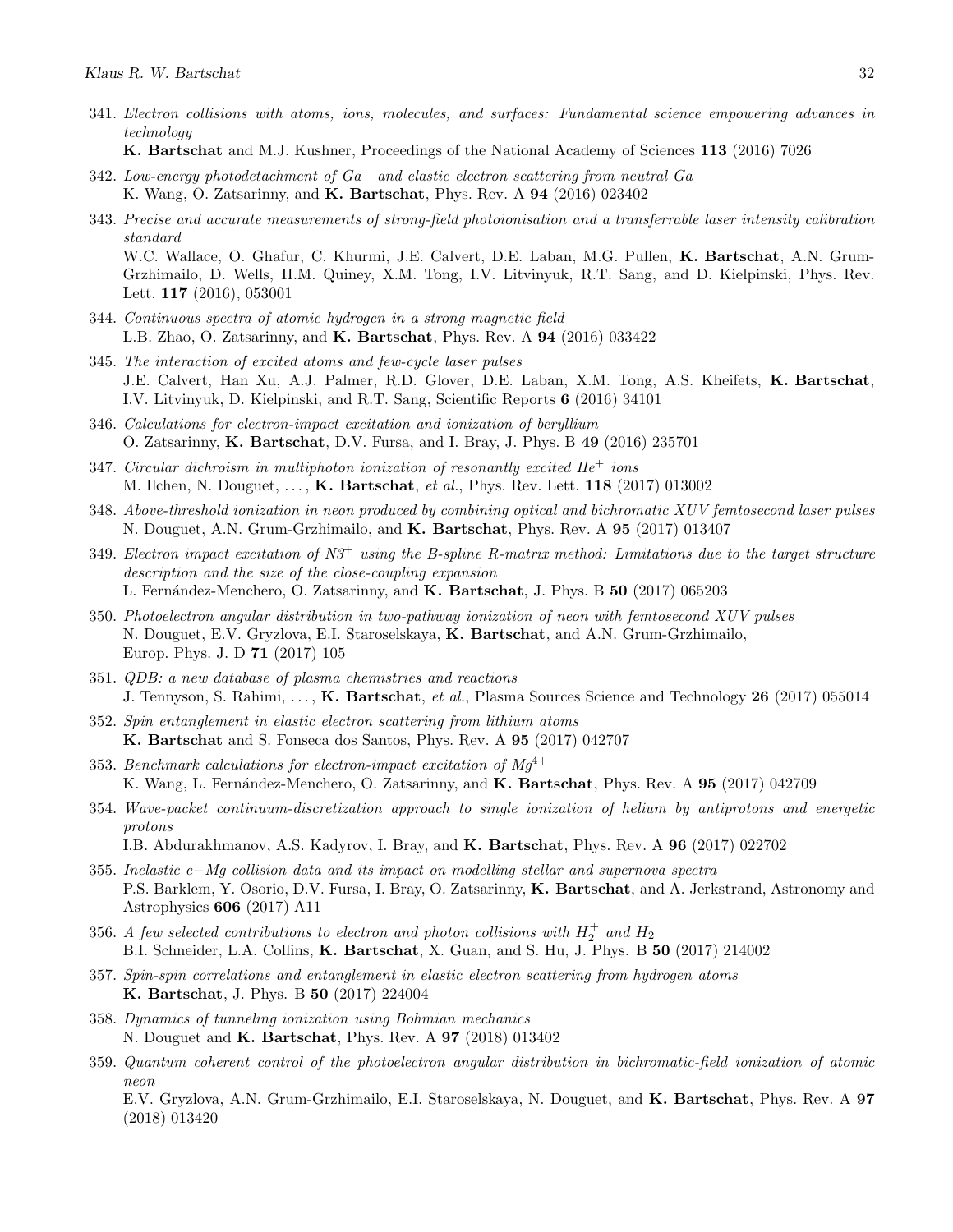- 360. Ratios of double to single ionization of He and Ne by strong 400-nm laser pulses using the quantitative rescattering theory
	- Z. Chen, X. Li, O. Zatsarinny, K. Bartschat, and C.D. Lin, Phys. Rev. A 97 (2018) 013425
- 361. Low-energy outer-shell photo-detachment of the negative ion of aluminum V. Gedeon, S. Gedeon, V. Lazur, E. Nagy, O. Zatsarinny, and K. Bartschat, J. Phys. B 51 (2018) 035004
- 362. A new Fortran 90 program to compute regular and irregular associated Legendre functions (new version) B.I. Schneider, J. Segura, A. Gil, X. Guan, and K. Bartschat, Comp. Phys. Commun. 225 (2018) 192
- 363. Coherent control schemes for the photoionization of neon and helium in the Extreme Ultraviolet spectral region L. Giannessi, E. Allaria, K.C. Prince, C. Callegari, G. Sansone, K. Ueda, T. Morishita, C.N. Liu, A.N. Grum-Grzhimailo, E.V. Gryzlova, N. Douguet, and K. Bartschat, Scientific Reports 8 (2018) 7774
- 364. Out-of-plane (e,2e) measurements and calculations on He autoionizing levels as a function of incident-electron energy N.L.S. Martin, C.M. Weaver, B.N. Kim, B.A. deHarak, O. Zatsarinny, and K. Bartschat, Phys. Rev. A 97 (2018) 052710
- 365. Electron Scattering from Neutral Fe and Low-energy Photodetachment of  $Fe<sup>-</sup>$ K. Wang, K. Bartschat, and O. Zatsarinny The Astrophysical Journal 867 (2018) 63
- 366. Electron-impact excitation and ionization of atomic calcium at intermediate energies O. Zatsarinny, H. Parker, and K. Bartschat, Phys. Rev. A 99 (2019) 012706
- 367. Recommended electron-impact excitation and ionization cross sections for Be I T. Das, K. Bartschat, I. Bray, D.V. Fursa, O. Zatsarinny, et al., Atomic Data and Nuclear Data Tables 127 (2019) 1
- 368. Attosecond angular streaking and tunnelling time in atomic hydrogen U.S. Sainadh, ... N. Douguet, K. Bartschat, et al., Nature 568 (2019) 75
- 369. Extracting phase information on continuum-continuum couplings A. Harth, N. Douguet, K. Bartschat, R. Moshammer, and T. Pfeifer, Phys. Rev. A 99 (2019) 023410
- 370. Attoclock setup with negative ions: A possibility for experimental validation N. Douguet and K. Bartschat, Phys. Rev. A 99 (2019) 023417
- 371. Photoionization of neutral iron from the ground and excited states O. Zatsarinny, K. Bartschat, L. Fernandez-Menchero, and S.S. Tayal, Phys. Rev. A 99 (2019) 023430
- 372. Pulse-duration dependence of the double-to-single ionization ratio of Ne by intense 780-nm and 800-nm laser fields: Comparison of simulations with experiments Z. Chen, L. Zhang, Y. Wang, O. Zatsarinny, K. Bartschat, T. Morishita, and C.D. Lin, Phys. Rev. A 99 (2019) 043408
- 373. Wave-packet continuum-discretization approach to proton collisions with helium S.U. Alladustov, I.B. Abdurakhmanov, A.S. Kadyrov, I.Bray, and K. Bartschat, Phys. Rev. A 99 (2019) 052706
- 374. Non-LTE analysis of K I in late-type stars H. Reggiani, A.M. Amarsi, K. Lind, P.S. Barklem, O. Zatsarinny, K. Bartschat, D.V. Fursa, I. Bray, L. Spina, and J.Meléndez, Astronomy & Astrophysics  $627$  (2019) A177
- 375. Effect of cascade transitions on the polarization of light emitted after electron-impact excitation of Zn by spinpolarized electrons K. Bartschat, O. Zatsarinny, C.J. Bostock, D.V. Fursa, I. Bray, and A.N. Grum-Grzhimailo, Phys. Rev. A 100 (2019) 012702
- 376. Revisiting the recollisional excitation-tunneling process in strong-field nonsequential double ionization of helium Z. Chen, Y. Wang, T. Morishita, X. Hao, J. Chen, O. Zatsarinny, and K. Bartschat, Phys. Rev. A 100 (2019) 023405
- 377. Two-color XUV plus near-IR multiphoton near-threshold ionization of the helium ion by circularly polarized light in the vicinity of the 3p resonance A.N. Grum-Grzhimailo, N. Douguet, M. Meyer, and K. Bartschat, Phys. Rev. A 100 (2019) 033404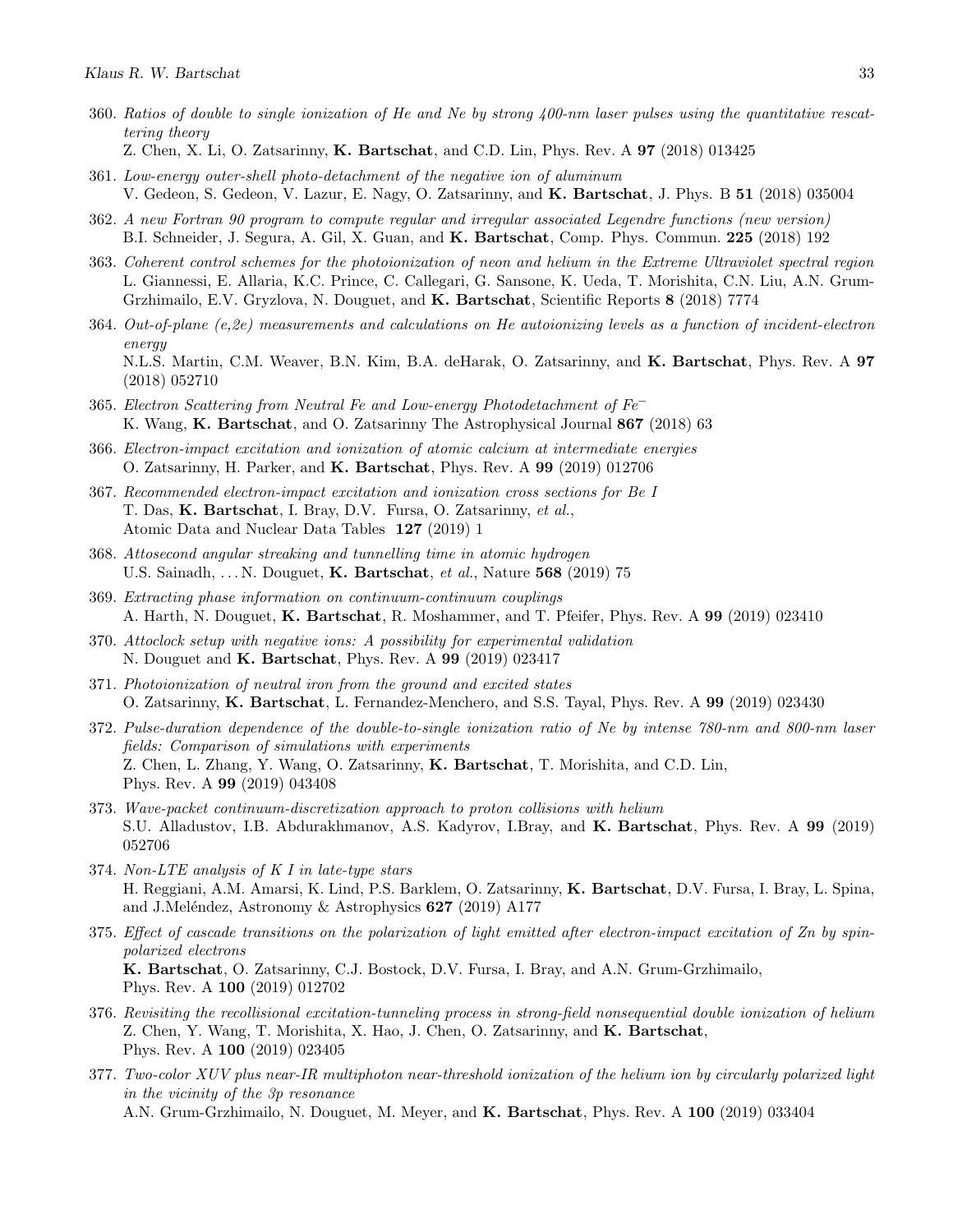- 378. A xenon collisional-radiative model applicable to electric propulsion devices: I. Calculations of electron-impact cross sections for xenon ions by the Dirac B-spline R-matrix method Y. Wang, Y.F. Wang, X.M. Zhu, O. Zatsarinny, and K. Bartschat, Plasma Sources Science and Technology 28 (2019) 105004
- 379. A xenon collisional-radiative model applicable to electric propulsion devices: II. Kinetics of the 6s, 6p, and 5d states of atoms and ions in Hall thrusters X.M. Zhu, Y.F. Wang, Y. Wang, D.R. Yu, O. Zatsarinny, K. Bartschat, T.V. Tsankov, and U. Czarnetzki, Plasma Sources Science and Technology 28 (2019) 105005
- 380. Fully differential cross sections for single ionization of helium by energetic protons I.B. Abdurakhmanov, A.S. Kadyrov, S.U. Alladustov, I.Bray, and K. Bartschat, Phys. Rev. A 100 (2019) 062708
- 381. Coherent control of the photoelectron angular distribution in ionization of neon by a circularly polarized bichromatic field in the resonance region E.V. Gryzlova, M.M. Popova, A.N. Grum-Grzhimailo, E.I. Staroselskaya, N. Douguet, and K. Bartschat, Phys. Rev. A 100 (2019) 063417
- 382. Cross sections for electron scattering from atomic lead M.P. van Eck, D.V. Fursa, I. Bray, O. Zatsarinny, and **K. Bartschat**, J. Phys. B 53 (2020) 015204
- 383. Intensity dependence in nonsequential double ionization of helium Z. Chen, H. Wen, F. Liu, T. Morishita, O. Zatsarinny, and K. Bartschat, Optics Express 28 (2020) 6490
- 384. Attosecond transient absorption of a continuum threshold P. Birk, V. Stooß, M. Hartmann, G.D. Borisova, A. Blaettermann, T. Heldt, K. Bartschat, C. Ott, and T. Pfeifer, J. Phys. B 53 (2020) 015203
- 385. Observation of dynamic Stark resonances in strong-field excitation D. Chetty, R.D. Glover, B.A. deHarak, X.-M. Tong, H. Xu, T. Pauly, N. Smith, K.R. Hamilton, K. Bartschat, J.P. Ziegel, N. Douguet, A.N. Luiten, .S. Light, I.V. Litvinyuk, and R.T. Sang, Phys. Rev. A 101 (2020) 053402
- 386. Atomic and Molecular Scattering Applications in an Apache Airavata Science Gateway B.I. Schneider, K. Bartschat, O. Zatsarinny, K.R. Hamilton, I. Bray, A. Scrinzi, F. Mart´n, J.G. Vázquez, J.D. Gorfinkiel, R. Lucchese, and S. Pamidighantam, PEARC '20: Practice and Experience in Advanced Research Computing (2020) 270
- 387. Ellipticity dependence of excitation and ionization of argon atoms by short-pulse infrared radiation T. Pauly, A. Bondy, K.R. Hamilton, N. Douguet, X.-M. Tong, D. Chetty, and K. Bartschat, Phys. Rev. A 102 (2020) 013116
- 388. Nonsequential double ionization of Ar in near-single-cycle laser pulses Z. Chen, F. Liu, H. Wen, T. Morishita, O. Zatsarinny, and K. Bartschat, Optics Express 28 (2020) 22231
- 389. Electron-impact excitation of the  $(5s^25p)^2P_{1/2} \rightarrow (5s^26s)^2S_{1/2}$  transition in indium: Theory and experiment K.R. Hamilton, O. Zatsarinny, K. Bartschat, M.S. Rabasović', D. ević, B.P. Marinković, S. Dujko, J. Atić, D.V. Fursa, I. Bray, R.P. McEachran, F. Blanco, G. Garcia, P.W. Stokes, R.D. White, and M.J. Brunger, Phys. Rev. A 102 (2020) 022801
- 390. Photoelectron spectroscopy of laser-dressed atomic helium S. Meister, A. Bondy, K. Schnorr, S. Augustin, H. Lindenblatt, F. Trost, X. Xie, M. Braune, R. Treusch, B. Manschwetus, N. Schirmel, H. Redlin, N. Douguet, T. Pfeifer, K. Bartschat, and R. Moshammer, Phys. Rev. A 102 (2020) 062809
- 391. Recommended Cross Sections for ElectronIndium Scattering K.R. Hamilton, O. Zatsarinny, K. Bartschat, M.S. Rabasović, D. ević, B.P. Marinković, S. Dujko, J. Atić, D.V. Fursa, I. Bray, R.P. McEachran, F. Blanco, G. Garcia, P.W. Stokes, R.D. White, D.B. Jones, L. Campbell, and M.J. Brunger, J. Phys. Chem. Ref. Data 50 (2021) 013101
- 392. Positive-energy spectra of atomic hydrogen in a magnetic field: A comparative study between different theoretical approaches

L.B. Zhao, K.D. Wang, and K. Bartschat, Phys. Rev. A 102 (2021) 022801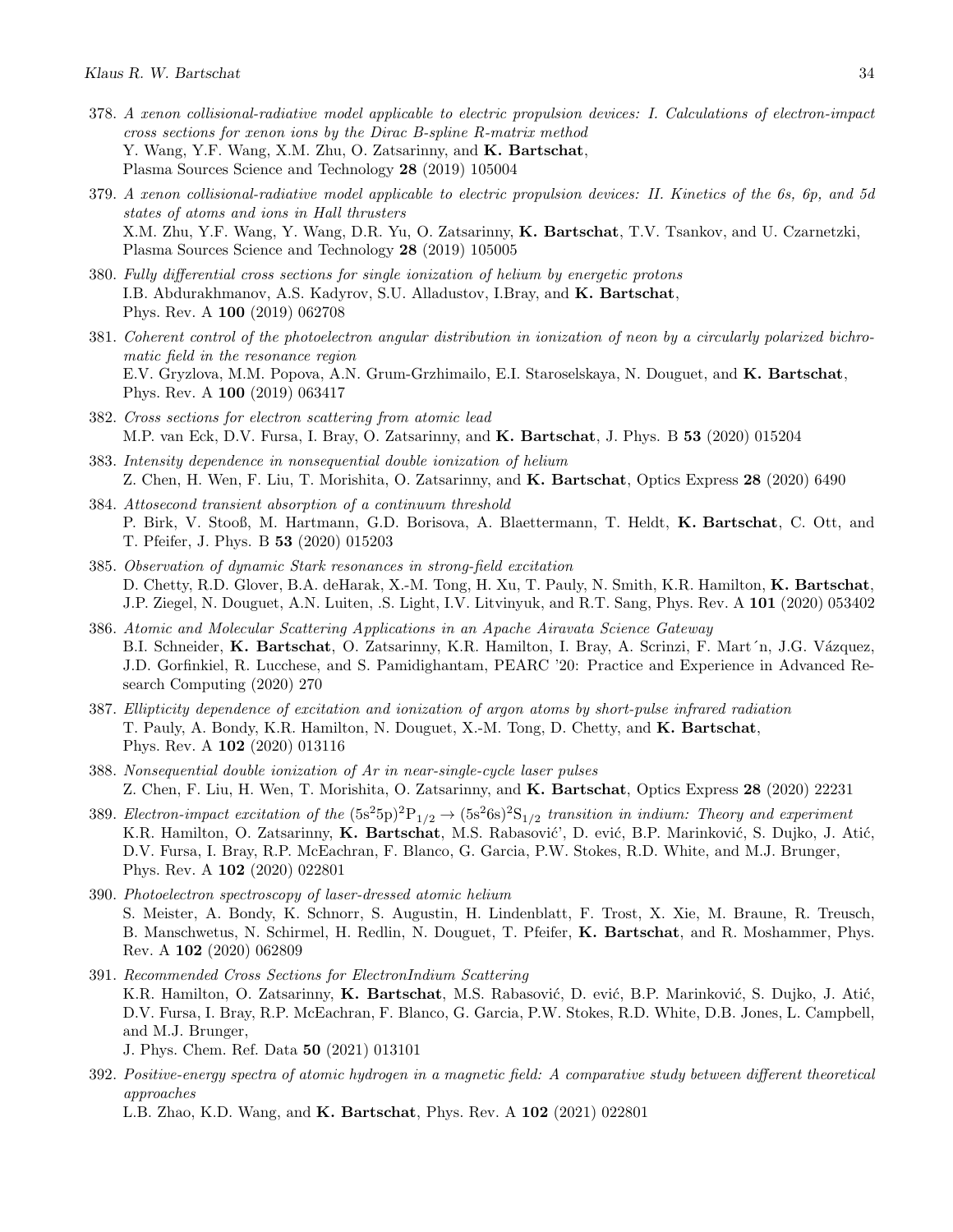- 393. Using Circular Dichroism to Control Energy Transfer in Multiphoton Ionization A.H.N.C. De Silva, D. Atri-Schuller, S. Dubey, B.P. Acharya, K.L. Romans, K. Foster, O. Russ, K. Compton, C. Rischbieter, N. Douguet, K. Bartschat, and D. Fischer, Phys. Rev. Lett. 126 (2021) 023201
- 394. Decomposition of the transition phase in multi-sideband schemes for reconstruction of attosecond beating by interference of two-photon transitions D. Bharti, D. Atri-Schuller, G. Menning, K.R. Hamilton, R. Moshammer, T. Pfeifer, N. Douguet, K. Bartschat, and A. Harth, Phys. Rev. A 102 (2021) 022834
- 395. Quantum control of entangled photon-pair generation in electron-atom collisions driven by laser-synthesized freeelectron wave packets R.E. Goetz and K. Bartschat, Phys. Rev. A 103 (2021) 043112
- 396. Anticorrelation in nonsequential double ionization of helium Z. Chen, A. Zhou, T. Morishita, Y. Bai, X. Hao, O. Zatsarinny, and K. Bartschat, Physical Review A 103 (2021) 053102
- 397. Circular dichroism in atomic resonance-enhanced few-photon ionization A.H.N.C. De Silva, T. Moon, K.L. Romans, B.P. Acharya, S. Dubey, K. Foster, O. Russ, C. Rischbieter, N. Douguet, K. Bartschat, and D. Fischer, Physical Review A 103 (2021) 053125
- 398. Linear dichroism in few-photon ionization of laser-dressed helium S. Meister, A. Bondy, K. Schnorr, S. Augustin, H. Lindenblatt, F. Trost, X. , M. Braune, B. Manschwetus, N. Schirmel, H. Redlin, N. Douguet, T. Pfeifer, K. Bartschat, and R. Moshammer, European Physical Journal D 75 (2021) 1
- 399. Single-cycle versus multicycle nonsequential double ionization of argon F. Liu, Z. Chen, T. Morishita, K. Bartschat, B. Böning, and S. Fritzsche, Physical Review A 104 (2021) 013105
- 400. Relativistic B-Spline R-Matrix Calculations for Electron Collisions with Ytterbium K.R. Hamilton, K. Bartschat, and O. Zatsarinny, Atoms 9 (2021) 47
- 401. A Tribute to Oleg Zatsarinny (19532021): His Life in Science K. Bartschat, C.F. Fischer, and A.N. Grum-Grzhimailo, Atoms 9 (2021) 53
- 402. Benchmark Angle-Differential Cross-Section Ratios for Excitation of the  $4p^5$ 5s Configuration in Krypton A. Sakaamini, J.B. Faure, M.A. Khakoo, O.I. Zatsarinny, and K. Bartschat, Atoms 9 (2021) 61
- 403. Linear polarization fractions of Fulcher- $\alpha$  fluorescence in electron collisions with  $H_2$ L.H. Scarlett, U.S. Rehill, M.C. Zammit, K Bartschat, I. Bray, and D.V. Fursa, Physical Review A 104 (2021) L040801
- 404. Magnetic dichroism in few-photon ionization of polarized atoms B.P. Acharya, M. Dodson, S. Dubey, K.L. Romans, A.H.N.C. De Silva, K. Foster, O. Russ, K. Bartschat, N. Douguet, and D. Fischer, Physical Review A 104 (2021) 053103
- 405. Transport of electrons and propagation of the negative ionisation fronts in indium vapour S. Dujko, J. Atić, R.D. White, P.W. Stokes, K.R. Hamilton, O. Zatsarinny, K. Bartschat, M.S. Rabasović, D. ević, B.P. Marinković, D.V. Fursa, I. Bray, R.P. McEachran, F. Blanco, G. Garcia, D.B. Jones, L. Campbell, and M.J. Brunger, Plasma Sources Science and Technology 30 (2021) 115019
- 406. Low-Energy Elastic Electron Scattering from Helium Atoms R.P. McEachran, K.R. Hamilton, and K. Bartschat, Atoms 9 (2021) 82
- 407. Relativistic B-Spline R-Matrix Calculations for Electron Scattering from Thallium Atoms Y. Wang, H.L. Du, X.M. Zhu, O. Zatsarinny, and K. Bartschat, Atoms 9 (2021) 94
- 408. Electron Scattering Cross-Section Calculations for Atomic and Molecular Iodine H.B. Ambalampitiya, K.R. Hamilton, O. Zatsarinny, K. Bartschat, M.A.P. Turner, A. Dzarasova, and J. Tennyson, Atoms 9 (2021) 103
- 409. Oleg Zatsarinny (19532021): Memories by His Colleagues K. Bartschat, C.F. Fischer, and A.N. Grum-Grzhimailo, Atoms 9 (2021) 109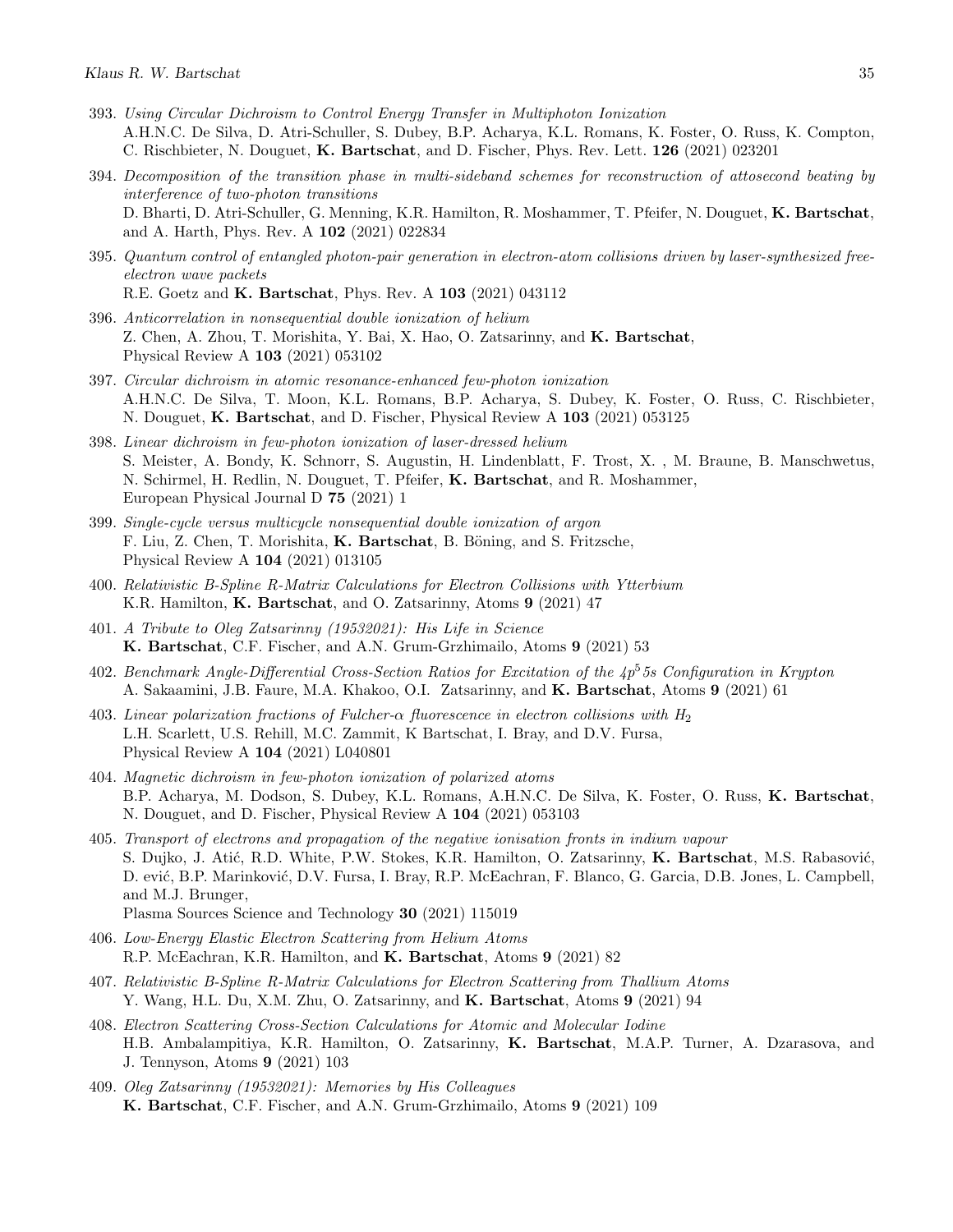410. Benchmark angle-differential cross-section ratios for the electron-impact excitation of the xenon  $5p^6$   $^1S_0$   $\rightarrow$  $5p^56s[3/2]_2$ ,  $5p^56s[3/2]_1$ ,  $5p^56s'[1/2]_0$ , and  $5p^56s'[1/2]_1 + 5p^56p[1/2]_1$  transitions at low and near-threshold incident electron energies A. Sakaamini, J.B. Faure, M.A. Khakoo, O. Zatsarinny, and K. Bartschat, Physical Review A 104 (2021) 062805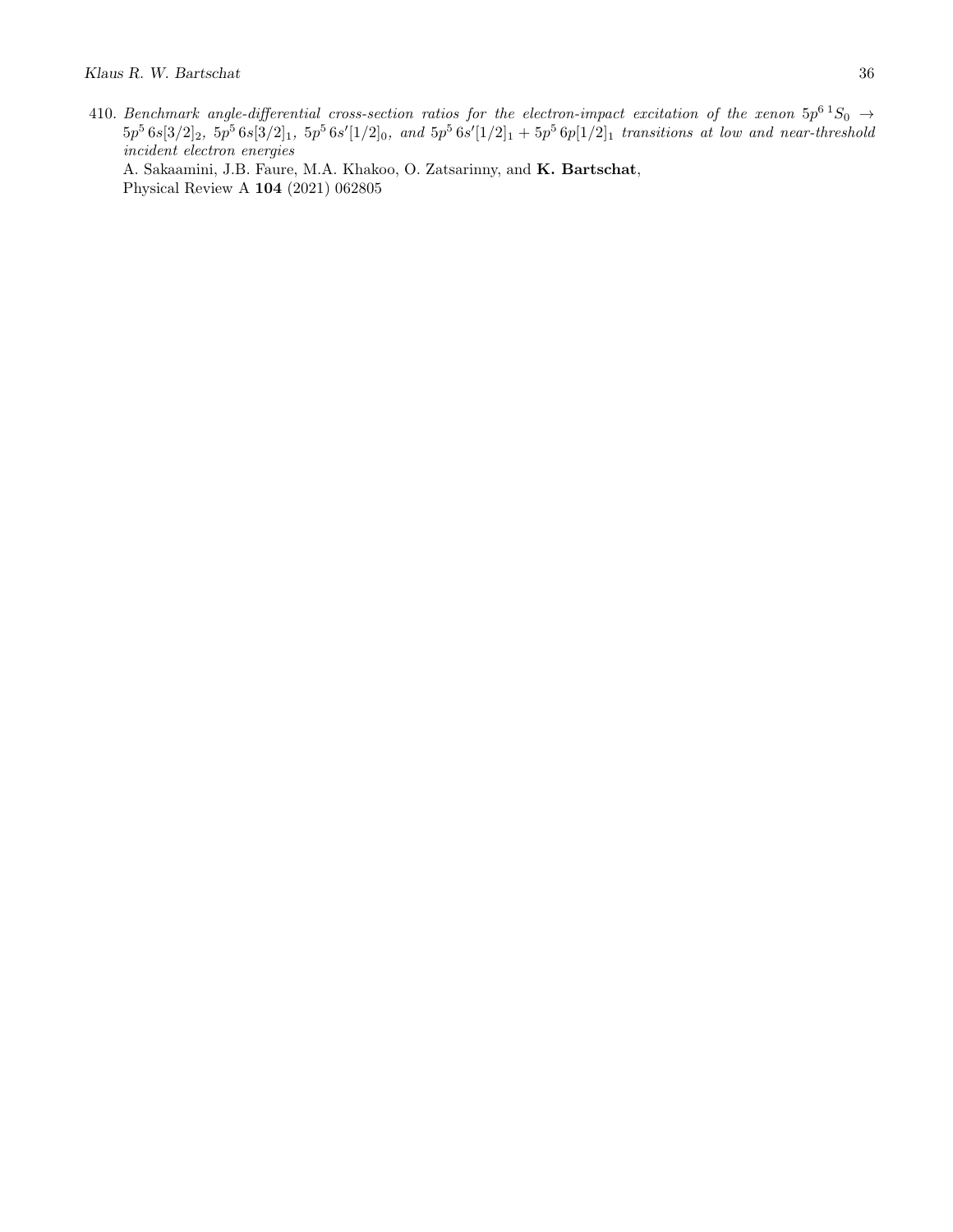#### Invited Talks at International Conferences

- 1. New aspects in the study of spin-dependent interactions in inelastic collisions 2nd International Symposium on Polarization and Correlation in Electron−Atom Collisions July 25 $-26$ , 1983, in Münster (Germany).
- 2. Electron scattering from heavy atoms, 3rd International Symposium on Polarization and Correlation in Electron−Atom Collisions; August 1−2, 1985, in Pasadena (California, USA).
- 3. Electron scattering from atoms and ions CCP2-Meeting, September 9-10, 1985, in London (England).
- 4. Collisional excitation of heavy atoms and ions International Workshop on the Assessment of Atomic Data; August 1−2, 1987, in Oxford (England).
- 5. Atomic collision processes: what can we learn by using polarized collision partners ? 5th International Symposium on Polarization and Correlation in Electron−Atom Collisions August 2−8, 1989, in New York (New York, USA).
- 6. The theory of spin-dependent electron scattering: an overview Spring Meeting of the German and Austrian Physical Societies, March 11−15, 1991, in Freiburg (Germany).
- 7. Positron scattering from alkalis and noble gases suggestions for testing theoretical predictions 5th International Positron Workshop, July 3−5, 1991, in Sydney (Australia).
- 8. Recent developments in the theoretical treatment of spin-dependent electron–atom scattering 6th International Symposium on Correlation and Polarization in Electronic and Atomic Collisions and  $(e, 2e)$ Reactions; July 18−20, 1991, in Adelaide (Australia).
- 9. Spin-dependent electron–atom scattering: recent developments and challenges for the future International Conference on Photon and Electron Collisions with Atoms and Molecules (PECAM I) July 7−10, 1992, in Rome (Italy).
- 10. Spin-dependent electron-atom scattering  $-a$  detailed test of atomic collision theory Annual Meeting of the Division of Atomic, Molecular and Optical Physics (DAMOP) of the American Physical Society; May 17−19, 1993, in Reno (Nevada, USA).
- 11. Elastic and inelastic positron scattering from alkali atoms 6th International Positron Workshop, July 14−16, 1993, in Bielefeld (Germany).
- 12. Recent developments in electron-atom close-coupling theory XVIII International Conference on the Physics of Electronic and Atomic Collisions (ICPEAC) July 21−27, 1993, in Aarhus (Denmark).
- 13. Recent developments in electron−alkali-atom scattering theory 47th Gaseous Electronic Conference (GEC), October 18−21, 1994, in Gaithersburg (Maryland, USA).
- 14. Spin-resolved alignment and orientation effects in atomic collisions Advanced Workshop on Atomic and Molecular Physics, February 13−15, 1995, in Canberra (Australia).
- 15. Simultaneous ionization and excitation of atoms by electron impact Electron Impact Symposium, July 21−22, 1995, in Reno (Nevada,USA).
- 16. Excitation of atoms by electron impact: Current status and future prospects International Conference on Photon and Electron Collisions with Atoms and Molecules (PECAM II) July 21−24, 1996, in Belfast (Northern Ireland).
- 17. Recent progress in the theory of electron−atom collisions 49th Gaseous Electronic Conference (GEC), October 21, 1996, at Argonne National Laboratory (Illinois, USA).
- 18. The R-matrix with pseudo-states method Workshop on New Developments in Electron−Atom Scattering October 24−26, 1996, at the Institute for Theoretical Atomic and Molecular Physics at Harvard University in Cambridge (Massachusetts, USA).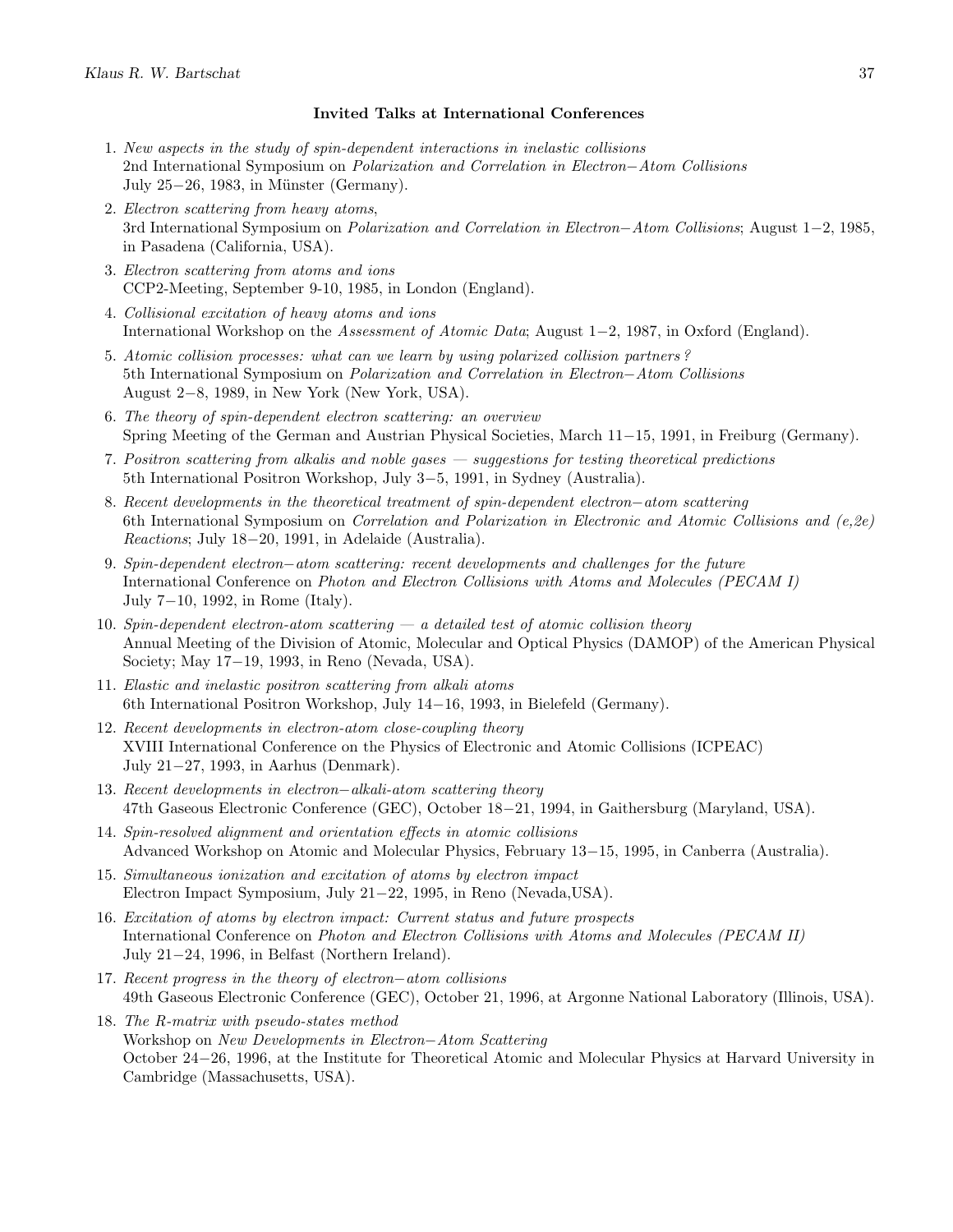- 19. Recent progress in the theory of electron−atom collisions Joint Meeting of the American Physical Society and the American Association of Physics Teachers with the Canadian Association of Physicists and the Sociedad Mexicana de Fisica April 18−21, 1997, in Washington, D.C. (USA).
- 20. Recent progress in the theory of electron-impact excitation and ionization 9th International Symposium on Correlation and Polarization in Electronic and Atomic Collisions July 31−August 3, 1997, in Rome (Italy).
- 21. Electron−atom collisions: current status and future prospects International Symposium on Polarization and Correlation in Atomic Collision Complexes November 14−15, 1997, in Bielefeld (Germany).
- 22. Recent developments in the theory of electron−ion collisions APS Topical Conference on Atomic Processes in Plasmas, March 22−26, 1998, in Auburn (Alabama, USA).
- 23. Complete experiments in electron−atom collisions: benchmarks for atomic collision theory Hans-Kleinpoppen Symposium on Complete Experiments, July 13−14, 1998, in Lucca (Italy).
- 24. Polarization, alignment, and orientation in electron−atom collisions: benchmarks for atomic collision theory 16th International Conference on Atomic Physics; August 3−7, 1998, in Windsor (Ontario, Canada).
- 25. Benchmark studies in electron-impact excitation of atoms International Symposium on Supercomputing, Collision Processes, and Applications September 14−16, 1998, in Belfast (Northern Ireland).
- 26. Ionization plus excitation in electron−atom collisions International Conference on Coincidence Spectroscopy; September 23−26, 1998, in Brest (France).
- 27. Electron collisions with atoms and ions: how theory can guide, check, complement, and extend experiment Workshop on The Role of Theory in Atomic, Molecular and Optical Physics February 26−27, 1999, at the Institute for Theoretical Atomic and Molecular Physics at Harvard University in Cambridge (Massachusetts, USA).
- 28. Benchmark calculations for electron impact excitation and ionization of atoms Centennial Meeting of the American Physical Society, March 20−26, 1999, in Atlanta (Georgia, USA).
- 29. Recent progress in the theory of electron collisions with noble gases 10th International Symposium on Correlation and Polarization in Electronic and Atomic Collisions July 29−August 1, 1999, in Beijing (China).
- 30. Computer simulations of excitation, ionization, and ionization−excitation in electron−atom collisions Workshop on Computational Challenges in Atomic and Molecular Physics May 4−6, 2000, at the Institute for Theoretical Atomic and Molecular Physics at Harvard University in Cambridge (Massachusetts, USA).
- 31. The three-body Coulomb problem: history, current status, and future challenges Workshop on Computational Methods for Few-Body Dynamical Systems November 15−17, 2000, at the National Institute for Standards and Technology, in Washington, D.C. (USA).
- 32. R-matrix with pseudo-states calculations for electron impact excitation and ionization Workshop on Computational Atomic Physics January 11−12, 2001, Rollins College, in Winter Park (Florida, USA).
- 33. Simultaneous ionization−excitation: a challenge for theory and experiment 11th International Symposium on Correlation and Polarization in Electronic and Atomic Collisions July 26−28, 2001, in Rolla (Missouri, USA).
- 34. Benchmark calculations for electron collisions with complex atoms 3rd International Conference on Atomic and Molecular Data April 24−27, 2002, in Gatlinburg (Tennessee, USA).
- 35. Recent progress in the simultaneous ionization−excitation of quasi-two-electron systems International Conference on Electron and Photon Impact Ionization and Related Topics July 18−20, 2002, in Metz (France).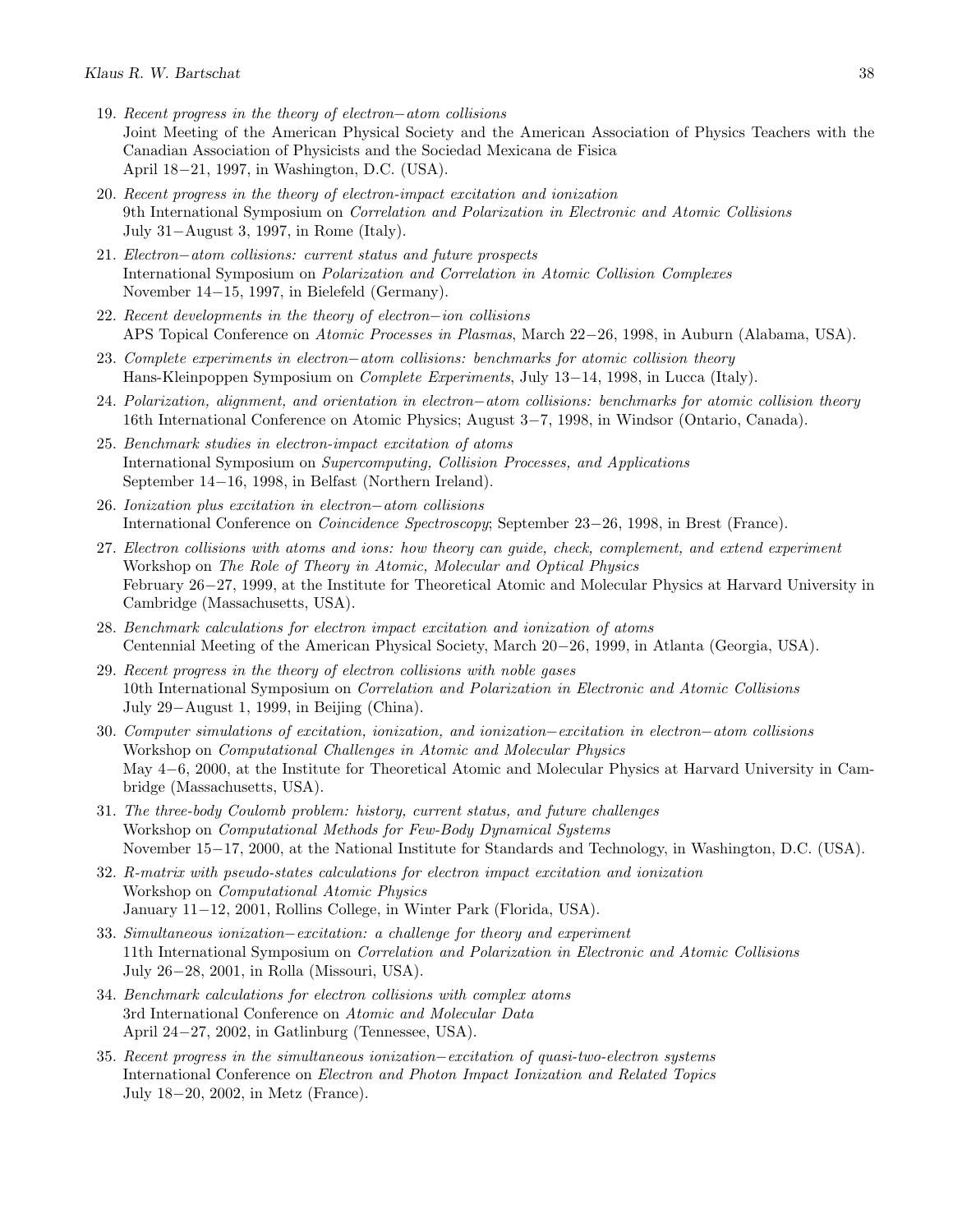- 36. Simultaneous ionization–excitation:  $(e, \gamma)$ ,  $(e, 2e)$ ,  $(e, e \gamma)$  and  $(e, 2e \gamma)$ 12th International Symposium on Correlation and Polarization in Electronic and Atomic Collisions July 31−August 2, 2003, in Frankfurt (Germany).
- 37. Calculation of electron−atom collision cross sections for lighting applications 56th Gaseous Electronic Conference (GEC), October 21−24, 2003, in San Francisco (California, USA).
- 38. A hybrid DWBA− R-matrix approach for charged-particle impact ionization of atoms and ions Joint session of the 13th International Symposium on Correlation and Polarization in Electronic and Atomic Collisions and the International Symposium on  $(e,2e)$ , Double Photoionization, and Related Topics July 28−30, 2005, in Buenos Aires (Argentina).
- 39. High-precision cross sections for electron−atom collisions in laser and lighting applications 58th Gaseous Electronic Conference (GEC), October 16−20, 2005, in San Jose (California, USA).
- 40. A B-spline R-matrix method with non-orthogonal orbitals for accurate calculations of atomic bound and continuum processes Symposium on Computations in Quantum Many-Body Physics, June 29−30, 2006, in Santa Fe (New Mexico, USA).
- 41. High-precision cross sections for low-energy electron−atom collisions 5th International Conference on Atomic and Molecular Data and Their Applications (ICAMDATA), October 15−19, 2006, in Paris (France).
- 42. High-precision calculations of atomic bound and continuum processes Workshop on Physics at EBIT at Advanced Research Light Sources, March 8−12, 2007, in Shanghai (China).
- 43. High-precision calculations for electron-impact excitation and ionization of complex atoms 38th Annual Meeting of the Division of Atomic, Molecular, and Optical Physics, June 5−9, 2007, in Calgary (Canada).
- 44. Ionization of noble gases by charged-particle impact Workshop on Cold Antimatter Plasmas and Application to Fundamental Physics, February 20−22, 2008, in Okinawa (Japan).
- 45. Electron-impact ionization-excitation of atoms. International Conference on Many particle spectroscopy of atoms, molecules, clusters and surfaces, June 30− July 2, 2008, in Paris (France).
- 46. Electron-impact excitation and ionization of complex atoms XXVIth International Conference on Photonic, Electronic, and Atomic Collisions (ICPEAC XXVI), July 22−28, 2009, in Kalamazoo (Michigan, USA)
- 47. Multi-photon single and double ionization of complex atoms by ultrashort intense laser pulses Workshop on Quantum Dynamic Imaging October 19−23, 2009, in Montreal (Quebec, Canada)
- 48. Benchmark calculations of atomic data for plasma and discharge applications 16th Gaseous Electronics Meeting January 31−February 3, 2010, in Batemans Bay, New South Wales (Australia)
- 49. Benchmark calculations of atomic data for plasma and lighting applications 20th European Conference on Atomic and Molecular Processes in Ionized Gases July 14−17, 2010, in Novi Sad (Serbia)
- 50. Benchmark calculations of atomic data for plasma applications 4th International Conference on Plasma-Nanotechnology & Science March 10-12, 2011, in Takayama (Japan)
- 51. Breakup of the H<sub>2</sub> molecule by XUV laser pulses: a time-dependent treatment in prolate-spheroidal coordinates Symposium on Chasing Attosecond Dynamics of Atoms and Molecules with Electrons, Ions and Lasers April 18, 2011, in Manhattan (Kansas, USA)
- 52. Breakup of the H2 molecule by xuv laser pulses: A time-dependent treatment in prolate spheroidal coordinates International Workshop on Intense-Field, Short-Wavelength Atomic and Molecular Processes (I-SWAMP) July 21-23, 2011, in Dublin (Ireland).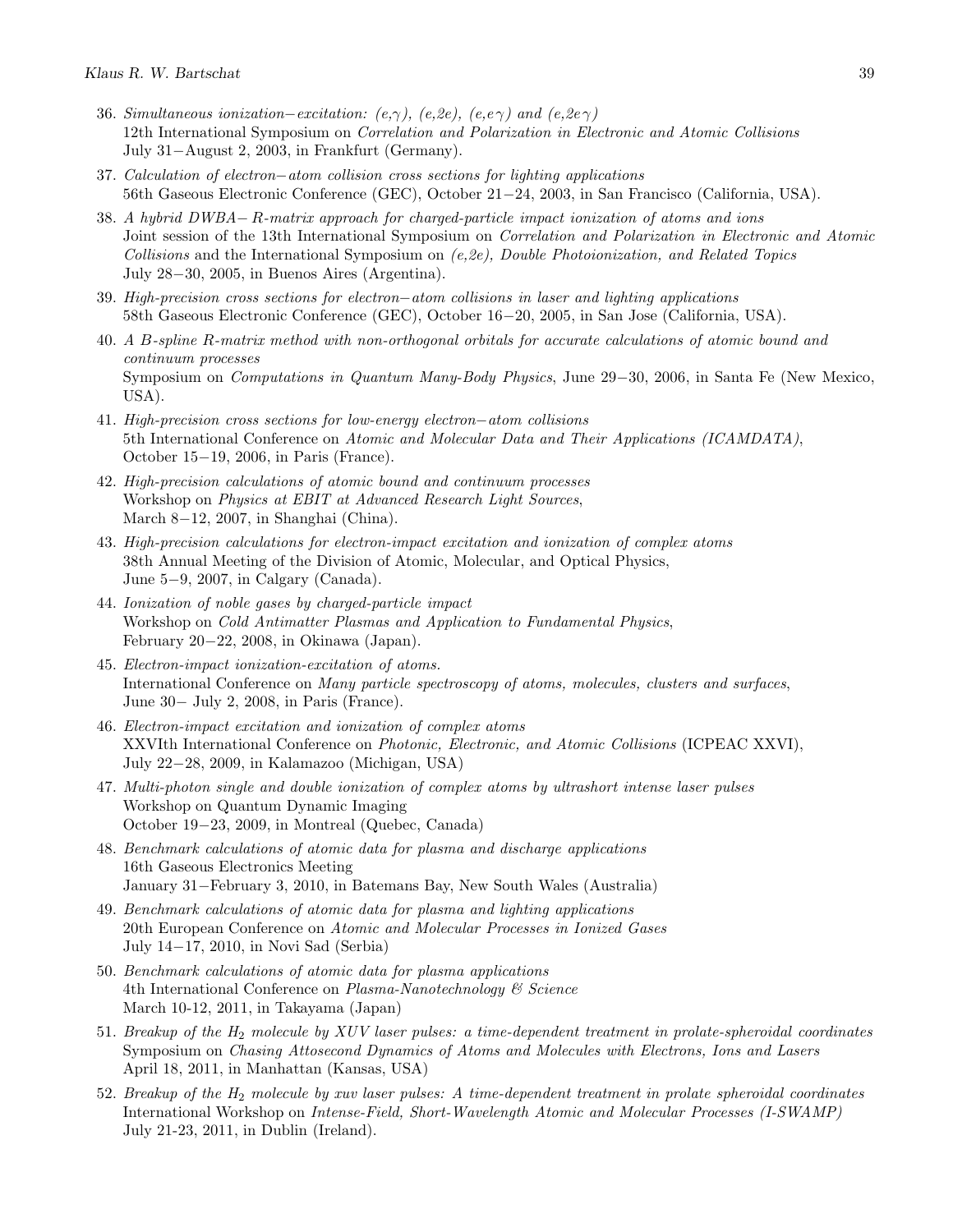- 53. Recent progress in calculations of ionization and ionization-excitation Joint session of the 13th International Symposium on Correlation and Polarization in Electronic and Atomic Collisions and the International Symposium on (e,2e), Double Photoionization, and Related Topics August 4-6, 2011, in Dublin (Ireland).
- 54. Computational methods for electron-atom collisions 64th Gaseous Electronic Conference November 15−18, 2011, in Salt Lake City (UT).
- 55. Benchmark calculations of atomic collision processes March Meeting of the American Physics Society February 27− March 2, 2012, in Boston (Massachusetts, USA).
- 56. Non-perturbative calculations of electron-impact ionization and ionization-excitation using the B-spline R-matrix with pseudo-states approach International Conference on Many-Particle Spectroscopy of Atoms, Molecules, Clusters and Surfaces August 27− September 1, 2012, in Berlin (Germany).
- 57. GEC Foundation Talk: Electron collisions with atoms, ions, and molecules: experiment, theory, and applications 65th Gaseous Electronic Conference October 22−26, 2012, in Austin (TX).
- 58. Computational Methods for Electron-Atom Collisions in Plasma Applications Annual Meeting of the Division of Atomic, Molecular, and Optical Physics of the American Physical Society June 3−7 2013, in Quebec City (Quebec, Canada).
- 59. Benchmark Calculations for Single and Double Ionization of Atoms and Small Molecules by Short-Pulse Intense Laser Fields 3rd Russian-German Workshop on Correlation and Polarization Phenomena in Ionization of Dilute Species by XUV and X-ray Radiation December 5−6 2013, in Hamburg (Germany).
- 60. Benchmark Calculations for Single and Double Ionization of Atoms and Small Molecules by Short-Pulse Intense Laser Fields International Conference on Many-Particle Spectroscopy of Atoms, Molecules, Clusters and Surfaces July 16−18, 2014, in Metz (France).
- 61. Benchmark Calculations for Electron Collisions with Complex Atoms and Ions 9th International Conference on Atomic and Molecular Data and Their Applications (ICAMDATA), September 21−25, 2014, in Jena (Germany).
- 62. Non-Perturbative Calculations for Electron-Impact Ionization of Complex Atoms 15th International Symposium on Correlation and Polarization in Electronic and Atomic Collisions and the International Symposium on (e,2e), Double Photoionization, and Related Topics August 1-3, 2015, in San Sebastian (Spain).
- 63. Will Allis Prize Talk: Electron Collisions with Atoms and Molecules: Experiment, Theory, and Applications Annual Meeting of the Division of Atomic, Molecular, and Optical Physics of the American Physical Society May 23-27, 2016, in Providence (RI)
- 64. Estimating Uncertainties of Theoretical Data for Electron Collisions with Atoms and Ions Technical Meeting on "Uncertainty Assessment and Benchmark Experiments for Atomic and Molecular Data for Fusion Applications" December 19-21, 2016, in Vienna (Austria)
- 65. Coherent Control and Attosecond Dynamics with Pulsed XUV and IR Radiation International Workshop on Intense-Field, Short-Wavelength Atomic and Molecular Processes (I-SWAMP) July 22-24, 2017, in Brisbane (Australia).
- 66. Recent Progress in the Field of Polarization, Alignment, and Orientation in Atomic Collisions Plenary Talk at the 13th International Symposium on Correlation and Polarization in Electronic and Atomic Collisions and the International Symposium on  $(e,2e)$ , Double Photoionization, and Related Topics August 2-4, 2017, in Palm Cove (Australia).
- 67. Will Allis Prize Talk: Electron Collisions with Atoms and Molecules: Experiment, Theory, and Applications 70th Gaseous Electronic Conference (GEC) November 6−10, 2017, in Pittsburgh (Pennsylvania, USA).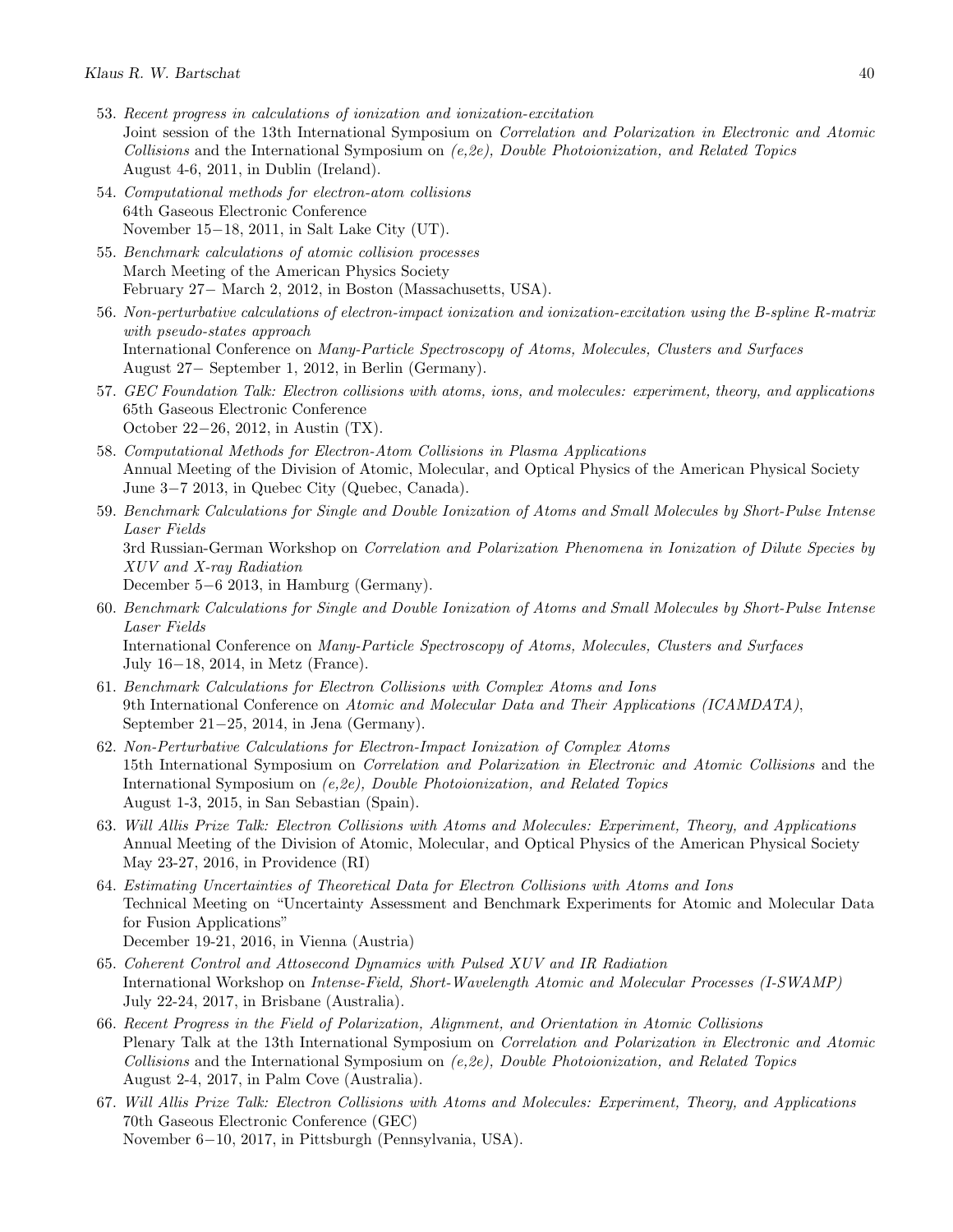- 68. The R-Matrix Method for Electron and Photon Collisions with Atoms and Ions ITAMP Workshop on ""Developing Flexible and Robust Software in Computational Atomic and Molecular Physics" May 16 − 18, 2018 in Cambridge (Massachusetts, USA).
- 69. Calculation of Accurate Atomic Data for Electron and Photon Collisions with Atoms and Ions Annual Meeting of the Division of Atomic, Molecular, and Optical Physics of the American Physical Society May  $28 - 31$ ,  $2019$  in Milwaukee (Wisconsin, USA).
- 70. Electron Collisions with Atoms and Molecules: Experiment, Theory, and Applications XXXIst International Conference on *Photonic, Electronic, and Atomic Collisions* (ICPEAC XXVI), July 23−30, 2019, in Deauville (France)
- 71. Electron Scattering from Complex Atoms and Ions: Current Status and Future Prospects 72nd Gaseous Electronic Conference (GEC) Oct. 28−Nov. 1, 2019 in College Station (Texas, USA).
- 72. The B-Spline R-Matrix Method: Methodology and Implementation Workshop on Science Gateway for Atomic and Molecular Physics Dec. 11 − 13, 2019, at the National Institute of Standards and Technology, Gaithersburg (Maryland, USA)
- 73. Coherent Control and Attosecond Dynamics with Pulse XUV and IR Radiation Quantum Battles in Attosecond Science July  $1 - 3$ , 2020 in London, U.K. (virtual)
- 74. Atomic and Molecular Collision Data for Plasma Science 72nd Gaseous Electronic Conference (GEC) Oct. 5 − 9, 2020 in San Diego, CA (virtual)
- 75. Using Circular Cichroism to Control Energy Transfer in Multi-Photon Ionization Advances in Atomic, Molecular, and Optical Sciences (AAMOS20) Dec. 14 − 18, 2020 in India (virtual)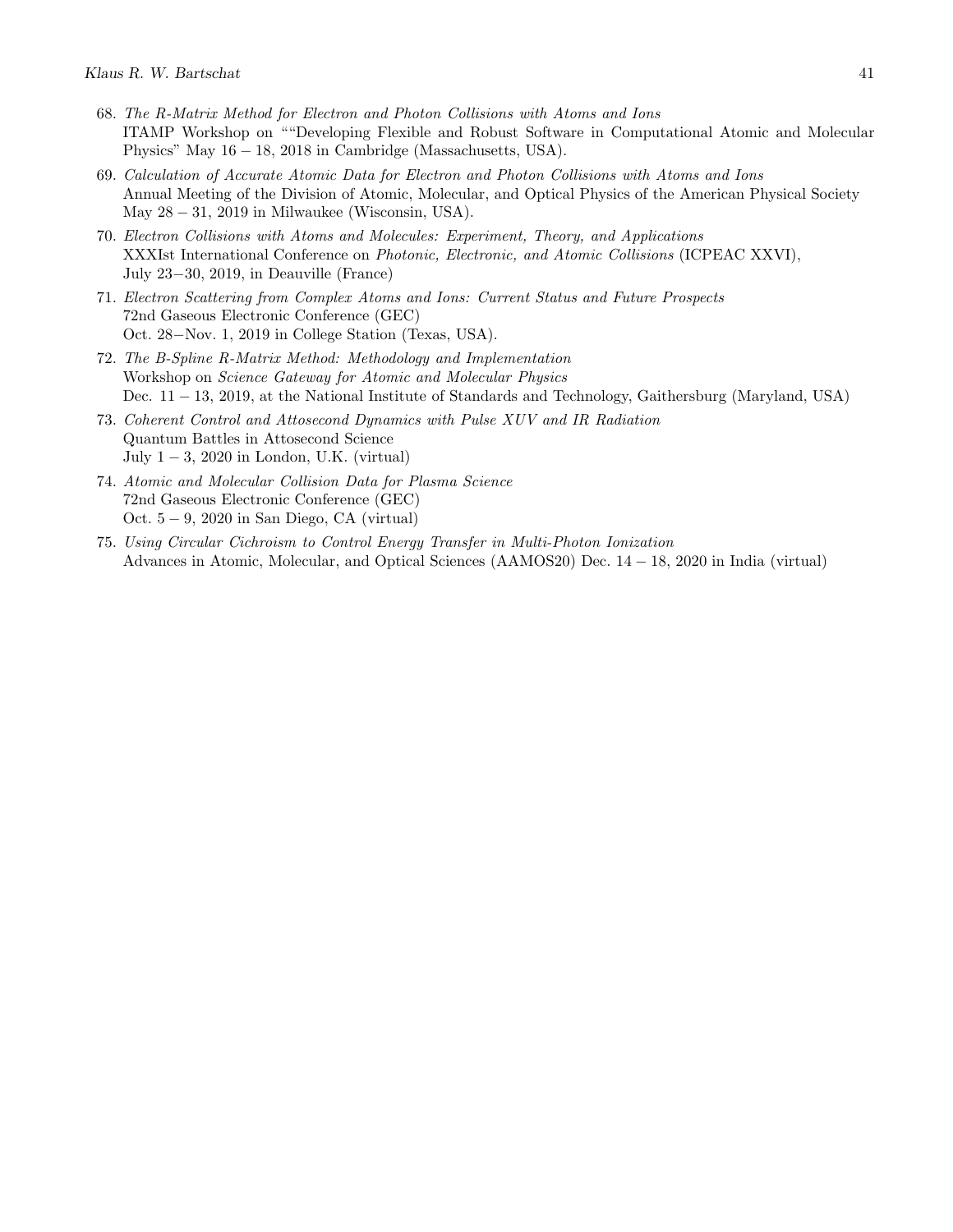#### Colloquia and Seminars

- 1. Electron scattering from heavy atoms June 4, 1984, University of Münster (Germany)
- 2. Electron scattering from and photoionisation of heavy atoms November 19, 1985, The Queen's University of Belfast (Northern Ireland)
- 3. Electron scattering from and photoionisation of heavy atoms November 20, 1985, University College London (England)
- 4. R-matrix and distorted-wave calculations for electron scattering from heavy atoms March 3, 1986, York University Toronto (Canada)
- 5. Excitation and ionisation of atoms by electron and photon impact January 13, 1988, University of Freiburg (Germany)
- 6. Excitation and ionisation of atoms by electron and photon impact February 26, 1988, Laval University, Quebec City (Canada)
- 7. Excitation and ionisation of atoms by electron and photon impact February 29, 1988, National Bureau of Standards Gaithersburg (Maryland, USA)
- 8. Calculation of atomic data for plasma physics March 19, 1988, University of Hannover (Germany)
- 9. Excitation and ionisation of atoms by electron and photon impact May 26, 1988, University of Nebraska−Lincoln (USA)
- 10. Excitation and ionization of atoms by interaction with electrons, positrons, protons and photons June 27, 1988, University of Münster (Germany)
- 11. Excitation and ionisation of atoms by electron and photon impact February 18, 1989, University of Missouri−Rolla (USA)
- 12. Atomic collision processes: Looking beyond cross sections February 24, 1989, University of Nebraska−Lincoln (USA)
- 13. Atomic collision processes: Looking beyond cross sections March 22, 1990, Louisiana State University (Baton Rouge, Louisiana, USA)
- 14. Atomic collision processes: Looking beyond cross sections March 29, 1990, University of Nevada−Reno (USA)
- 15. Atomic collision processes: General theory and numerical methods February 28, 1991, York University Toronto (Canada)
- 16. Photoionization of atomic barium from ground and excited states June 11, 1991, University of Hannover (Germany)
- 17. Atomic collision processes: how good is the theory ? November 27, 1991, ITAMP, Harvard Smithsonian Institute Center for Astrophysics, Cambridge (Massachusetts, USA)
- 18. Quantum defect theory and its application to photoionization and electron impact ionization of atoms and ions April 15, 1992, Drake University (Des Moines, Iowa, USA)
- 19. Photo- and electron impact ionization of complex atoms June 22, 1992, University of Frankfurt (Germany)
- 20. Photo- and electron impact ionization of complex atoms July 27, 1992, University of Kaiserslautern (Germany)
- 21. Atomic collisions: a submicroscopic billiard game ? (Stalnaker Lecture) October 7, 1992, Drake University (Des Moines, Iowa, USA)
- 22. Spin-dependent electron−atom scattering: recent developments and challenges for the future November 12, 1992, JILA, University of Colorado−Boulder (USA)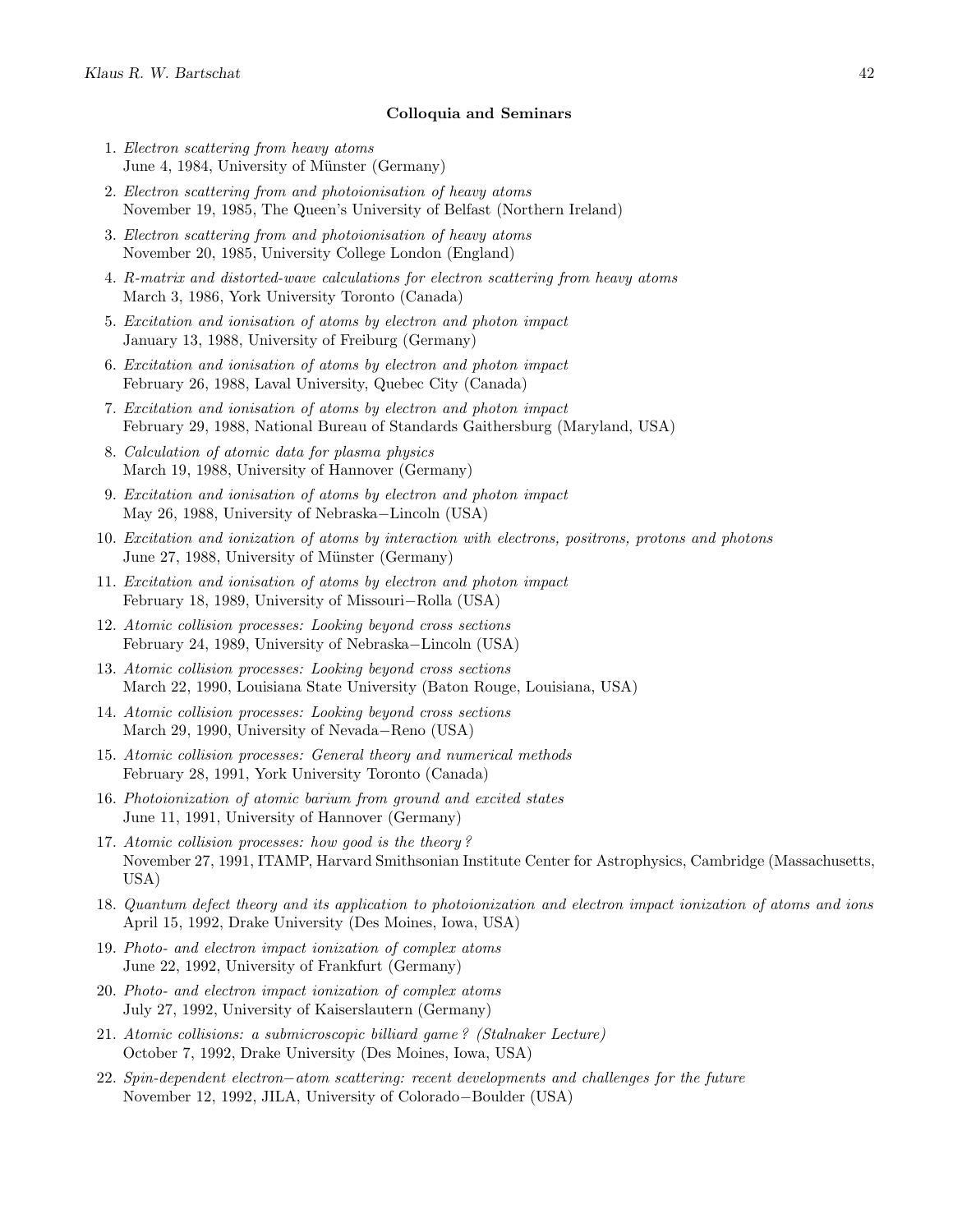- 23. Spin-resolved alignment and orientation effects in atomic collisions March 21, 1995, University of Windsor (Canada) item Complete experiments in electron−atom collisions October 19, 1995, University of Maynooth (Ireland)
- 24. Complete experiments in electron−atom collisions November 8, 1995, University of Newcastle (England)
- 25. Complete experiments in electron−atom collisions November 22, 1995, The Queen's University of Belfast (Northern Ireland)
- 26. Complete experiments in electron−atom collisions December 6, 1995, University of Münster (Germany)
- 27. Complete experiments in electron−atom collisions December 20, 1995, University of Utrecht (The Netherlands)
- 28. Complete experiments in electron−atom collisions March 27, 1996, Australian National University, Canberra (Australia)
- 29. Complete experiments in electron−atom collisions May 9, 1996, University of Western Australia, Perth (Australia)
- 30. Excitation, ionization, and simultaneous excitation−ionization of helium atoms May 10, 1996, Murdoch University, Perth (Australia)
- 31. Electron−atom collisions (three guest lectures) May 16−20, Griffith University, Brisbane (Australia)
- 32. Excitation, ionization, and simultaneous excitation−ionization of helium atoms May 17, 1996, Griffith University, Brisbane (Australia)
- 33. Complete experiments in electron−atom collisions November 13, 1996, University of Nebraska−Lincoln (USA)
- 34. Complete experiments in electron−atom collisions February 27, 1997, University of Wisconsin−Madison (USA)
- 35. Electron−atom scattering: Current status and future prospects March 14, 1997, University of Missouri−Rolla (USA)
- 36. New developments in the calculation of atomic data for excitation and ionization by electron and photon impact June 30, 1997, University of Hannover (Germany)
- 37. New developments in the calculation of atomic data for electron impact excitation and ionization July 2, 1997, University of Greifswald (Germany)
- 38. The R-matrix method in atomic collision theory November 5, 1997, Moscow State University (Russia)
- 39. Complete experiments in electron−atom collisions November 6, 1997, Moscow State University (Russia)
- 40. Electron collisions with atoms and ions recent developments in theory, experiment, and computer simulations December 15, 1998, University of Bochum (Germany)
- 41. Electron collisions with atoms and ions recent developments in theory, experiment, and computer simulations April 9, 1999, University of Texas−Austin (USA)
- 42. Computer simulations of excitation, ionization, and ionization−excitation in electron−atom collisions May 24, 2000, Moscow State University (Russia)
- 43. Electron collisions with atoms and ions recent developments in theory, experiment, and computer simulations September 18, 2000, University of Iowa (USA)
- 44. Electron collisions with atoms and ions recent developments in theory, experiment, and computer simulations November 13, 2000, Naval Research Laboratory (Washington, D.C., USA)
- 45. Electron collisions with atoms and ions recent developments in theory, experiment, and computer simulations February 23, 2001, University of Northern Iowa (Cedar Falls, Iowa, USA)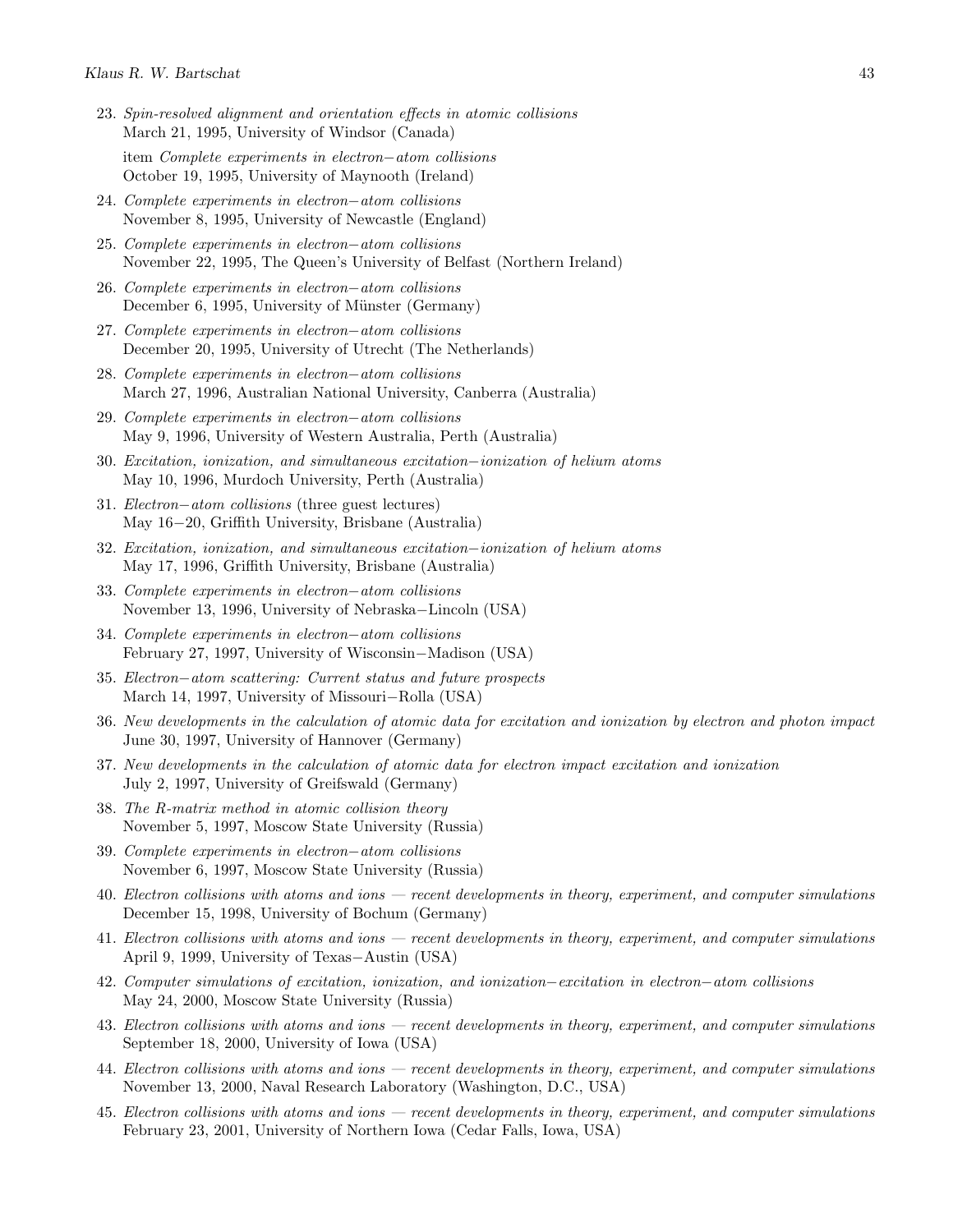- 46. Electron collisions with atoms and ions recent developments in theory, experiment, and computer simulations March 12, 2001, Illinois State University (Normal, Illinois, USA)
- 47. Electron collisions with atoms and ions recent developments in theory, experiment, and computer simulations March 30, 2001, Old Dominion University (Norfolk, Virginia, USA)
- 48. Electron collisions with atoms and ions recent developments in theory, experiment, and computer simulations September 13, 2001, University of Missouri−Rolla (Rolla, Missouri, USA)
- 49. Electron collisions with atoms and ions recent developments in theory, experiment, and computer simulations November 20, 2001, Kansas State University (Manhattan, Kansas, USA)
- 50. Simultaneous ionization−excitation: a challenge for theory and experiment August 26, 2002, ITAMP, Harvard Smithsonian Institute Center for Astrophysics, Cambridge (Massachusetts, USA)
- 51. Electron−atom collisions: a solved problem ? December 9, 2002, University of Connecticut (Storrs, USA)
- 52. Electron−atom collisions: a solved problem ? January 28, 2003, Griffith University (Brisbane, Australia)
- 53. Electron−atom collisions: a solved problem ? February 11, 2003, Australian National University (Canberra, Australia)
- 54. Electron−atom collisions: a solved problem ? February 20, 2003, Flinders University (Adelaide, Australia)
- 55. Electron−atom collisions: a solved problem ? April 10, 2003, The University of Western Australia (Adelaide, Australia)
- 56. Recent developments in simultaneous ionization−excitation May 9, 2003, The University of Western Australia (Adelaide, Australia)
- 57. Electron−atom collisions: a solved problem ? June 23, 2003, University of Kaiserslautern (Germany)
- 58. Electron−atom collisions: a solved problem ? June 25, 2003, University of Münster (Germany)
- 59. Simultaneous ionization−excitation of quasi-two-electron targets July 8, 2003, The Queen's University of Belfast (Northern Ireland)
- 60. Wavepacket calculations and charge-cloud simulations for excitation and ionization by particle and photon impact April 14, 2004, University of Northern Iowa (Cedar Falls, Iowa, USA)
- 61. Excitation and ionization by electron and photon impact: where are we now, and where are we going ? May 4, 2004, University of North Texas (Denton, Texas, USA)
- 62. B-spline R-matrix calculations for electron collisions with noble gases June 23, 2004, University of Kaiserslautern (Germany)
- 63. B-spline R-matrix calculations for electron−atom collisions June 26, 2004, University of Münster (Germany)
- 64. The B-spline R-matrix method: recent results for electron and photon collisions with atoms and ions July 8, 2005, University of Kaiserslautern (Germany)
- 65. Electron-impact ionization of atoms: beyond (e,2e) on H July 11, 2005, University of Frankfurt (Germany)
- 66. Electron-impact ionization of atoms: beyond (e,2e) on H July 13, 2005, Max-Planck Institute for Nuclear Physics, Heidelberg (Germany)
- 67. High-precision cross sections for electron−atom collisions in laser and lighting applications September 29, 2005, University of Missouri−Rolla (Rolla, Missouri, USA)
- 68. Benchmark calculations of atomic data using the R-matrix method November 17, 2005, National Institute for Standards and Technology (Gaithersburg, Maryland, USA)
- 69. Benchmark calculations for electron collision cross sections for laser and lighting applications July 7, 2006, University of Kaiserslautern (Germany)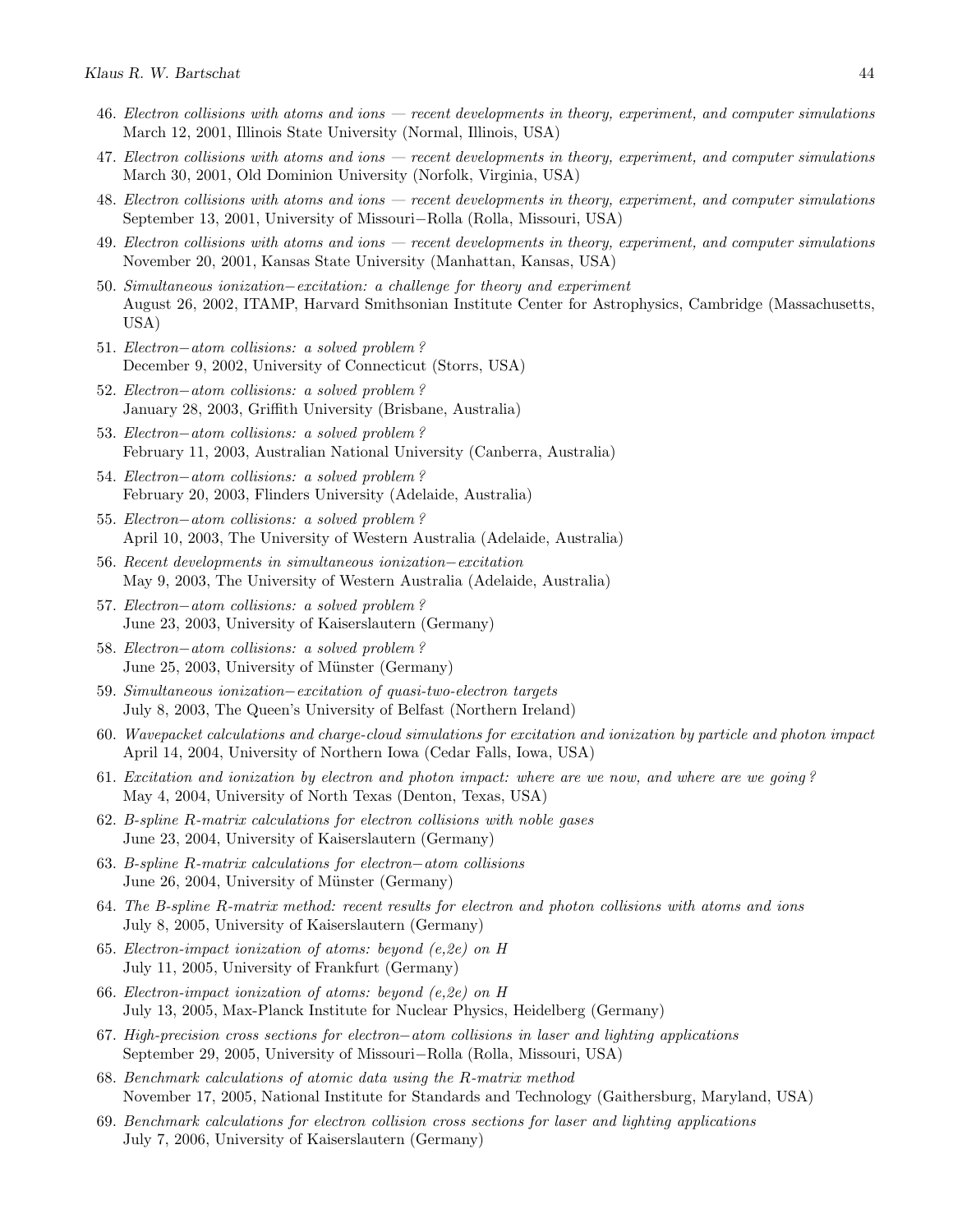- 70. High-Precision Cross Sections for Low-Energy Electron-Atom Collisions: Critical Ingredients for Modeling Plasmas, Lasers, Stars, and the Atmosphere March 16, 2007, Australian National University, Canberra (Australia)
- 71. High-Precision Cross Sections for Low-Energy Electron-Atom Collisions: Critical Ingredients for Modeling Plasmas, Lasers, Stars, and the Atmosphere March 19, 2007, Flinders University of South Australia, Adelaide (Australia)
- 72. High-Precision Cross Sections for Low-Energy Electron-Atom Collisions: Critical Ingredients for Modeling Plasmas, Lasers, Stars, and the Atmosphere March 22, 2007 The University of Western Australia, Perth (Australia)
- 73. High-precision calculations of atomic bound and continuum processes April 23, 2007, Drake University (Des Moines, Iowa, USA)
- 74. Controlling the angular distribution of atomic photo-electrons in the region of laser-induced continuum structure in the femtosecond time domain July 11, 2007, Max-Planck Institute for Nuclear Physics, Heidelberg (Germany)
- 75. Ultrashort intense laser-atom interactions July 11, 2007, Bothe Colloquium at the Max-Planck Institute for Nuclear Physics, Heidelberg (Germany)
- 76. High-Precision Cross Sections for Low-Energy Electron-Atom Collisions: Critical Ingredients for Modeling Plasmas, Lasers, Stars, and the Atmosphere July 18, 2007, Max-Planck Institute for Plasma Physics, Greifswald (Germany)
- 77. Benchmark Calculations of Atomic Data for Plasma Applications June 27, 2008, Max-Planck Institute for Plasma Physics, Greifswald (Germany)
- 78. Benchmark Calculations of Atomic Data for Plasma Applications July 18, 2008, University of Kaiserslautern (Germany)
- 79. Few-Cycle Intense Laser Interactions with Complex Atoms March 16, 2009, Los Alamos National Laboratory (Los Alamos, New Mexico, USA)
- 80. Few-Cycle Intense Laser Interactions with Complex Atoms April 3, 2009, University of Kentucky (Lexington, Kentucky, USA)
- 81. Single and Double Ionization of Atoms in Short-Pulse Intense Laser Fields January 22, 2010, Griffith University, Brisbane (Australia)
- 82. Benchmark Calculations of Atomic Data for Plasma and Discharge Applications February 12, 2010, Australian National University, Canberra (Australia)
- 83. Benchmark Calculations of Atomic Data for Plasma and Discharge Applications February 15, 2010, Swinburne University of Technology, Melbourne (Australia)
- 84. Benchmark Calculations of Atomic Data for Plasma and Discharge Applications February 16, 2010, University of Melbourne, Melbourne (Australia)
- 85. Single and Double Ionization of Atoms in Short-Pulse Intense Laser Fields February 26, 2010, University of Adelaide, Adelaide (Australia)
- 86. Single and Double Ionization of Atoms in Short-Pulse Intense Laser Fields April 21, 2010, Curtin University of Technology, Perth (Australia)
- 87. Single and Double Ionization of Atoms in Short-Pulse Intense Laser Fields June 14, 2010, University of Freiburg (Germany)
- 88. Benchmark Calculations of Atomic Data for Plasma and Discharge Applications June 17, 2010, University of Fribourg (Switzerland)
- 89. Calculations of Atomic Data for Plasma Applications July 18, 2010, Max-Planck Institute for Plasma Physics, Greifswald (Germany)
- 90. Single and Double Ionization of Atoms in Short-Pulse Intense Laser Fields July 26, 2010, Max-Planck Institute for Nuclear Physics, Heidelberg (Germany)
- 91. Single and Double Ionization of Atoms and Molecules by Short-Pulse Intense Lasers and Charged-Particle Impact April 7, 2011, Missouri University of Science and Technology, Rolla (Missouri, USA)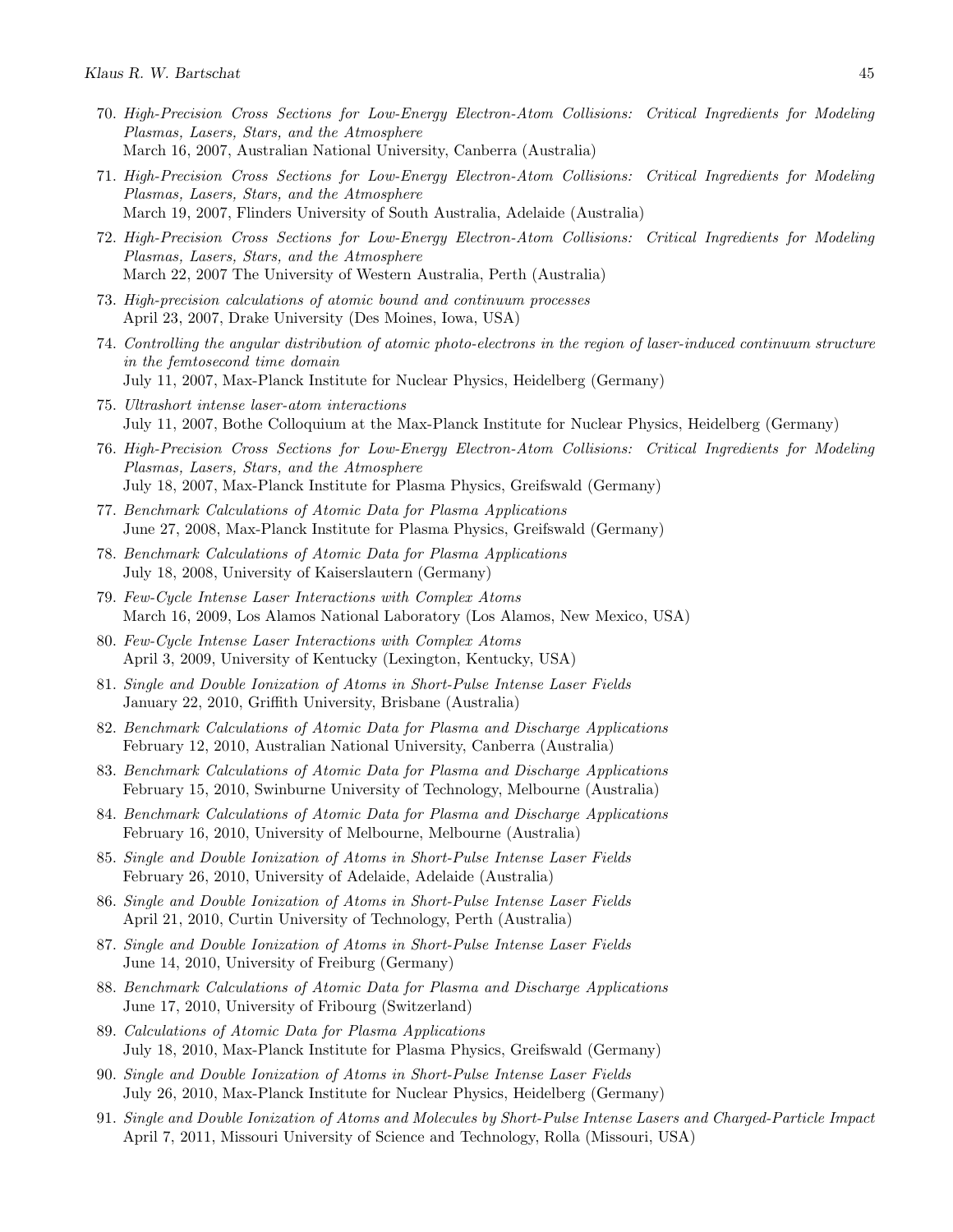- 92. Calculations of Atomic Data for Plasma Applications July 15, 2011, Ruhr-Universität, Bochum (Germany)
- 93. Breakup of the Hydrogen Molecule by Short XUV Laser Pulses July 18, 2011, Goethe-Universität, Frankfurt (Germany)
- 94. Single and Double Ionization of Atoms and Molecules by Short-Pulse Intense Lasers and Charged-Particle Impact October 19, 2011, Truman State University, Kirksville (Missouri, USA)
- 95. Benchmark Calculations of Atomic Collision Processes April 13, 2012, Auburn University, Auburn (Alabama, USA)
- 96. Effects of autoionizing states on two-photon double ionization of the  $H_2$  molecule July 8, 2013, Goethe-Universität, Frankfurt (Germany)
- 97. Benchmark Calculations of Atomic Collision Processes February 21, 2014, Harvard Smithsonian Center for Astrophysics, Cambridge (Massachusetts, USA)
- 98. Benchmark Calculations of Atomic Collision Processes April 9, 2014, University of Western Australia, Perth (Australia)
- 99. Computational methods for few-cycle intense-field laser-atom and laser-molecule interactions April 10, 2014, University of Western Australia, Perth (Australia)
- 100. Benchmark Calculations of Atomic Collision Processes May 14, 2014, Swinburne University, Melbourne (Australia)
- 101. Benchmark Calculations of Atomic Collision Processes May 22, 2014, Australian National University, Canberra (Australia)
- 102. Benchmark Calculations of Atomic Collision Processes June 4, 2014, Griffith University, Brisbane (Australia)
- 103. Benchmark Calculations of Atomic Collision Processes June 12, 2014, James Cook University, Townsville (Australia)
- 104. Electron Collisions with Atoms and Molecules: Experiment, Theory, and Applications July 13, 2016, Max-Planck Institute for Nuclear Physics, Heidelberg (Germany)
- 105. Electron Collisions with Atoms and Molecules: Experiment, Theory, and Applications December 8, 2016, University of University of Nebraska−Lincoln (USA)
- 106. Electron Collisions with Atoms and Molecules: Experiment, Theory, and Applications March 29, 2017, National Institute for Science and Technology, Gaithersburg (Maryland, USA)
- 107. Coherent Control and Attosecond Dynamics with Pulsed XUV and IR Radiation July 4, 2017, University of Jena (Germany)
- 108. Coherent Control and Attosecond Dynamics with Pulsed XUV and IR Radiation July 11, 2017, Max-Planck Institute for Nuclear Physics, Heidelberg (Germany)
- 109. Electron Collisions with Atoms and Molecules: Experiment, Theory, and Applications February 8, 2018, Australian National University, Canberra (Australia)
- 110. Electron Collisions with Atoms and Molecules: Experiment, Theory, and Applications February 20, 2018, Flinders University of South Australia, Adelaide (Australia)
- 111. Coherent Control and Attosecond Dynamics with Pulsed XUV and IR Radiation March 21, 2018, University of Central Florida, Orlando (Florida, USA)
- 112. Coherent Control and Attosecond Dynamics with Pulsed XUV and IR Radiation July 7, 2018, Jilin University, Changchun (China)
- 113. What is Energy? July 8, 2018, Harbin Institute of Technology, Harbin (China)
- 114. Electron Collisions with Atoms and Molecules: Experiment, Theory, and Applications July 13, 2018, Tsinghua University, Beijing (China)
- 115. Electron Collisions with Atoms and Molecules: Experiment, Theory, and Applications July 16, 2018, Henan Normal University, Xinxiang (China)